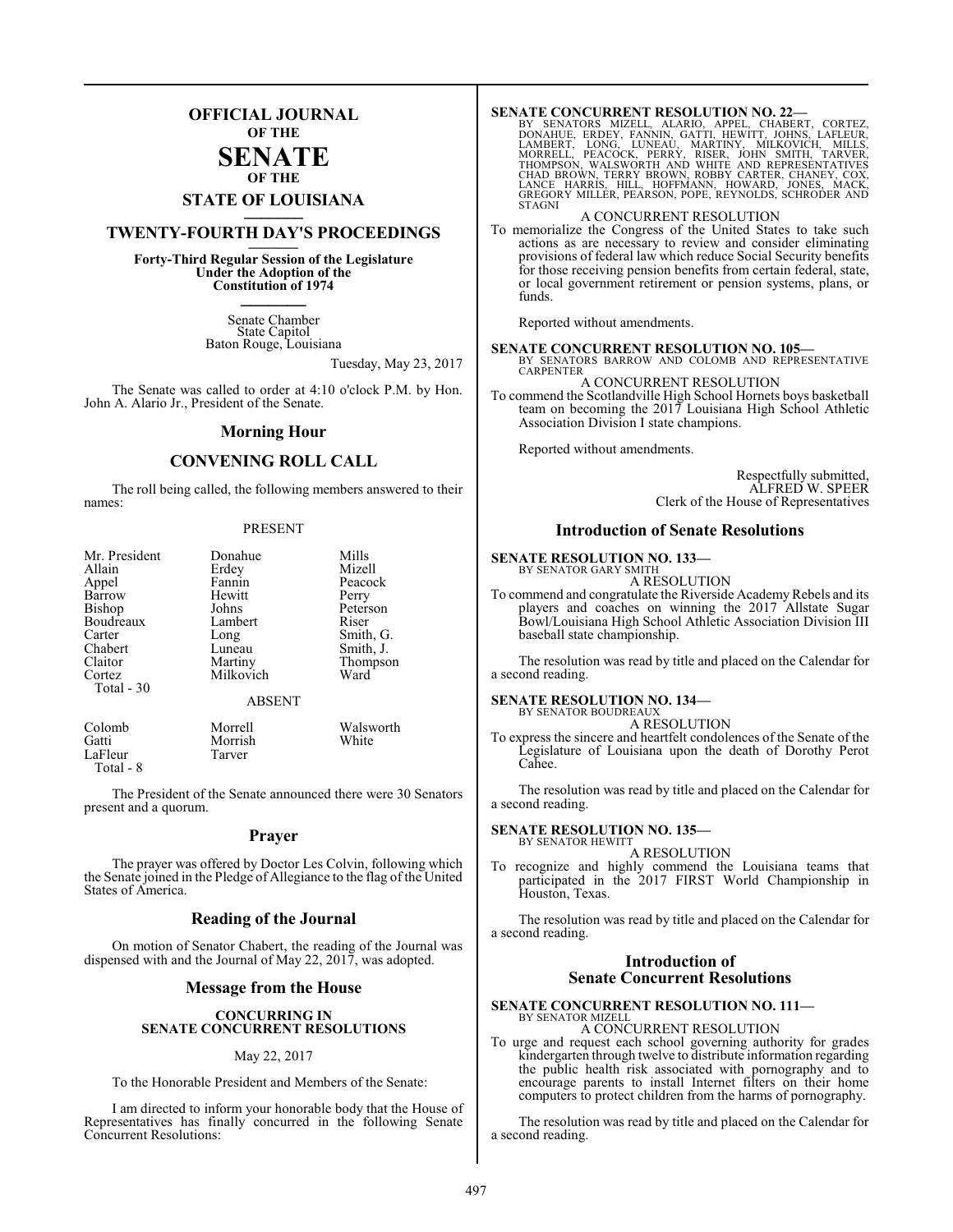### **Senate Resolutions on Second Reading**

#### **SENATE RESOLUTION NO. 126—** BY SENATOR MIZELL

A RESOLUTION

To express the sincere condolences of the Senate of the Legislature of Louisiana upon the death of Madison Claire Peco.

On motion of Senator Mizell the resolution was read by title and adopted.

#### **SENATE RESOLUTION NO. 127—** BY SENATOR MIZELL

A RESOLUTION

To commend and congratulate Aesha Rashell Magee of Mt. Hermon, Louisiana, on being crowned Miss Black Louisiana USA 2017.

On motion of Senator Mizell the resolution was read by title and adopted.

## **SENATE RESOLUTION NO. 128—** BY SENATORS MARTINY AND ALARIO

A RESOLUTION

To designate the week of May 21 through May 27, 2017, as Emergency Medical Services Week, highlighting the theme of "EMS Strong: Always in Service".

On motion of Senator Martiny the resolution was read by title and adopted.

#### **SENATE RESOLUTION NO. 130—** BY SENATOR THOMPSON

A RESOLUTION

To designate May 31, 2017, as "4-H Day" at the Senate of the Legislature of Louisiana and commends the state 4-H officers.

On motion of Senator Thompson the resolution was read by title and adopted.

#### **SENATE RESOLUTION NO. 132—** BY SENATOR BOUDREAUX

A RESOLUTION

To commend the Teurlings Catholic High School Rebels, from Lafayette, Louisiana, for winning their second consecutive Louisiana High School Athletic Association Class 4-A Division II baseball state championship.

On motion of Senator Boudreaux the resolution was read by title and adopted.

#### **Senate Concurrent Resolutions on Second Reading**

#### **SENATE CONCURRENT RESOLUTION NO. 106—** BY SENATOR RISER

A CONCURRENT RESOLUTION

To commend the softball and baseball teams of LaSalle High School in Olla, Louisiana, for each winning the Louisiana High School Athletic Association Class 1A state championships in their respective sports.

The concurrent resolution was read by title. Senator Riser moved to adopt the Senate Concurrent Resolution.

#### **ROLL CALL**

The roll was called with the following result:

#### YEAS

| Mr. President | Fannin | Morrish  |
|---------------|--------|----------|
| Allain        | Gatti  | Peacock  |
| Appel         | Hewitt | Perry    |
| Barrow        | Johns  | Peterson |

Bishop LaFleur Riser<br>Boudreaux Lambert Smith, G. Boudreaux Lamb<br>Carter Long Carter Long Smith, J.<br>Chabert Luneau Thompso Chabert Luneau Thompson<br>Claitor Martiny Walsworth Claitor Martiny Walsworth Colomb Milkovich Ward<br>Cortez Mills White Cortez Mills White Donahue Mizell<br>Erdey Morre Total - 37

Morrell

ABSENT

Tarver Total - 1

Total - 0

The Chair declared the Senate adopted the Senate Concurrent Resolution and ordered it sent to the House.

NAYS

#### **SENATE CONCURRENT RESOLUTION NO. 107—** BY SENATOR LONG

A CONCURRENT RESOLUTION To commend Eddie Joseph Kennison III on being named to the 2017 Louisiana Sports Hall of Fame.

The concurrent resolution was read by title. Senator Long moved to adopt the Senate Concurrent Resolution.

#### **ROLL CALL**

The roll was called with the following result:

#### YEAS

| Mr. President | Erdey       | Mizell    |
|---------------|-------------|-----------|
| Allain        | Fannin      | Morrish   |
| Appel         | Gatti       | Peacock   |
| Barrow        | Hewitt      | Perry     |
| Bishop        | Johns       | Peterson  |
| Boudreaux     | LaFleur     | Riser     |
| Carter        | Lambert     | Smith, G. |
| Chabert       | Long        | Smith, J. |
| Claitor       | Luneau      | Thompson  |
| Colomb        | Martiny     | Walsworth |
| Cortez        | Milkovich   | Ward      |
| Donahue       | Mills       | White     |
| Total - 36    |             |           |
|               | <b>NAYS</b> |           |
| Total - 0     |             |           |

ABSENT

Morrell Tarver Total - 2

The Chair declared the Senate adopted the Senate Concurrent Resolution and ordered it sent to the House.

#### **SENATE CONCURRENT RESOLUTION NO. 108—** BY SENATOR LONG

A CONCURRENT RESOLUTION

To commend posthumously Raymond Ernest Didier on being named to the 2017 Louisiana Sports Hall of Fame.

The concurrent resolution was read by title. Senator Long moved to adopt the Senate Concurrent Resolution.

# **Page 2 SENATE 24th DAY'S PROCEEDINGS**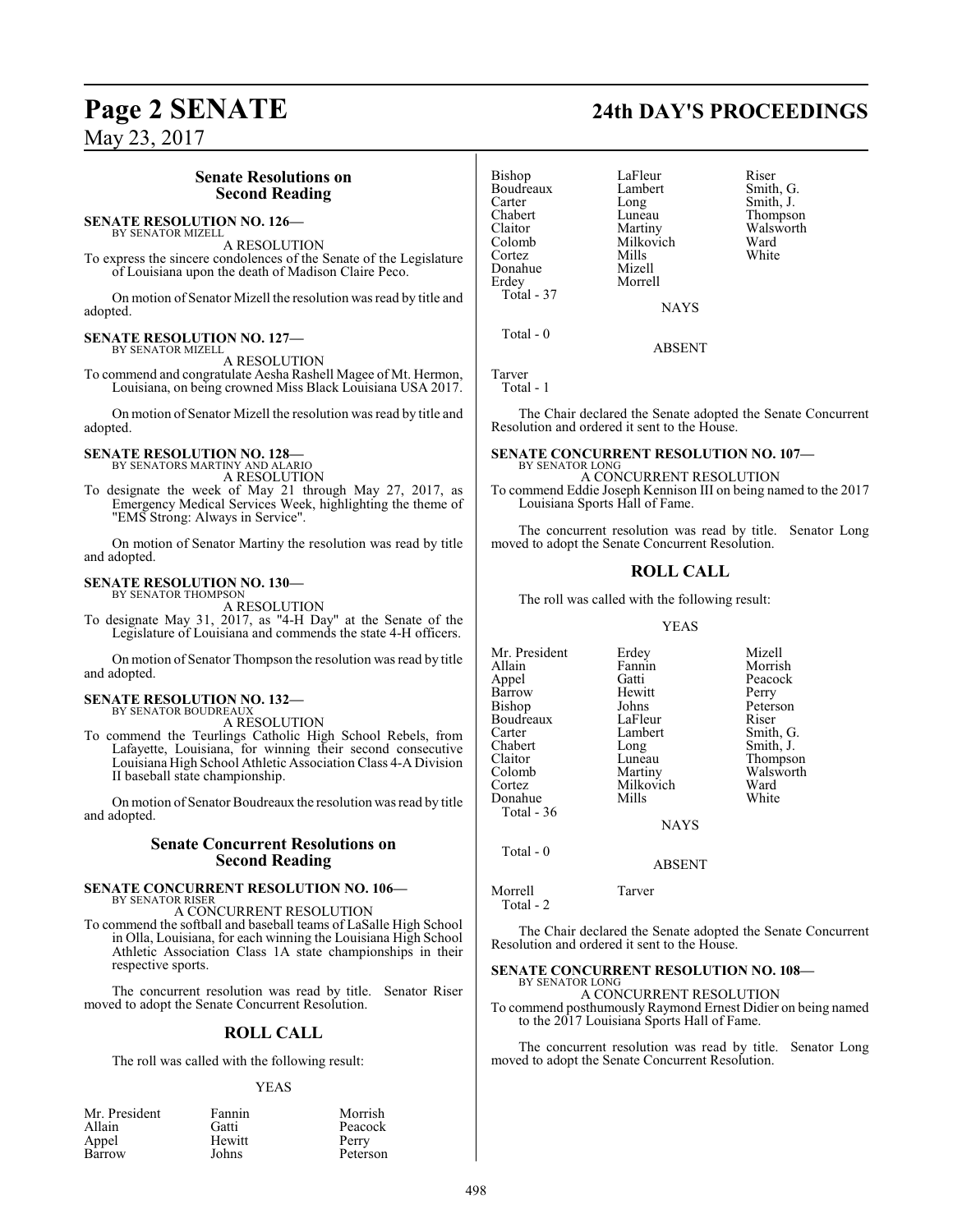# **24th DAY'S PROCEEDINGS Page 3 SENATE**

### **ROLL CALL**

The roll was called with the following result:

#### YEAS

| Mr. President | Fannin    | Morrish   |
|---------------|-----------|-----------|
| Allain        | Gatti     | Peacock   |
| Appel         | Hewitt    | Perry     |
| Barrow        | Johns     | Peterson  |
| Bishop        | LaFleur   | Riser     |
| Boudreaux     | Lambert   | Smith, G. |
| Carter        | Long      | Smith, J. |
| Chabert       | Luneau    | Thompson  |
| Claitor       | Martiny   | Walsworth |
| Colomb        | Milkovich | Ward      |
| Cortez        | Mills     | White     |
| Donahue       | Mizell    |           |
| Erdey         | Morrell   |           |
| Total - 37    |           |           |
|               | NAYS      |           |

 $Total - 0$ 

ABSENT

Tarver

Total - 1

The Chair declared the Senate adopted the Senate Concurrent Resolution and ordered it sent to the House.

#### **SENATE CONCURRENT RESOLUTION NO. 109—**

BY SENATOR WALSWORTH A CONCURRENT RESOLUTION

To recognize Tuesday, May 16, 2017, as "School Choice Day" at the Louisiana State Capitol and to encourage all Louisianians to learn more about school choice programs.

The concurrent resolution was read by title. Senator Walsworth moved to adopt the Senate Concurrent Resolution.

#### **ROLL CALL**

The roll was called with the following result:

#### YEAS

| Mr. President | Erdey     | Mizell    |
|---------------|-----------|-----------|
| Allain        | Fannin    | Morrell   |
| Appel         | Gatti     | Morrish   |
| Barrow        | Hewitt    | Peacock   |
| Bishop        | Johns     | Perry     |
| Boudreaux     | LaFleur   | Riser     |
| Carter        | Lambert   | Smith, G. |
| Chabert       | Long      | Smith, J. |
| Claitor       | Luneau    | Thompson  |
| Colomb        | Martiny   | Walsworth |
| Cortez        | Milkovich | Ward      |
| Donahue       | Mills     | White     |
| Total $-36$   |           |           |
|               | NAYS      |           |

Total - 0

#### ABSENT

Peterson Tarver Total - 2

The Chair declared the Senate adopted the Senate Concurrent Resolution and ordered it sent to the House.

# May 23, 2017

## **SENATE CONCURRENT RESOLUTION NO. 110—**

BY SENATOR MORRISH A CONCURRENT RESOLUTION

To create a task force to study the Taylor Opportunity Program for Students (TOPS), including a review of the program's purpose and history, the role of the program in relation to tuition and fees, and other institutional, state, and federal financial assistance programs, and ways to ensure the program's longterm liability.

The resolution was read by title and referred by the President to the Committee on Education.

#### **Message from the House**

#### **ASKING CONCURRENCE IN HOUSE BILLS AND JOINT RESOLUTIONS**

#### May 22, 2017

To the Honorable President and Members of the Senate:

I am directed to inform your honorable body that the House of Representatives has finally passed and asks your concurrence in the following House Bills and Joint Resolutions:

| HB No. 49  | HB No. 176 | HB No. 238 |
|------------|------------|------------|
| HB No. 150 | HB No. 300 | HB No. 307 |
| HB No. 313 | HB No. 337 | HB No. 395 |
| HB No. 427 | HB No. 496 | HB No. 555 |
| HB No. 629 | HB No. 640 |            |

Respectfully submitted, ALFRED W. SPEER Clerk of the House of Representatives

#### **House Bills and Joint Resolutions on First Reading**

#### **HOUSE BILL NO. 49—**

BY REPRESENTATIVE BISHOP

AN ACT

To amend and reenact R.S. 30:136.3(B)(1), relative to the Mineral and Energy Operation Fund; to provide for revenues to be credited to the fund; and to provide for related matters.

The bill was read by title and placed on the Calendar for a second reading.

#### **HOUSE BILL NO. 150—**

BY REPRESENTATIVE DUSTIN MILLER

AN ACT To amend and reenact R.S. 25:231, 232(A), and 234(A), relative to the South St. Landry Community Library District; to provide relative to the name of the district; and to provide for related matters.

The bill was read by title and placed on the Calendar for a second reading.

# **HOUSE BILL NO. 176—** BY REPRESENTATIVE LYONS

AN ACT

To amend and reenact R.S. 46:1606(A) and (B)(1), relative to the office of elderly affairs; to eliminate the cap on the amount any parish voluntary councils on aging may receive; and to provide for related matters.

The bill was read by title and placed on the Calendar for a second reading.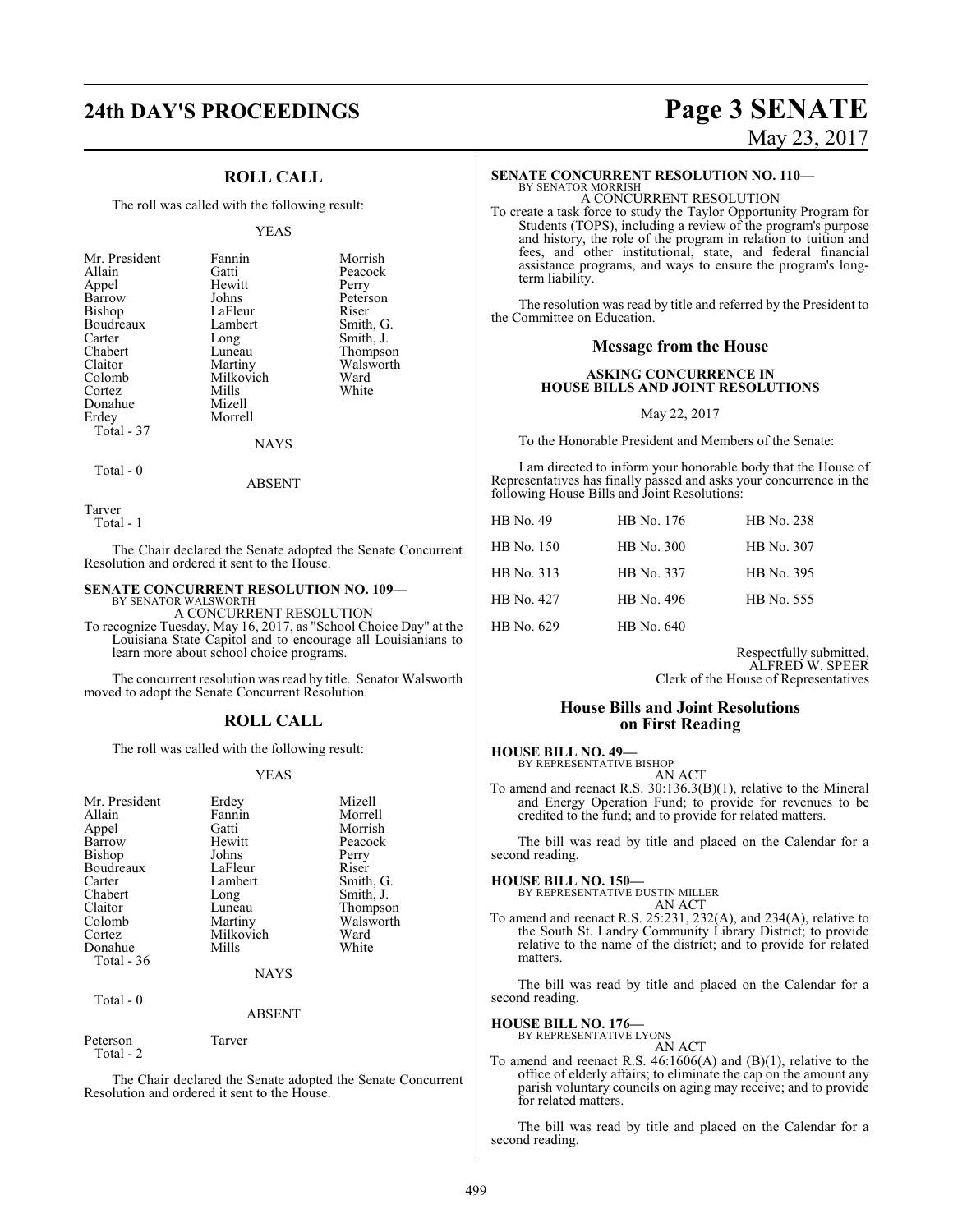# **Page 4 SENATE 24th DAY'S PROCEEDINGS**

May 23, 2017

#### **HOUSE BILL NO. 238—**

BY REPRESENTATIVE BILLIOT AN ACT

To amend and reenact R.S. 9:315.44(A)(introductory paragraph) and to enact R.S. 9:315.44(C) and  $315.46(D)$ , relative to license suspension for failure to pay child support; to authorize the electronic transmission of a certification of noncompliance to licensing authorities; to authorize an interagencyagreement with a licensing authority to facilitate the development, implementation, and use of a transmission system; to authorize the electronic transmission of a compliance release certificate to licensing authorities; and to provide for related matters.

The bill was read by title and placed on the Calendar for a second reading.

#### **HOUSE BILL NO. 300—**

- BY REPRESENTATIVE DAVIS AND SENATOR MORRELL AND REPRESENTATIVES FOIL AND STOKES AN ACT
- To amend and reenact R.S.  $47:6015(C)(2)$ , (D), (E)(1), and (J) relative to the research and development tax credit program; to provide for definitions; to provide for credit rates; to provide for transferability of credits; to provide for application; and to provide for related matters.

The bill was read by title and placed on the Calendar for a second reading.

#### **HOUSE BILL NO. 307—**

BY REPRESENTATIVE LYONS AN ACT

To enact R.S. 39:1624(A)(10) and R.S. 47:1508(B)(41) and 1678, relative to tax clearances from the Department of Revenue; to require a tax clearance for the issuance or renewal of a sales tax resale certificate; to require a tax clearance for approval of certain state contracts; to provide for exceptions; to provide for an effective date; and to provide for related matters.

The bill was read by title and placed on the Calendar for a second reading.

#### **HOUSE BILL NO. 313—**

BY REPRESENTATIVE STOKES AN ACT

To amend and reenact R.S.  $47:6006(C)(2)(b)(ii)$ , (iii), and (iv) and (4) and to enact R.S.  $47:6006(C)(2)(a)(iv)$ , relative to income taxes; to provide with respect to the tax credit for local taxes paid on inventory; to provide for certain definitions; to provide for eligibility of taxpayers claiming the tax credit; to provide for limitations; to provide for applicability; to provide for effectiveness; and to provide for related matters.

The bill was read by title and placed on the Calendar for a second reading.

#### **HOUSE BILL NO. 337—** BY REPRESENTATIVES STOKES, SIMON, AND STAGNI

AN ACT

To amend and reenact R.S.  $47:297(P)(1)$ ,  $(2)$ ,  $(3)(introducing$ paragraph), and (5), relative to individual income tax credits; to authorize an individual income tax credit for certain residential improvements made by persons with certain disabilities; to provide for a program cap; to provide for effectiveness; and to provide for related matters.

The bill was read by title and placed on the Calendar for a second reading.

#### **HOUSE BILL NO. 395—**

BY REPRESENTATIVE DUSTIN MILLER AN ACT

To amend and reenact R.S. 28:54(A) and (C), 55(A) through (D) and (E)(1) and (5), 56(C) and (G)(4), 59(A) through (C), 454.6(A)(introductory paragraph), (5), and (6) and (B) and to enact R.S. 28:454.6(A) $(7)$ , relative to involuntary mental health treatment; to make technical corrections; to provide for judicial commitment hearings; to provide for commitment of prisoners; to establish an effective date; and to provide for related matters.

The bill was read by title and placed on the Calendar for a second reading.

#### **HOUSE BILL NO. 427—**

BY REPRESENTATIVE DUSTIN MILLER AN ACT

To amend and reenact R.S. 47:297(H)(2)(a), (b), and (c) and (3) and to enact R.S. 47:297(H)(4) through (7), relative to income tax credits for certain healthcare professionals; to provide for the income tax credit for certain medical professionals in medically underserved areas; to provide for eligibility; to provide for the administration of the credit; to authorize the promulgation of rules and regulations; to limit the annual amount of the tax credits certified and granted; to provide for effectiveness; and to provide for related matters.

The bill was read by title and placed on the Calendar for a second reading.

#### **HOUSE BILL NO. 496—**

BY REPRESENTATIVE NORTON

AN ACT To enact R.S. 47:463(D) and 463.23(D) and (E), relative to the special active full-time professional and retired firefighter license plate; to exempt retired firefighters with twenty years of service from the annual motor vehicle registration license fee or tax; and to provide for related matters.

The bill was read by title and placed on the Calendar for a second reading.

#### **HOUSE BILL NO. 555—**

BY REPRESENTATIVE JACKSON AN ACT

To amend and reenact R.S. 47:287.71(B)(6), relative to corporate income tax; to provide for a deduction for dividends by certain regulated entities; to provide for applicability; to provide for effectiveness; and to provide for related matters.

The bill was read by title and placed on the Calendar for a second reading.

#### **HOUSE BILL NO. 629—**

BY REPRESENTATIVES ANDERS AND BROADWATER AN ACT

To amend and reenact R.S. 47:305.25(A)(3), relative to state sales and use tax exemptions; to provide for certain exemptions to the state sales and use tax; to provide for the definition of farm equipment to include polyroll tubing; to provide for effectiveness; and to provide for related matters.

The bill was read by title and placed on the Calendar for a second reading.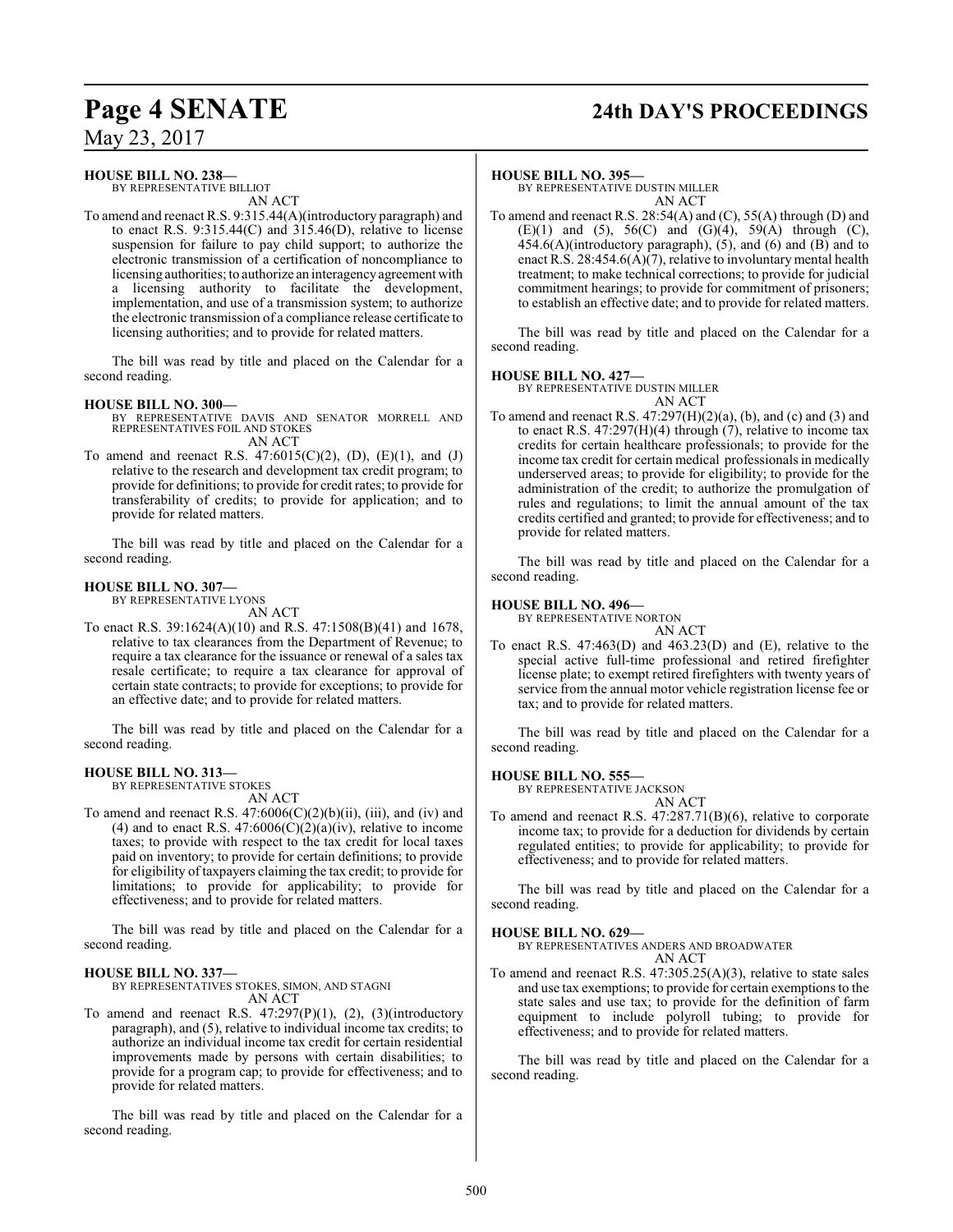# **24th DAY'S PROCEEDINGS Page 5 SENATE**

# May 23, 2017

#### **HOUSE BILL NO. 640—**

BY REPRESENTATIVE STOKES AN ACT

To amend and reenact R.S. 47:6007(C)(1)(introductory paragraph), relative to income tax credits; to provide with respect to the motion picture production tax credit; to provide for when tax credits are earned; and to provide for related matters.

The bill was read by title and placed on the Calendar for a second reading.

#### **Message from the House**

#### **ASKING CONCURRENCE IN HOUSE CONCURRENT RESOLUTIONS**

May 22, 2017

To the Honorable President and Members of the Senate:

I am directed to inform your honorable body that the House of Representatives has finally passed and asks your concurrence in the following House Concurrent Resolutions:

HCR No. 68 HCR No. 91 HCR No. 92

HCR No. 94

Respectfully submitted, ALFRED W. SPEER Clerk of the House of Representatives

## **House Concurrent Resolutions on First Reading**

#### **HOUSE CONCURRENT RESOLUTION NO. 68—** BY REPRESENTATIVE MCFARLAND

A CONCURRENT RESOLUTION

To urge and request the Department of Agriculture and Forestry to study the feasibility of implementing a master logger certification program under the office of forestry in the Department of Agriculture and Forestry to be administered by the Louisiana Forestry Association.

The resolution was read by title and placed on the Calendar for a second reading.

#### **HOUSE CONCURRENT RESOLUTION NO. 91—**

BY REPRESENTATIVES BISHOP, COUSSAN, AND NANCY LANDRY AND SENATOR CORTEZ A CONCURRENT RESOLUTION

To commend the Ascension Episcopal School on winning the 2017 Allstate Sugar Bowl/LHSAA Baseball State Tournament-Division IV.

The resolution was read by title and placed on the Calendar for a second reading.

#### **HOUSE CONCURRENT RESOLUTION NO. 92—**

BY REPRESENTATIVES BISHOP, COUSSAN, AND NANCY LANDRY AND SENATOR CORTEZ

A CONCURRENT RESOLUTION To commend the Ascension Episcopal High School Girls' tennis team on winning the 2017 Allstate/LHSAA Girls Tennis State Championship-Division IV.

The resolution was read by title and placed on the Calendar for a second reading.

#### **HOUSE CONCURRENT RESOLUTION NO. 94—**

BY REPRESENTATIVES PIERRE, BAGNERIS, BOUIE, CARPENTER,<br>GARY CARTER, COX, FRANKLIN, GAINES, GLOVER, HALL, JIMMY<br>HARRIS, HUNTER, JACKSON, JAMES, JEFFERSON, JENKINS, TERRY<br>LANDRY, LYONS, MARCELLE, DUSTIN MILLER, AND PRICE AND A CONCURRENT RESOLUTION

To recognize Friday, June 2, 2017, as National Gun Violence Awareness Day.

The resolution was read by title and placed on the Calendar for a second reading.

#### **House Bills and Joint Resolutions on Second Reading**

#### **HOUSE BILL NO. 44—**

BY REPRESENTATIVES JENKINS, BACALA, BOUIE, CARMODY, CARPENTER, GARY CARTER, GAROFALO, HALL, JIMMY HARRIS,<br>HORTON, HUNTER, JEFFERSON, LYONS, MAGEE, MARCELLE,<br>NORTON, RICHARD, SMITH, AND STEFANSKI AN ACT

To amend and reenact Children's Code Article 312(A) and (B), relative to juvenile court jurisdiction over adults; to provide relative to juvenile court jurisdiction over adults in certain criminal proceedings; to provide relative to the exceptions to such jurisdiction; to provide for jurisdiction over adults in criminal proceedings involving certain offenses against children; and to provide for related matters.

The bill was read by title and referred by the President to the Committee on Judiciary A.

#### **HOUSE BILL NO. 66—**

BY REPRESENTATIVE MAGEE AN ACT

To amend and reenact R.S. 13:976, relative to court reporters; to provide relative to fees for transcripts in the Thirty-Second Judicial District; to provide for fees for cases on appeal; to provide for private civil contracts in matters not on appeal; to provide for a contingent effective date; and to provide for related matters.

The bill was read by title and referred by the President to the Committee on Judiciary A.

#### **HOUSE BILL NO. 73—**

BY REPRESENTATIVE MACK AN ACT

To amend and reenact R.S. 13:5807.2(C), relative to the collection and use of fees by the marshal of the city of Hammond; to provide for an increase in the maximum use of fees for operational expenses of the office; and to provide for related matters.

The bill was read by title and referred by the President to the Committee on Judiciary A.

#### **HOUSE BILL NO. 84—**

BY REPRESENTATIVE DUSTIN MILLER AN ACT

To amend and reenact Section 2 of Act No. 194 of the 2015 Regular Session of the Legislature, relative to court reporter fees; to provide relative to an increase in court reporter fees for the Twenty-Seventh Judicial District; to provide for a contingent effective date; and to provide for related matters.

The bill was read by title and referred by the President to the Committee on Judiciary A.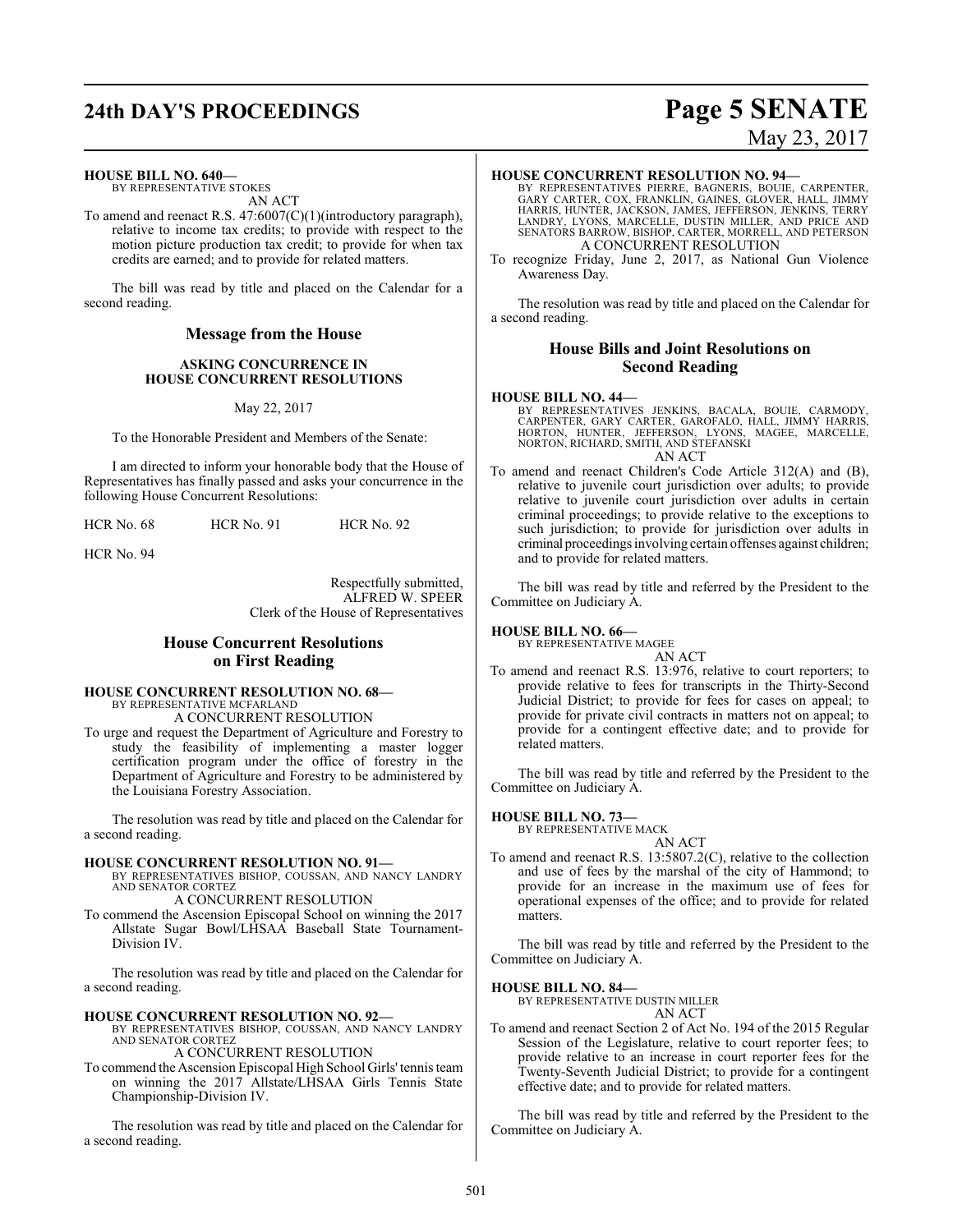# **Page 6 SENATE 24th DAY'S PROCEEDINGS**

May 23, 2017

#### **HOUSE BILL NO. 104—**

BY REPRESENTATIVE LEOPOLD AN ACT

To amend and reenact R.S. 13:996.66(A), relative to the judicial expense fund for the Twenty-Fifth Judicial District Court; to increase certain fees and costs in civil and criminal matters; to provide for a contingent effective date; and to provide for related matters.

The bill was read by title and referred by the President to the Committee on Judiciary A.

#### **HOUSE BILL NO. 120—**

BY REPRESENTATIVE JACKSON

AN ACT

To amend and reenact R.S. 13:5530(A)(1), (2), (4), and (12)(a), (b), and (c), relative to sheriffs; to provide for an increase in certain fees in civil matters; to provide for a contingent effective date; and to provide for related matters.

The bill was read by title and referred by the President to the Committee on Judiciary B.

#### **HOUSE BILL NO. 154—**

BY REPRESENTATIVE CARPENTER AN ACT

To enact R.S. 13:5713(M), relative to autopsy reports; to provide relative to the disclosure of information related to an autopsy; and to provide for related matters.

The bill was read by title and referred by the President to the Committee on Judiciary A.

#### **HOUSE BILL NO. 237—**

- BY REPRESENTATIVES BARRAS, ABRAMSON, DAVIS, DEVILLIER, DWIGHT, JIMMY HARRIS, HORTON, HUVAL, JIM MORRIS, SCHEXNAYDER, SEABAUGH, AND STOKES AN ACT
- To amend and reenact R.S. 51:1787(K), relative to the sunset of the Enterprise Zone program; to extend the sunset date; to provide for effectiveness; and to provide for related matters.

The bill was read by title and referred by the President to the Committee on Revenue and Fiscal Affairs.

#### **HOUSE BILL NO. 262—**

BY REPRESENTATIVE JIMMY HARRIS AN ACT

To enact R.S. 51:1157.4, relative to the city of New Orleans; to provide relative to the industrial development board for the city; to provide relative to powers and duties of the board, including the power to enter into contracts; to authorize the governing authority of the city to establish a contract approval process with respect to contracts entered into by the board; to provide limitations; and to provide for related matters.

The bill was read by title and referred by the President to the Committee on Local and Municipal Affairs.

#### **HOUSE BILL NO. 277—**

BY REPRESENTATIVE JAMES AN ACT

To enact R.S. 40:2404.2 and to repeal R.S. 40:2405.5, relative to peace officers; to provide for training of peace officers; to provide for minimum training requirements; to provide for annual training; to provide for certain mandatory basic and annual certification hours for peace officers; to provide for an emergency effective date; and to provide for related matters.

The bill was read by title and referred by the President to the Committee on Judiciary B.

#### **HOUSE BILL NO. 319—**

BY REPRESENTATIVES JORDAN, TERRY BROWN, HALL, MARCELLE, AND PIERRE AN ACT

To designate a portion of Louisiana Highway 1 in Port Allen, Louisiana as the "Martin Luther King, Jr. Memorial Highway"; to designate a portion of Berard Street from Bridge Street to Louisiana Highway 94 in Breaux Bridge, Louisiana, as the "Dr. Martin Luther King, Jr. Memorial Drive"; and to provide for related matters.

The bill was read by title and referred by the President to the Committee on Transportation, Highways and Public Works.

#### **HOUSE BILL NO. 327—**

BY REPRESENTATIVE SCHEXNAYDER AN ACT

To enact R.S. 13:996.69, relative to a courthouse building fund in Ascension Parish; to provide relative to the Twenty-Third Judicial District Court and the Parish Court for the Parish of Ascension; to establish an Ascension Parish Courthouse Building Fund; to provide for additional charges for initial filing and pleadings filed in civil matters; to provide for dedication, purpose, and disbursement of such funds; to provide for a reduction of charges in certain cases; to authorize cooperative endeavor agreements; to provide for a contingent effective date; and to provide for related matters.

The bill was read by title and referred by the President to the Committee on Judiciary A.

#### **HOUSE BILL NO. 377—**

BY REPRESENTATIVE LYONS AN ACT

To enact R.S. 46:1608(G) and 1608.1, relative to the Jefferson Council on Aging; to provide for allocation of services funded with monies appropriated to the council; to require the council to provide for and fund certain services to be delivered at designated centers; to establish conditions for the allocation of such services; to authorize the provision of certain services for residents age sixty or over; to prohibit the displacement, replacement, or supplanting of other monies with funding for such services; and to provide for related matters.

The bill was read by title and referred by the President to the Committee on Local and Municipal Affairs.

#### **HOUSE BILL NO. 454—**

BY REPRESENTATIVE ABRAMSON AN ACT

To amend and reenact R.S. 47:6020(C)(2)(b), (D)(1), (2)(a) and (b), and  $(5)(a)$  and  $(b)$ , and  $(F)(2)$ , to enact R.S. 47:6020 $(G)$ , and to repeal R.S.  $47:6020(D)(1)$  and  $(2)(a)$  and Section 3 of Act No. 414 of the 2011 Regular Session of the Legislature, as amended by Act No. 104 of the 2015 Regular Session of the Legislature relative to tax credits; to provide for the termination date for the Angel Investor Tax Credit Program; to provide for the amount of the credit; to provide with respect to the claiming of the credit; to provide for effectiveness; and to provide for related matters.

The bill was read by title and referred by the President to the Committee on Revenue and Fiscal Affairs.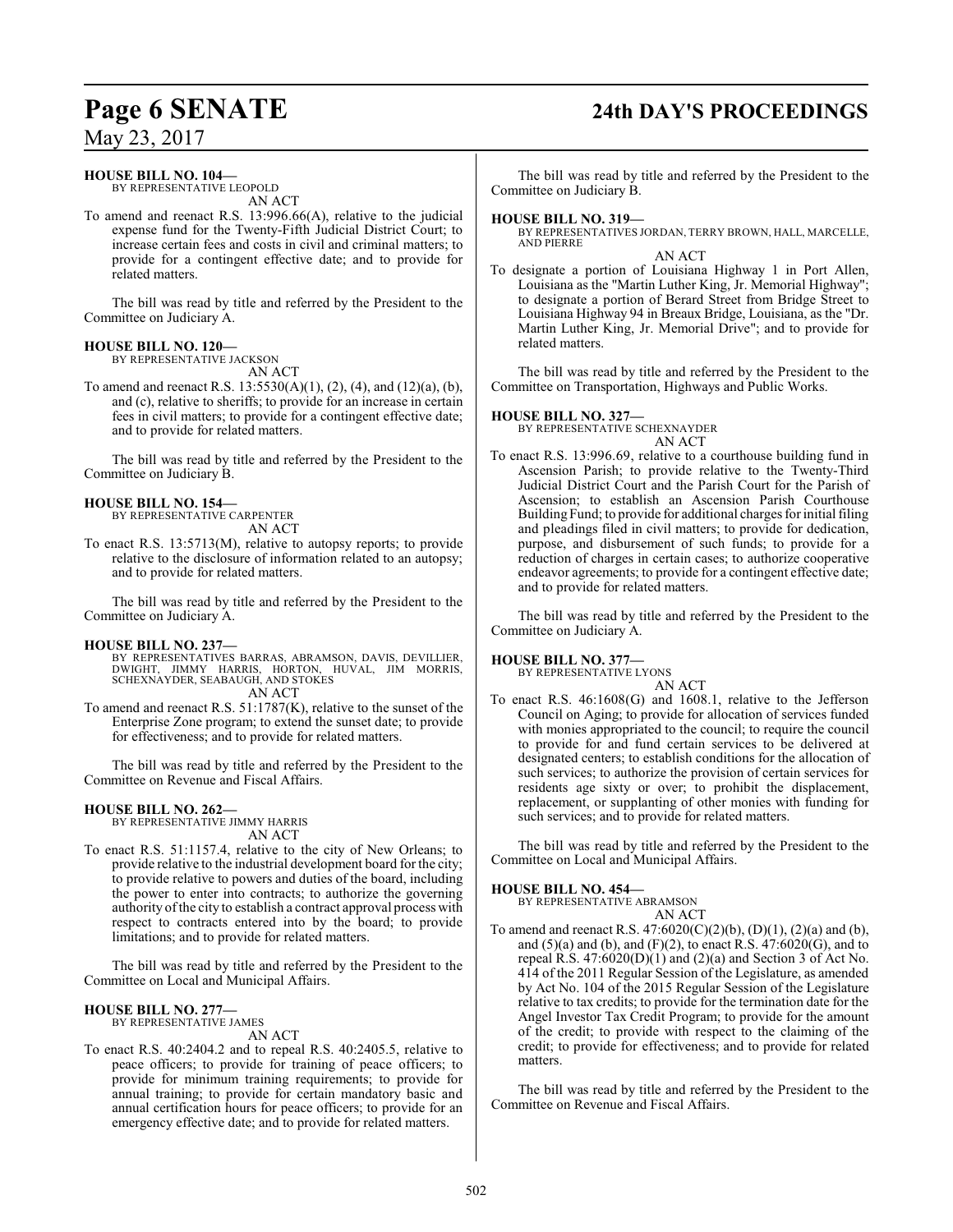# **24th DAY'S PROCEEDINGS Page 7 SENATE**

# May 23, 2017

**HOUSE BILL NO. 466—**

BY REPRESENTATIVE CHANEY AN ACT

To amend and reenact R.S. 3:2364 and 2366(A), (B), (C), (D)(introductory paragraph), and (E)(introductory paragraph) and (1), and R.S. 47:120.71(section heading) and (A) and to repeal R.S. 3:2365, relative to the Louisiana Animal Control Advisory Task Force; to provide for the creation of the Louisiana Animal Control Advisory Task Force; to provide for task force membership and terms of office; to provide for the powers and duties of the state veterinarian in relation to the task force; to provide for the Louisiana Animal Shelter Registry; to provide for the Louisiana Animal Welfare Commission income tax checkoff; and to provide for related matters.

The bill was read by title and referred by the President to the Committee on Agriculture, Forestry, Aquaculture, and Rural Development.

#### **HOUSE BILL NO. 517—**

BY REPRESENTATIVES GARY CARTER AND BOUIE AN ACT

To amend and reenact R.S. 17:22(11), to enact R.S. 17:22(12), and to repeal R.S. 17:22(11), relative to the functions and duties of the state superintendent of education; to require the superintendent to submit a written report annually to the House Committee on Education and the Senate Committee on Education relative to each public school, including charter schools; to provide for an annual deadline and the content of such reports; to specify a regular legislative session during which the superintendent shall appear before such committees to present a summary, findings, and recommendations relative to such reports; to provide for the termination of these provisions; and to provide for related matters.

The bill was read by title and referred by the President to the Committee on Education.

#### **HOUSE BILL NO. 580—**

BY REPRESENTATIVE MCFARLAND AN ACT

To enact R.S. 3:4345, relative to the disposition of timber severance taxes; to authorize use of severance taxes for the maintenance and construction of roads used primarily by timber, lumber, and logging companies; and to provide for related matters.

The bill was read by title and referred by the President to the Committee on Revenue and Fiscal Affairs.

#### **HOUSE BILL NO. 587—**

BY REPRESENTATIVE HUNTER AN ACT

To enact R.S. 33:3819(L), relative to the Prairie Road Water District in Ouachita Parish; to provide with respect to the per diem paid to members of the board of commissioners; and to provide for related matters.

The bill was read by title and referred by the President to the Committee on Local and Municipal Affairs.

#### **HOUSE BILL NO. 589—**

BY REPRESENTATIVE BAGNERIS AN ACT

To enact R.S. 33:4885, relative to local governing authorities; to authorize municipal governing authorities to regulate the accumulation of waste tires on private property; and to provide for related matters.

The bill was read by title and referred by the President to the Committee on Local and Municipal Affairs.

#### **HOUSE BILL NO. 598—**

BY REPRESENTATIVES ABRAMSON, BROADWATER, GAROFALO, AND JIM MORRIS AN ACT

To amend and reenact R.S. 48:229.1(B) and (C) and to enact R.S. 48:229.1(A)(9), (10), and (11), and (H) and 229.2, relative to the construction and funding of highways; to provide with respect to the Highway Priority Program; to require that certain information be included in the Highway Priority Program; to provide for the priority process; to require certain annual audits of funding; to require annual reports; to provide for certain requirements and limitations; and to provide for related matters.

The bill was read by title and referred by the President to the Committee on Transportation, Highways and Public Works.

#### **HOUSE BILL NO. 627—**

BY REPRESENTATIVE DWIGHT AN ACT

To amend and reenact R.S. 13:964(H) and 964.1(B) and to repeal R.S. 13:964.2, relative to court reporters; to provide for an increase in transcript fees in the Fourteenth Judicial District; to provide for a contingent effective date; and to provide for related matters.

The bill was read by title and referred by the President to the Committee on Judiciary A.

#### **HOUSE BILL NO. 660—**

BY REPRESENTATIVE GARY CARTER AN ACT

To enact R.S. 17:161.1, relative to school buses in Orleans Parish; to require all school buses used to transport students to public schools in Orleans Parish to contain lettering identifying the name of the school or schools; and to provide for related matters.

The bill was read by title and referred by the President to the Committee on Education.

#### **Rules Suspended**

Senator Thompson asked for and obtained a suspension of the rules to advance to:

#### **Reports of Committees**

The following reports of committees were received and read:

### **REPORT OF COMMITTEE ON**

#### **ENVIRONMENTAL QUALITY**

Senator Michael A. Walsworth, Chairman on behalf of the Committee on Environmental Quality, submitted the following report:

May 23, 2017

To the President and Members of the Senate:

I am directed by your Committee on Environmental Quality to submit the following report: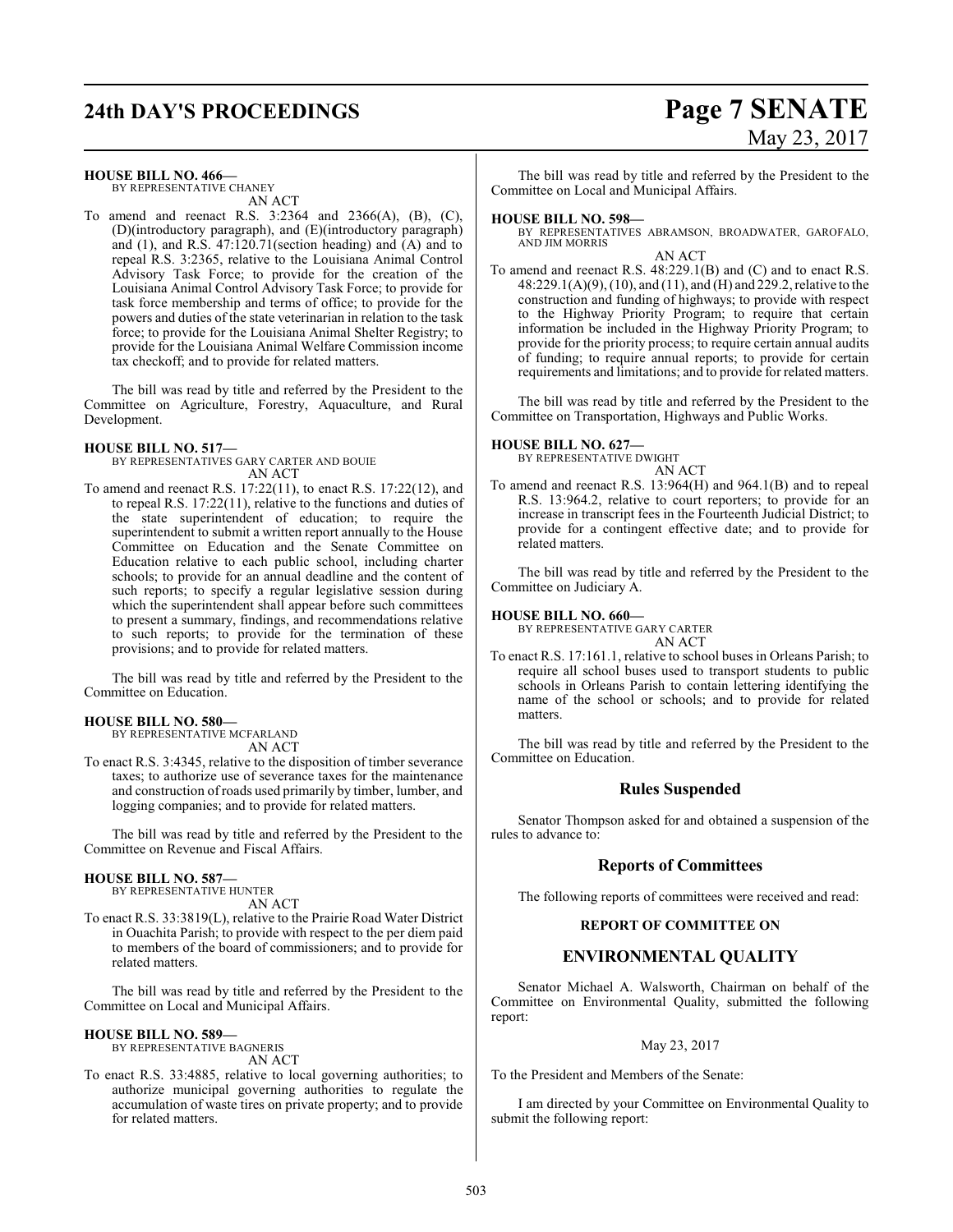**HOUSE BILL NO. 423—**

BY REPRESENTATIVE LEOPOLD AN ACT

To amend and reenact R.S. 30:2074(B)(9)(a) and (b) and to repeal R.S. 30:2074(B)(9)(c) through (e), relative to water quality; to provide for the powers and duties of the secretary of the Department of Environmental Quality; to provide for the establishment and administration of a water quality trading program; to provide for certain criteria for credits; to provide for limitations on use of credits; to provide for records; to provide for a pilot or demonstration program; and to provide for related matters.

Reported with amendments.

Respectfully submitted, MICHAEL A. WALSWORTH Chairman

#### **REPORT OF COMMITTEE ON**

#### **JUDICIARY A**

Senator Rick Ward, III, Chairman on behalf of the Committee on Judiciary A, submitted the following report:

#### May 23, 2017

To the President and Members of the Senate:

I am directed by your Committee on Judiciary A to submit the following report:

#### **HOUSE CONCURRENT RESOLUTION NO. 36—**

BY REPRESENTATIVE SMITH A CONCURRENT RESOLUTION

To urge and request the Louisiana State Law Institute to study the prospective use of the term "d/Deaf" in law, and to report findings of the study in the form of recommendations to the legislature concerning the term.

Reported favorably.

**HOUSE BILL NO. 129—** BY REPRESENTATIVE DAVIS

AN ACT

To amend and reenact Code of Civil Procedure Articles 3421and 3422, relative to successions; to provide for the definition of a small succession; to provide relative to court costs; and to provide for related matters.

Reported favorably.

# **HOUSE BILL NO. 137—** BY REPRESENTATIVE JENKINS

AN ACT

To amend and reenact R.S. 40:1231.8(A)(2)(b) and 1237.2(A)(2)(b), relative to medical malpractice claims; to provide for the date of filing of a request for a medical review panel; and to provide for related matters.

Reported favorably.

**HOUSE BILL NO. 328—** BY REPRESENTATIVE COUSSAN AN ACT

To amend and reenact R.S. 9:5176(D), relative to the extinction of rights; to provide for acknowledgment of the extinction of rights; to provide with regard to attorney fees and costs in actions related to extinction of rights; and to provide for related matters.

Reported favorably.

# **Page 8 SENATE 24th DAY'S PROCEEDINGS**

**HOUSE BILL NO. 415—** BY REPRESENTATIVE LEGER AN ACT

To enact Subpart K of Part VIII of Chapter 1 of Title 51 of the Louisiana Revised Statutes of 1950, to be comprised of R.S. 51:470.1 through 470.10, relative to a property right of identity; to provide for definitions; to provide for a property right of identity; to provide for prohibitions; to provide for termination of the right of identity; to provide for a cause of action; to provide for a prescriptive period; to provide for remedies; to provide for penalties; to provide for exceptions; to provide for applicability; and to provide for related matters.

Reported with amendments.

**HOUSE BILL NO. 439—** BY REPRESENTATIVES ZERINGUE AND MAGEE AN ACT

To amend and reenact Code of Civil Procedure Articles 253.3(A)(4), 284, 532(heading), 925(A)(3), 928(A), 1002, 1701 through 1704, 1843, 1913(B) and (C), 2002(A)(2), 3861, 3864, 3901, 3902, 3955(B), 4904, 4921, 4921.1(C), and 5095, R.S. 13:3205, and R.S. 23:1316 and 1316.1(A) and to enact Code of Civil Procedure Article 253(E), relative to civil procedure; to provide for the clarification of terminology; to provide with respect to lis pendens and motions to stay in pending suits; to provide for the timing of the filing of an answer or other pleading; to provide for the submission of a certified copy of a protective order or injunction in support of a preliminary default; to provide for the applicability of mandamus and quo warranto proceedings to limited liability companies; to provide for the acceptance of documents signed by electronic signature; to provide for the redesignation of Code of Civil Procedure Article 1067; to provide for an effective date; and to provide for related matters.

Reported with amendments.

# **HOUSE BILL NO. 524—** BY REPRESENTATIVE SCHRODER

AN ACT

To repeal Code of Civil Procedure Article 1426.1(E), relative to discovery in civil matters; to provide relative to the authority of a district attorney to move to stay discovery in certain circumstances; and to provide for related matters.

Reported favorably.

#### **HOUSE BILL NO. 560—**

BY REPRESENTATIVE HUNTER AN ACT

To amend and reenact R.S.  $13:4163(B), (E)(1)(b)$  and (I) and to enact R.S. 13:4163(E)(1)(c), relative to legislative continuances; to provide for the filing of a motion for legislative continuance by electronic means; to provide relative to the required documents to be filed; to provide relative to the delays for filing the motion; and to provide for related matters.

Reported favorably.

Respectfully submitted, RICK WARD III Chairman

#### **REPORT OF COMMITTEE ON**

## **JUDICIARY B**

Senator Gary L. Smith, Jr., Chairman on behalf of the Committee on Judiciary B, submitted the following report:

#### May 23, 2017

To the President and Members of the Senate: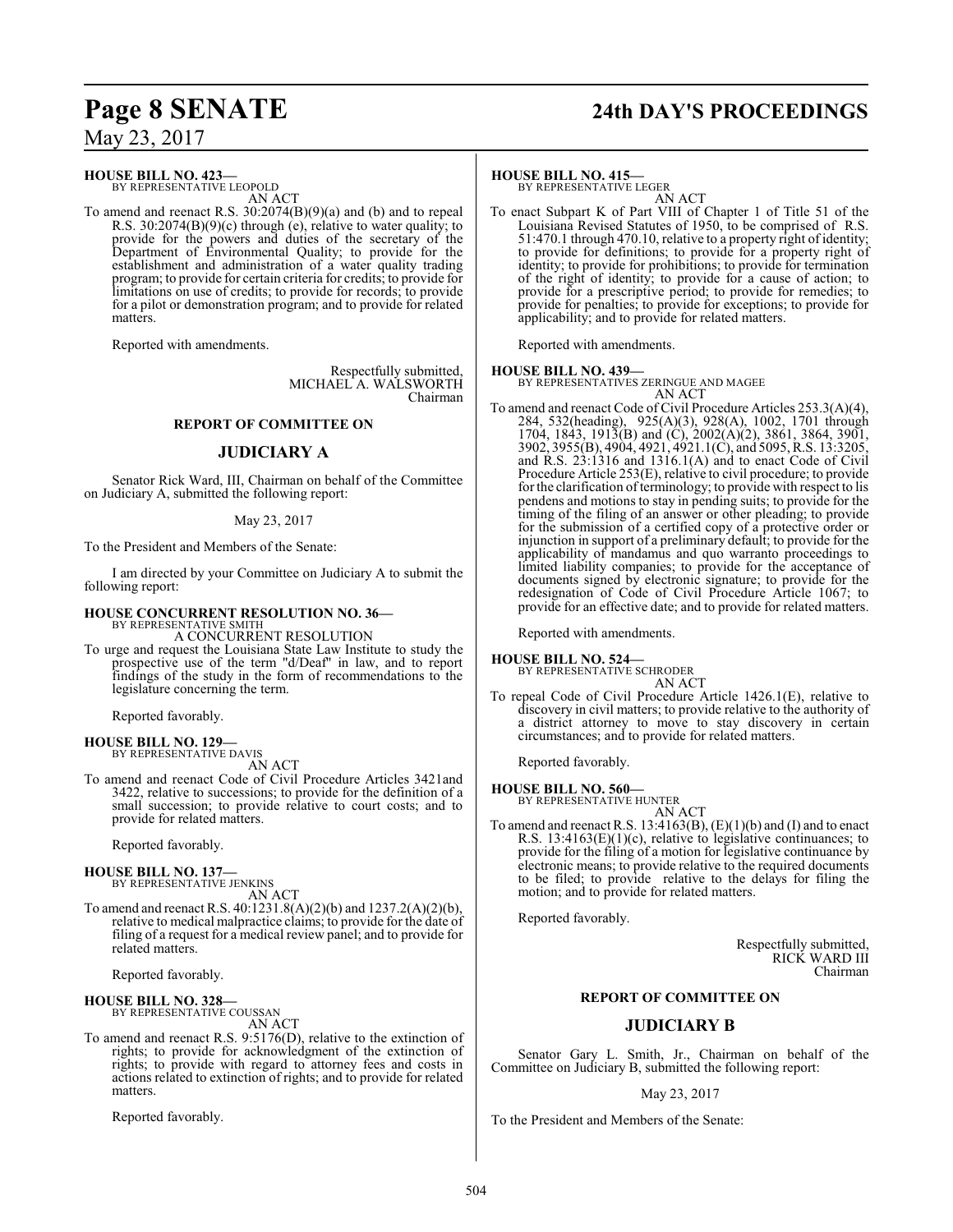# **24th DAY'S PROCEEDINGS Page 9 SENATE**

# May 23, 2017

I am directed by your Committee on Judiciary B to submit the following report:

#### **HOUSE BILL NO. 97—**

BY REPRESENTATIVE BACALA AN ACT

To amend and reenact R.S. 40:2405.8(B), relative to homicide investigator training; to provide an exception to homicide investigator training requirements for peace officers investigating vehicular homicide; and to provide for related matters.

Reported favorably.

**HOUSE BILL NO. 114—** BY REPRESENTATIVE CHAD BROWN AN ACT

To amend and reenact R.S.  $26:351(2)(a)$  and  $(4)(a)$ , relative to alcoholic beverages; to provide relative to the sale and shipment of certain alcoholic beverages; to provide for container size limitations of certain alcoholic beverages; and to provide for related matters.

Reported favorably.

**HOUSE BILL NO. 204—** BY REPRESENTATIVE BILLIOT

# AN ACT

To amend and reenact Code of Criminal Procedure Articles 883.1 and 892(A) and (B)(1), relative to criminal sentences; to provide for documentation regarding criminal cases; to remove the requirement that the court provide a copy of the court minutes to the Department of Public Safety and Corrections in certain cases; to require the court to provide the department with a certified copy of the Uniform Sentencing Commitment Order; to authorize the department to request additional information from the court when necessary; to provide for an effective date; and to provide for related matters.

Reported favorably.

- **HOUSE BILL NO. 216—** BY REPRESENTATIVE JONES
- AN ACT To amend and reenact R.S. 13:2005(D), 2005.1(B), 2013(A), and 2488.77(B), relative to city courts; to provide for the city courts of Morgan City, New Iberia, Jeanerette, and Breaux Bridge; to provide relative to fees collected for purposes of indigent defense; to authorize a portion of those fees to be deposited into a special fund; to remove mandatory language; and to provide for related matters.

Reported favorably.

#### **HOUSE BILL NO. 268—**

BY REPRESENTATIVE JIMMY HARRIS AN ACT

To enact R.S. 15:587.5 and 587.6, R.S. 23:1657.1, R.S. 36:254.3 and 701.1, R.S. 39:15.1.1 and 15.1.2, R.S. 46:51.3, and R.S. 47:1504.1, relative to criminal historyrecords checks; to provide for criminal history records checks for current and prospective employees, contractors, and subcontractors of agencies with access to federal tax information, criminal history record information, or state issued REAL ID information; to provide relative to the procedures and costs for the criminal history records checks; to provide for the use of these records; to provide for a definition; and to provide for related matters.

Reported favorably.

#### **HOUSE BILL NO. 276—**

BY REPRESENTATIVE JAMES AN ACT

To amend and reenact R.S.  $40:2531(B)(4)(b)$ , relative to law enforcement officers; to provide for officer-involved incidents; to provide relative to securing representation for officerinvolved incident investigations; and to provide for related matters.

Reported favorably.

#### **HOUSE BILL NO. 302—** BY REPRESENTATIVE LANCE HARRIS AN ACT

To amend and reenact R.S. 15:574.4.2(A)(2)(e), relative to parole supervision fees; to provide relative to conditions of supervised release for persons released on parole; to increase the maximum amount of parole supervision fees; to provide relative to the use of funds received from the increase in the amount of supervision fees; and to provide for related matters.

Reported with amendments.

#### **HOUSE BILL NO. 401—**

BY REPRESENTATIVE GISCLAIR

AN ACT To amend and reenact R.S.  $29:253(A)(1)(b)$ ,  $(2)(a)$ , and  $(3)$ , relative to the Veterans' Affairs Commission; to provide for the appointment and removal of commission members; and to provide for related matters.

Reported with amendments.

# **HOUSE BILL NO. 410—** BY REPRESENTATIVE JACKSON

AN ACT

To amend and reenact R.S. 15:151(A), relative to the Louisiana Public Defender Board; to provide relative to the quorum of the board; to change the quorum of voting members necessary for transacting business; and to provide for related matters.

Reported favorably.

### **HOUSE BILL NO. 455—**

BY REPRESENTATIVE ABRAMSON AN ACT

To amend and reenact R.S. 15:541(7), 544(A), (B)(1) and (2)(introductory paragraph), and  $(E)(1)$ ,  $(2)$ ,  $(3)(e)$ , and  $(4)$ ,  $544.1$ ,  $544.2(A)(1)(introducing paragraph)$ , (a), and (c),  $(B)$ (introductory paragraph), (2), and (3), (C), (D), (E), (F), (G), and (H) and to enact R.S.  $15:544.2(B)(4)$ , (I), (J), and (K), relative to sex offender registration and notification; to provide relative to the definition of "conviction" for purposes of sex offender registration and notification; to provide relative to the duration of the registration and notification requirements; to provide relative to the procedure by which an offender may be relieved of the registration and notification requirements for maintaining a "clean record"; to provide relative to the duties of the office of state police, district attorney, and the Sexual Predator Apprehension Team of the Department of Justice relative to these procedures; to provide relative to petitions for injunctive relief or declaratory judgments regarding the application or interpretation of the sex offender registration and notification requirements; to provide relative to the determination of an offender's registration and notification end date; to provide relative to the procedure for appealing these determinations and the effect of those determinations that are not timely appealed; and to provide for related matters.

Reported with amendments.

**HOUSE BILL NO. 473—** BY REPRESENTATIVES GAINES, BAGNERIS, GARY CARTER, JIMMY HARRIS, JACKSON, AND JAMES

AN ACT

To amend and reenact R.S.  $40:2405(H)(2)(a)$ ,  $(I)(2)$ , and  $(J)$ , relative to peace officers; to provide relative to peace officer certification; to provide for annual training requirements for peace officers to maintain P.O.S.T. certification; to provide relative to impediments to P.O.S.T. certification; to provide for revocation of P.O.S.T. certification; to provide for grounds for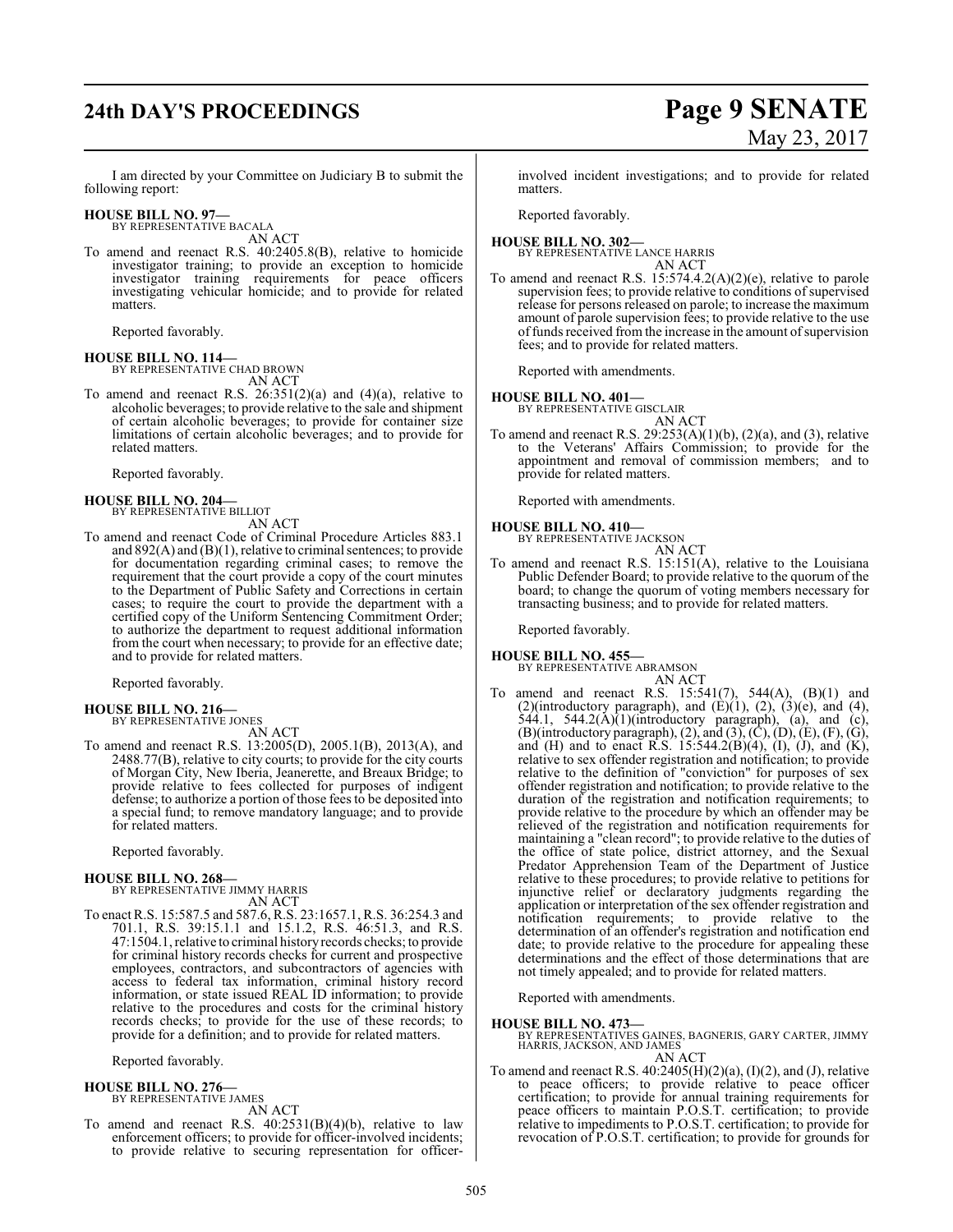revocation; to provide for revocation hearings; and to provide for related matters.

Reported favorably.

Respectfully submitted, GARY L. SMITH JR. Chairman

#### **REPORT OF COMMITTEE ON**

#### **JUDICIARY C**

Senator Dan Claitor, Chairman on behalf of the Committee on Judiciary C, submitted the following report:

#### May 23, 2017

To the President and Members of the Senate:

I am directed by your Committee on Judiciary C to submit the following report:

**HOUSE BILL NO. 223—** BY REPRESENTATIVE MORENO AND SENATOR CLAITOR AN ACT

To amend and reenact R.S. 14:95.10(A), (C), and (E), R.S. 15:590(8), R.S. 46:2136.3(A)(introductory paragraph) and (1) and 2151(B), Code of Evidence Article 412(A) and (D), and Code of Criminal Procedure Article 387(A)(introductory paragraph) and to enact R.S. 14:2(B)(47), 34.9, and 34.9.1, relative to domestic abuse; to provide relative to acts of abuse involving dating partners; to provide relative to the definition of "dating partner"; to create the crimes of battery of a dating partner and aggravated assault upon a dating partner; to prohibit the possession of a firearm by persons convicted of certain offenses of battery of a dating partner; to add offenses of abuse involving dating partners to the types of offenses for which certain information is obtained upon arrest and conviction; to provide relative to the possession of firearms by persons subject to a permanent injunction or protective order for acts of abuse involving dating partners; to provide relative to admissibility of evidence of similar crimes, wrongs, or acts in cases of abuse involving dating partners; to provide relative to the information required when instituting the prosecution for an offense involving abuse against a dating partner; to provide definitions; and to provide for related matters.

Reported favorably.

#### **HOUSE BILL NO. 225—**

BY REPRESENTATIVE PEARSON AN ACT

To amend and reenact R.S. 40:961(25) and to enact R.S. 40:964(Schedule I)(A)(57) through (60), (D)(5), (Schedule II)(B)(29), (F)(2), and (Schedule V)(D)(4) and (F)(1), relative to the Uniform Controlled Dangerous Substances Law; to amend the definition of marijuana; to add certain substances to Schedules I, II, and V; and to provide for related matters.

Reported favorably.

#### **HOUSE BILL NO. 499—** BY REPRESENTATIVE SCHRODER

AN ACT

To amend and reenact R.S. 14:40.2(F)(1) and (G), relative to the crime of stalking; to provide relative to the issuance of protective orders against persons convicted of stalking; to provide relative to the exception to the crime of stalking for private investigators; and to provide for related matters.

Reported favorably.

# **Page 10 SENATE 24th DAY'S PROCEEDINGS**

#### **HOUSE BILL NO. 509—**

BY REPRESENTATIVE SCHRODER AN ACT

To amend and reenact R.S. 14:79(A)(1)(a), (B), and (C) and Code of Criminal Procedure Article 320(G), relative to the issuance and violation of protective orders; to provide for penalties for violations of temporary restraining orders; to provide relative to the issuance of protective orders and the prohibition on communication and contact as conditions of release on bail for certain offenses; and to provide for related matters.

Reported with amendments.

Respectfully submitted, DAN CLAITOR Chairman

#### **Senate Bills and Joint Resolutions on Second Reading Reported by Committees**

**SENATE BILL NO. 106—** BY SENATOR BISHOP

AN ACT

To enact R.S. 17:3351(L), relative to postsecondary education; to provide relative to the prevention of unplanned pregnancies among unmarried college students; to require each public postsecondary institution to develop and implement an action plan to address the prevention of unplanned pregnancies among unmarried college students; to provide for components of the plan; to provide for reporting requirements; and to provide for related matters.

Reported with amendments by the Committee on Finance.

#### **SENATE COMMITTEE AMENDMENTS**

Amendments proposed by Senate Committee on Finance to Engrossed Senate Bill No. 106 by Senator Bishop

#### AMENDMENT NO. 1

On page 1, delete lines 4 through 6 and insert "each public postsecondary institution to address the prevention of unplanned pregnancies among unmarried college students as part of freshman orientation; to provide for related discretionaryactions and activities; and to"

AMENDMENT NO. 2

On page 1, at the beginning of line 13, change "**L.**" to "**L.(1)**"

AMENDMENT NO. 3

On page 1, at the end of line 16 and the beginning of line 17, delete "**to develop and implement an action plan**"

#### AMENDMENT NO. 4

On page 2, line 1, between "**students**" and the period "**.**" insert "**as part of an institution's freshman orientation activities**"

#### AMENDMENT NO. 5

On page 2, delete lines 2 through 29 and on page 3, delete lines 1 through 8 and insert the following:

"**(2)(a) As part of freshman orientation, each institution shall, as deemed appropriate, provide information to students that is recognized as medically accurate by the American Congress of Obstetricians and Gynecologists regarding the preventionof unplannedpregnancy including,without limitation, abstinence education.**

**(b) In no instance shall any information be disseminated regarding abortion methods, techniques, or providers, nor shall any student be directed to information or services provided by Planned Parenthood or any abortion provider.**

**(3) At its discretion, a public postsecondary institution may also:**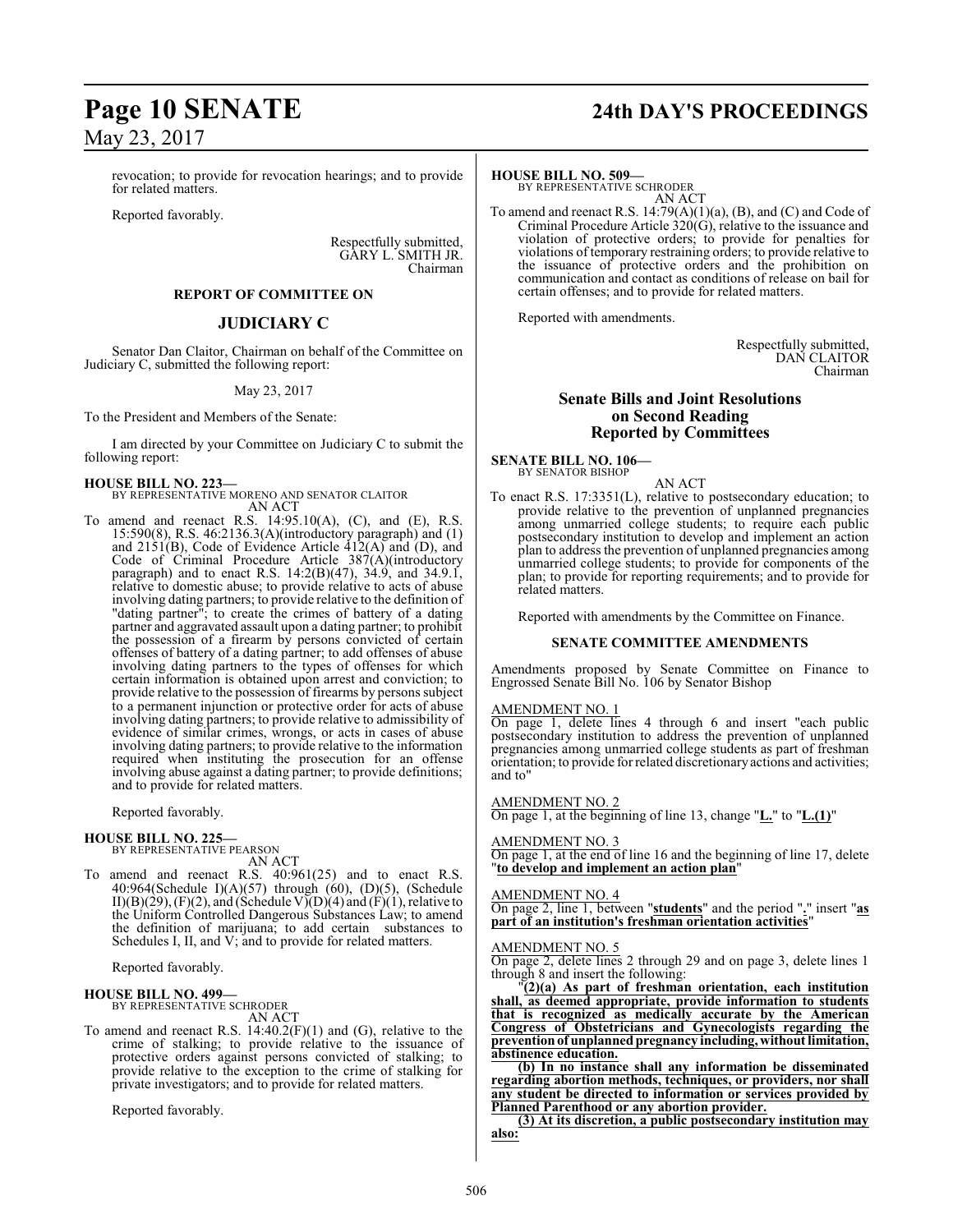# **24th DAY'S PROCEEDINGS Page 11 SENATE**

# May 23, 2017

**(a) Identify opportunities to raise awareness of and provide information for the prevention of unplanned pregnancies across the entire student population.**

**(b)Identify opportunities for postsecondary students to serve as mentors or role models of successful behaviors and healthy choices for high school students.**

**(c) Identify public and private grants available to address the prevention of unplanned pregnancy and to promote student success, including any partnerships necessary to successfully compete for grants.**

**(d) Collaborate with community healthcare providers and federally qualified health centers to promote access to care.**

**(e) Identify challenges faced by students who are single parents, including child care, transportation, and financial aid, and identify possible methods to assist such students to successfully complete college.**

**(f) Identify other topics or issues related to the prevention and reduction of unplanned pregnancies among postsecondary students.**"

On motion of Senator LaFleur, the committee amendment was adopted. The amended bill was read by title, ordered reengrossed and passed to a third reading.

**SENATE BILL NO. 222—**<br>BY SENATORS ERDEY, ALARIO, ALLAIN, APPEL, BARROW, BISHOP,<br>DONAHUE, FANNIN, HEWITT, JOHNS, LAFLEUR, TARVER AND<br>WHITE

AN ACT

To amend and reenact R.S. 39:1533(A) and to enact Chapter 7-C of Title 40 of the Louisiana Revised Statutes of 1950, to be comprised of R.S. 40:1668, relative to disability benefits for certain public employees; to provide benefits for firemen and law enforcement officers who are permanently and totally disabled as a result of a catastrophic injury sustained in the line of duty; and to provide for related matters.

Reported with amendments by the Committee on Finance.

#### **SENATE COMMITTEE AMENDMENTS**

Amendments proposed by Senate Committee on Finance to Engrossed Senate Bill No. 222 by Senator Erdey

AMENDMENT NO. 1

On page 3, line 6, after "**an injury**" and before "**caused**" insert "**incurred on or after July 1, 2016,**"

AMENDMENT NO. 2

On page 3, line 7, change "**an**" to "**the**"

AMENDMENT NO. 3

On page 3, delete line 9 and insert the following: "**, as provided by clear and convincing evidence unaided by any presumption of disability, leaves the officer permanently and totally disabled.**"

#### AMENDMENT NO. 4

On page 3, between lines 9 and 10, insert the following:

"**(3) "Law enforcement officer" means the following:**

**(a) All sheriffs and deputy sheriffs in the state employed on a full time basis.**

**(b) All members of the state police employed on a full-time basis.**

**(c) All municipal police officers in the state employed on a full time basis.**

**(d) All university and college police officers at state universities and colleges employed on a full-time basis.**"

AMENDMENT NO. 5 On page 3, line 10, change "**(3)**" to "**(4)**"

AMENDMENT NO. 6

On page 3, line 11, change "**R.S. 40:1665.2**" to "**Paragraph (3) of this Subsection**"

#### AMENDMENT NO. 7

On page 3, between lines 11 and 12, insert the following:

"**(5) "Permanently and totally disabled" means the officer is unable to engage in any employment or self-employment on a full-time basis, regardless of the nature or character of the employment or self-employment.**"

#### AMENDMENT NO. 8

On page 3, line 18, change "**until the officer's death:**" to "**as long as the officer is permanently and totally disabled:**"

#### AMENDMENT NO. 9

On page 3, line 21, between "**insurance**" and "**maintained**" insert "**covering the officer and**"

#### AMENDMENT NO. 10

On page 3, at the end of line 22, add "**This Subparagraph shall not apply to any premium due from the officer for insurance covering any individual other than the officer.**"

#### AMENDMENT NO. 11

On page 5, between lines 9 and 10, insert:

"**(4) In the event that the officer qualifies for federal or state life, health, accident, accidental death and dismemberment, hospital, surgical, or medical expense programs.**

**I. The board may adopt rules and regulations to implement the provisions of this Section.**"

On motion of Senator LaFleur, the committee amendment was adopted. The amended bill was read by title, ordered reengrossed and passed to a third reading.

**SENATE BILL NO. 227—** BY SENATOR BARROW

AN ACT

To enact R.S. 33:9038.71, relative to cooperative and economic development in East Baton Rouge Parish; to create the Bethany Convention Center Development District as a special taxing and tax increment financing district in East Baton Rouge Parish; to provide for the boundaries of the district; to provide for the governance of the district; to provide for the authority, powers, duties, and functions of the governing body; to provide for the levy and collection of taxes within the district; to authorize the district to issue and sell bonds; to authorize the district to engage in tax increment financing; to provide for an effective date; and to provide for related matters.

Reported with amendments by the Committee on Local and Municipal Affairs.

#### **SENATE COMMITTEE AMENDMENTS**

Amendments proposed bySenate Committee on Local and Municipal Affairs to Original Senate Bill No. 227 by Senator Barrow

AMENDMENT NO. 1 On page 4, line 5, change "**three**" to "**six**"

AMENDMENT NO. 2 On page 4, delete lines 7 through 9, and insert: "**(b) Each council member of the Baker City Council.**"

AMENDMENT NO. 3 On page 4, line 21, after "**district**" and before the period "**.**" insert "**or at Baker City Hall**"

AMENDMENT NO. 4

On page 11, at the beginning of line 4, after "**the**" change "**cityparish**" to "**city**"

On motion of Senator Colomb, the committee amendment was adopted. The amended bill was read by title, ordered engrossed and passed to a third reading.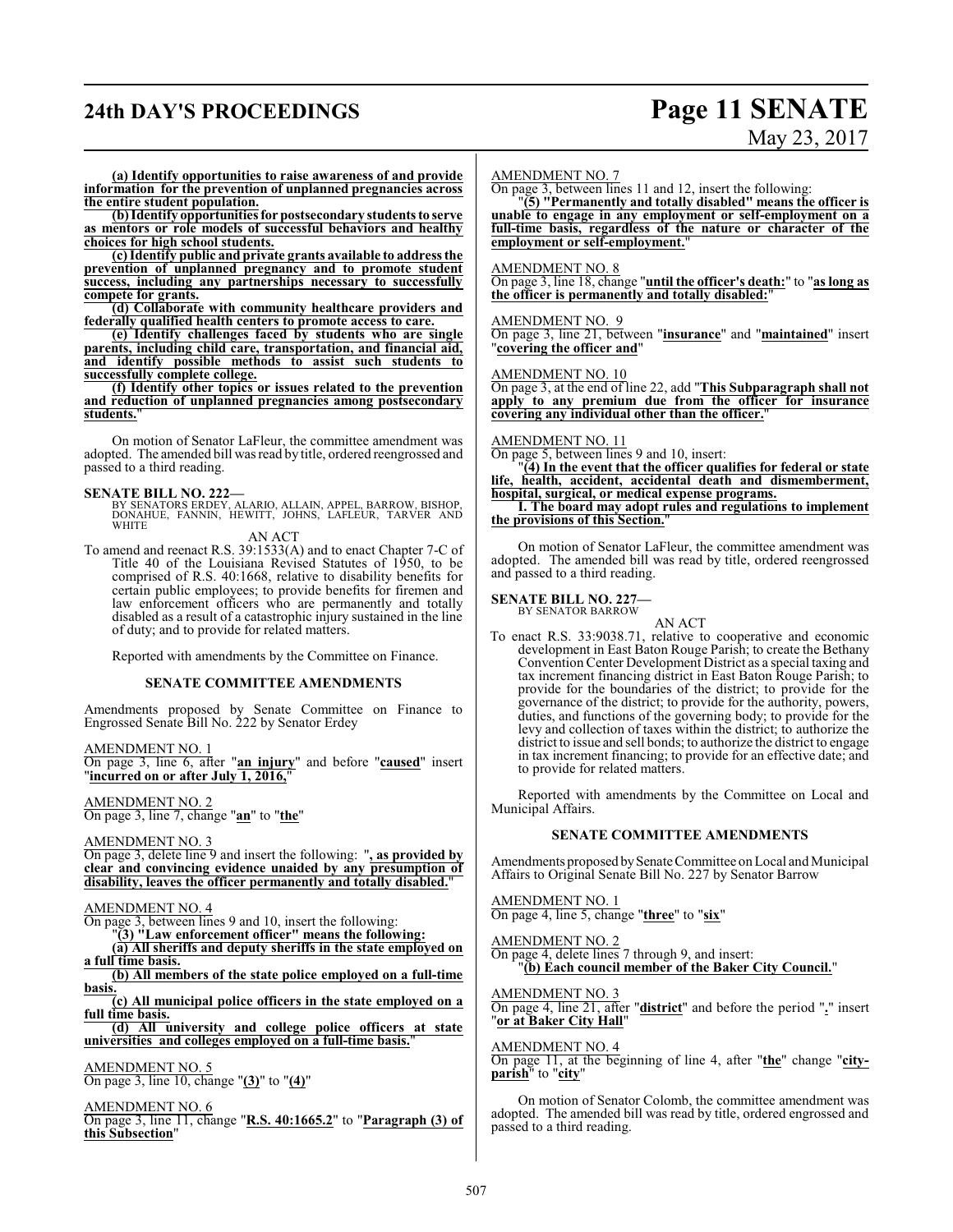# **Page 12 SENATE 24th DAY'S PROCEEDINGS**

May 23, 2017

#### **House Bills and Joint Resolutions on Second Reading Reported by Committees**

#### **HOUSE BILL NO. 13—** BY REPRESENTATIVE THIBAUT

AN ACT

To enact R.S. 25:215(B)(18), relative to the Pointe Coupee Parish library; to transfer the administration of and accounting functions for funds of the library from the parish governing authority to the library board of control; and to provide for related matters.

Reported with amendments by the Committee on Education.

#### **SENATE COMMITTEE AMENDMENTS**

Amendments proposed by Senate Committee on Education to Engrossed House Bill No. 13 by Representative Thibaut

#### AMENDMENT NO. 1

On page 1, line 16, between "<u>Parish</u>" and "are" change "library" to "Library"

On motion of Senator Morrish, the committee amendment was adopted. The amended bill was read by title and referred to the Legislative Bureau.

# **HOUSE BILL NO. 14—** BY REPRESENTATIVE FALCONER

AN ACT

To enact R.S. 25:212.2, relative to the Madisonville branch library in St. Tammany Parish; to authorize the governing authority of St. Tammany Parish to name the library in honor of a living person; and to provide for related matters.

Reported favorably by the Committee on Education. The bill was read by title and referred to the Legislative Bureau.

#### **HOUSE BILL NO. 20—**

BY REPRESENTATIVES PRICE, BERTHELOT, BACALA, BOUIE, BROADWATER, HALL, LEGER, AND SMITH AN ACT

To enact R.S. 17:154.1(A)(6), relative to minimum requirements for instructional time for students in public schools; to provide for applicability of such requirements under certain circumstances; to provide for exceptions; and to provide for related matters.

Reported favorably by the Committee on Education. The bill was read by title and referred to the Legislative Bureau.

#### **HOUSE BILL NO. 87—**

BY REPRESENTATIVE DEVILLIER AN ACT

To amend and reenact R.S. 33:2551(4)(b) and (8)(b), 2554(C)(2)(introductory paragraph), and 2558(B), relative to the city of Eunice; to provide relative to the classified police service; to provide relative to departmental and promotional seniority; to provide relative to the establishment and maintenance of employment lists; to provide relative to the certification and appointment of eligible persons; to provide relative to the abolition of classes of positions; and to provide for related matters.

Reported favorably by the Committee on Local and Municipal Affairs. The bill was read by title and referred to the Legislative Bureau.

#### **HOUSE BILL NO. 111—** BY REPRESENTATIVE BISHOP

AN ACT

To enact R.S. 17:267 and 3996(B)(44), relative to required instruction; to require instruction in litter prevention and awareness for public school students in certain grades; to provide relative to materials used for such instruction; to require public school governing authorities to adopt rules and regulations to implement such instruction; and to provide for related matters.

Reported favorably by the Committee on Education. The bill was read by title and referred to the Legislative Bureau.

**HOUSE BILL NO. 171—** BY REPRESENTATIVE STEVE CARTER AN ACT

To amend and reenact R.S. 17:7(2)(f)(iii), (6)(d), (28)(b), and (33)(b),  $10.3(A)$ ,  $10.7.1(D)(2)$ (introductory paragraph) and (c)(i) and  $(E)(6)$ ,  $24.4(F)(2)(h)$  and  $(3)(a)$  and  $(b)(ii)$  and  $(iii)$  and (J)(1)(introductory paragraph) and (a),  $100.1(A)(1)$ , (C)(6), and (D), 183.2(B)(2)(a), 194(D), 223(B), 407.22(A)(2), (3), (4), (5),  $(6)$ , (7), and (9), 407.23(B)(2) and (3)(a), 407.51(A)(5), (7), and (12) and (L)(1) and (2),  $416.21(K)$ ,  $436.3(C)(1)$  and (6)(introductory paragraph),  $440(\text{C})(2)$ ,  $444(\text{B})(4)(\text{c})(i)$ ,  $1519.2(C)(1)$ ,  $1681(B)$ ,  $1982(4)$ ,  $2925(A)(2)$ ,  $(3)$ , and  $(4)$ ,  $3023(A)(2)(a)$ , (6), and (9),  $3095(A)(1)(b)$  and (c) and (D), 3165.2(C)(1)(introductory paragraph), 3168(introductory paragraph), 3351(H)(4), 3351.20(C), 3803(B)(1)(e),  $3995(A)(3)(b)$ ,  $5002(D)(1)$  and (2) and (G),  $5021(A)(2)(b)$ , 5023(D)(1) and (2)(a), 5024(A)(3)(a), 5025(7), 5029(B)(1)(b)(i), 5061, 5064, 5067(A)(2), 5068(B) and (C), 5081(F) and (G),  $5101(B)(1)(introducing paragraph)$  and  $(2)$  and  $(C)$ , and  $5102(B)(1)$ (introductory paragraph) and (2) and (C); to provide for technical corrections in various education laws in Title 17 of the Louisiana Revised Statutes of 1950; and to provide for related matters.

Reported favorably by the Committee on Education. The bill was read by title and referred to the Legislative Bureau.

**HOUSE BILL NO. 182—** BY REPRESENTATIVE JIMMY HARRIS

AN ACT To amend and reenact R.S. 33:9078(D) and (F)(2) and (4), relative to Orleans Parish; to provide relative to the Kenilworth Improvement District; to provide relative to the governing board of the district; to provide relative to the membership of the board; to provide relative to the parcel fee imposed within the district; to provide relative to the maximum rate, expiration, and renewal of the fee; and to provide for related matters.

Reported favorably by the Committee on Local and Municipal Affairs. The bill was read by title and referred to the Legislative Bureau.

# **HOUSE BILL NO. 191—** BY REPRESENTATIVE GUINN

AN ACT

To amend and reenact R.S. 47:463.46(Section Heading) and (C)(2) and R.S.  $56:10(B)(6)(b)(ii)$  and  $(10)$ , relative to the Quail Unlimited prestige license plate; to rename the "Quail Unlimited" prestige license plate; and to provide for related matters.

Reported favorably by the Committee on Transportation, Highways and Public Works. The bill was read by title and referred to the Legislative Bureau.

#### **HOUSE BILL NO. 200—**

BY REPRESENTATIVE FALCONER AN ACT

To amend and reenact Section 3 of Act No. 164 of the 1984 Regular Session of the Legislature, relative to the city of Mandeville; to provide relative to the municipal police civil service system; to provide relative to the personnel director responsible for the administration of such system; to provide relative to the appointment of such director; and to provide for related matters.

Reported favorably by the Committee on Local and Municipal Affairs. The bill was read by title and referred to the Legislative Bureau.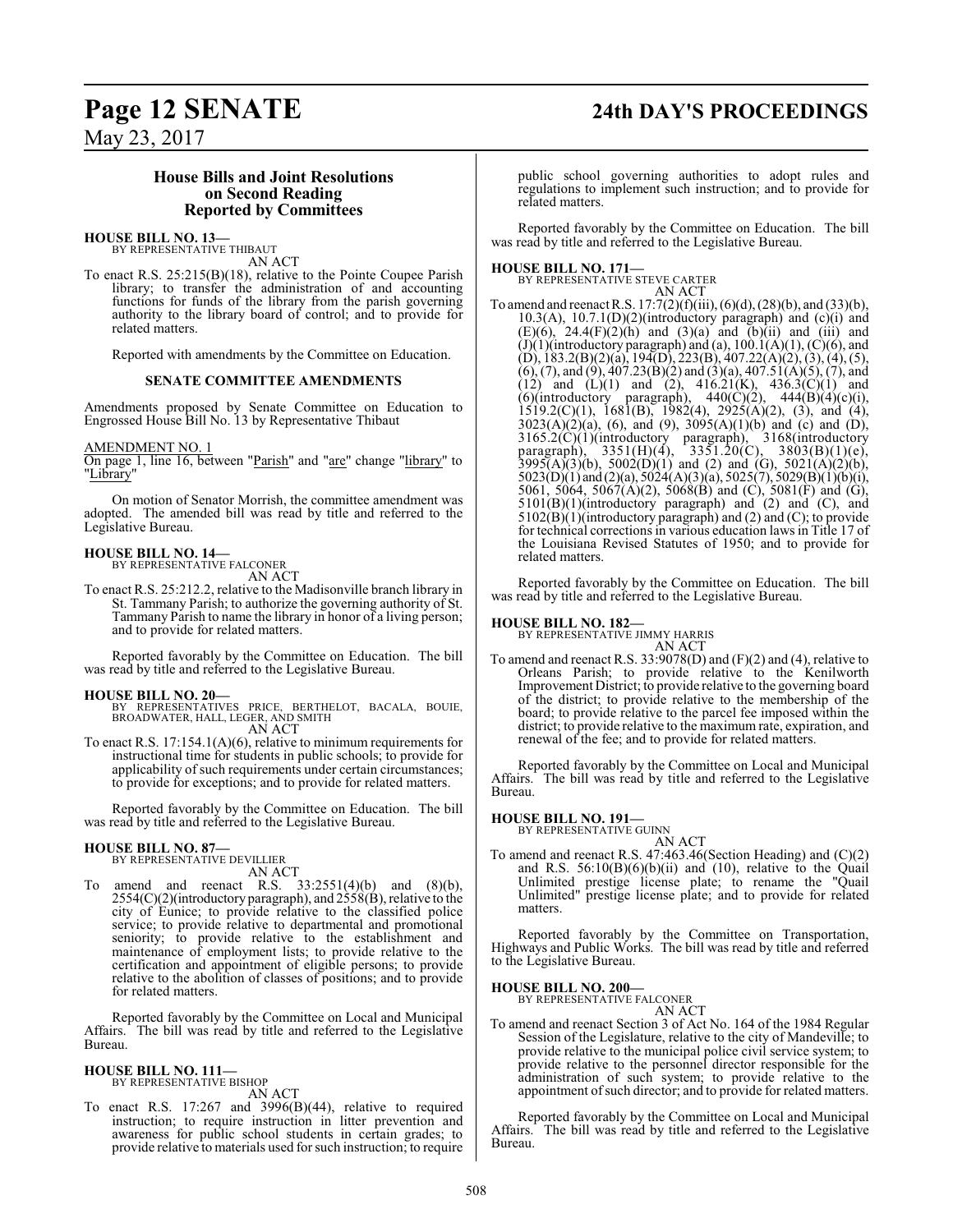# **24th DAY'S PROCEEDINGS Page 13 SENATE**

# May 23, 2017

#### **HOUSE BILL NO. 266—**

BY REPRESENTATIVE CONNICK AN ACT

To amend and reenact R.S.  $38:330.1(C)(2)(a)$  and (b) and to enact R.S. 38:330.1(C)(2)(d) and (e), relative to flood protection authority nominating committee members; to provide for the composition of the nominating committee board; to provide for staggered terms for nominating committee members; to provide relative to term limits for levee district nominating committee members; to include the nominating committee as a "public body" for purposes of open meetings and public records laws; and to provide for related matters.

Reported with amendments by the Committee on Transportation, Highways and Public Works.

#### **SENATE COMMITTEE AMENDMENTS**

Amendments proposed by Senate Committee on Transportation, Highways and Public Works to Reengrossed House Bill No. 266 by Representative Connick

#### AMENDMENT NO. 1

On page 1, line 4, after "board;" delete the remainder of line 4

AMENDMENT NO. 2 On page 1, line 5, delete "staggered terms for nominating committee members;"

#### AMENDMENT NO. 3

On page 3, delete lines 1 through 22 and insert the following:

 $\mathbb{P}(d)$  Beginning August 1, 2017, all nominating committee members shall be appointed for terms of four years. No nominating committee member shall serve more than two consecutive terms. If a person serves two years or more of an unexpired term, such service shall constitute a term. A former nominating committee member may be reappointed to the nominating committee fours years from the completion of his last consecutive term.

On motion of Senator Cortez, the committee amendment was adopted. The amended bill was read by title and referred to the Legislative Bureau.

#### **HOUSE BILL NO. 324—** BY REPRESENTATIVE PIERRE

AN ACT

To amend and reenact R.S. 32:171(Section heading), (A)(1), (2), (3), and (4), (C), (D), (E), (F)(3), and (H) and  $172(D)$ , relative to railroad crossings; to provide for on-track equipment; to provide for the designation of on-track equipment as a railway vehicle drivers must approach cautiously; to provide for the responsibility of railroad companies; and to provide for related matters.

Reported favorably by the Committee on Transportation, Highways and Public Works. The bill was read by title and referred to the Legislative Bureau.

# **HOUSE BILL NO. 329—** BY REPRESENTATIVE BAGNERIS

AN ACT

To amend and reenact R.S.  $33:9077(D)$  and  $(F)(5)(b)$ , relative to Orleans Parish; to provide relative to the Lake Barrington Subdivision Improvement District; to provide relative to the governing board of the district; to provide relative to the membership of the board; to provide relative to the special taxes and fees levied within the district; to provide relative to the renewal of such taxes and fees; and to provide for related matters.

Reported favorably by the Committee on Local and Municipal Affairs. The bill was read by title and referred to the Legislative Bureau.

#### **HOUSE BILL NO. 379—**

BY REPRESENTATIVE BAGNERIS AN ACT

To enact R.S. 48:1660.1, relative to the Regional Transit Authority; to authorize the use of public-private partnership contracts by the authority for certain projects; to provide for procedure; and to provide for related matters.

Reported with amendments by the Committee on Transportation, Highways and Public Works.

#### **SENATE COMMITTEE AMENDMENTS**

Amendments proposed by Senate Committee on Transportation, Highways and Public Works to Engrossed House Bill No. 379 by Representative Bagneris

#### AMENDMENT NO. 1

On page 1, line 13, after "facility" insert "as defined in R.S. 48:2073"

On motion of Senator Cortez, the committee amendment was adopted. The amended bill was read by title and referred to the Legislative Bureau.

#### **HOUSE BILL NO. 425—**

related matters.

BY REPRESENTATIVE MAGEE

AN ACT To amend and reenact R.S. 47:6006.1(A), (D)(2), and (F), relative to tax credits; to provide with respect to the tax credit for ad valorem taxes paid with respect to vessels in Outer Continental Shelf Lands Waters; to provide for eligibility for claiming the credit; to authorize the recapture of tax credits under certain circumstances; to provide for effectiveness; and to provide for

Reported with amendments by the Committee on Revenue and Fiscal Affairs.

#### **SENATE COMMITTEE AMENDMENTS**

Amendments proposed by Senate Committee on Revenue and Fiscal Affairs to Reengrossed House Bill No. 425 by Representative Magee

AMENDMENT NO. 1 On page 1, line 2, delete "and (F)" and insert "(F), and (G)"

AMENDMENT NO. 2 On page 1, line 8, delete "and  $(F)$ " and insert " $(F)$ , and  $(G)$ "

#### AMENDMENT NO. 3

On page 2, line 10, after "F." insert "(1)"

#### AMENDMENT NO. 4

On page 2, delete lines 13 through 23, and insert: "taxes. Further, nothing in this Section shall affect,"

#### AMENDMENT NO. 5

On page 3, between lines 2 and 3, insert:

 $\overline{2}(a)$  If a taxpayer pays ad valorem taxes under protest, the taxpayer shall notify the Department of Revenue by submitting a copy of the payment under protest notice, along with a copy of the lawsuit that was filed. Notice shall be provided to the Department within five business days of the date the lawsuit is filed. If the taxpayer prevails in the suit against the political subdivision, the amount of the credit issued under the provisions of this Section for ad valorem taxes paid by the taxpayer that the court determined not to be due shall be subject to recapture by the Department of Revenue as provided for in R.S. 47:1621(E). The taxpayer and the local taxing authorities shall notify the Department by submitting a copy of the final judgment to the Department.

(b)Notwithstanding any provision of law to the contrary, no interest shall accrue on the recaptured tax credit if the taxpayer pays the entire balance due within thirty days of the date of the final judgment. Any action by the Department of Revenue to recapture the tax credits shall be initiated within two years from the date that the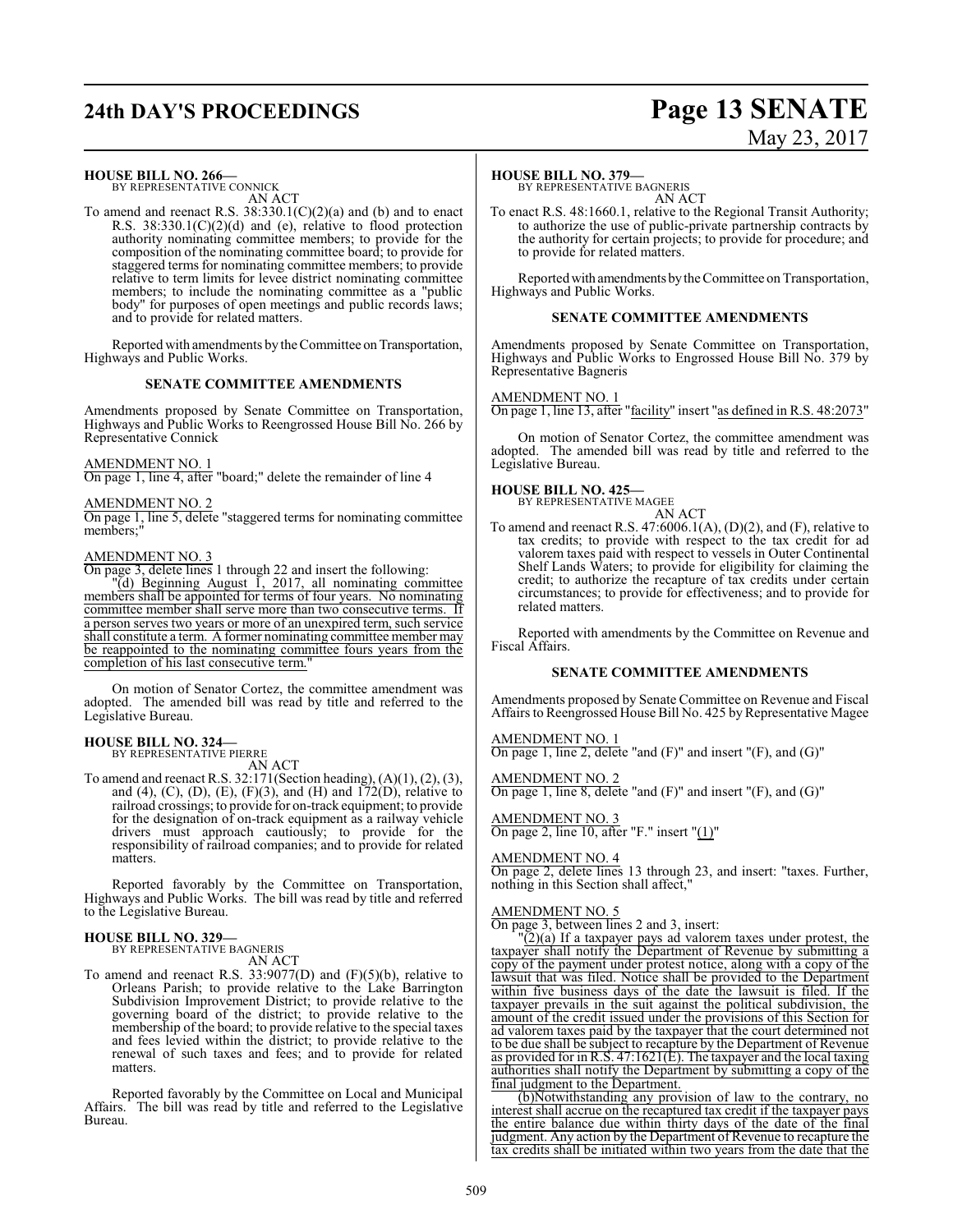# **Page 14 SENATE 24th DAY'S PROCEEDINGS**

May 23, 2017

Department receives notice of the final judgment in the suit related to the payment of the taxes under protest."

#### AMENDMENT NO. 6

On page 3, line 3, delete the asterisks "\* \* \*" and insert: "G. Commencing no later than January 31, 2016, the House Committee on Ways and Means and the Senate Committee on Revenue and Fiscal Affairs shall review the credit authorized pursuant to the provisions of this Section to determine if the economic benefit provided by such credit outweighs the loss of revenue realized by the state as a result of awarding such credit. The House and Senate committees shall make a specific recommendation no later than March 1, 2017, to either continue the credit or to terminate the credit. Notwithstanding any contrary provision of this Section, taxes paid under protest based upon a question of applicability of the international trade exemption in Article VII, Section  $21(C)(16)$  of the Constitution of Louisiana or any other rights, exemptions, preemptions, or peremptions under the exemptions, preemptions, or peremptions under the Constitution of Louisiana, shall be ineligible for the credit authorized under this Section.

On motion of Senator Morrell, the committee amendment was adopted. The amended bill was read by title and referred to the Legislative Bureau.

# **HOUSE BILL NO. 432—** BY REPRESENTATIVE SHADOIN

AN ACT

To amend and reenact R.S. 34:852.6(A) and to enact R.S. 32:702(17) and 705(B)(4), relative to transactions executing the transfer of certificates of title of certain movable property; to provide for definitions; to regulate certain transactions transferring certificates of title of movable property; to impose certain procedural requirements; and to provide for related matters.

Reported with amendments by the Committee on Transportation, Highways and Public Works.

#### **SENATE COMMITTEE AMENDMENTS**

Amendments proposed by Senate Committee on Transportation, Highways and Public Works to Reengrossed House Bill No. 432 by Representative Shadoin

#### AMENDMENT NO. 1

On page 2, between lines 15 and 16, insert the following: "\* \* \*"

#### AMENDMENT NO. 2

On page 2, line 24, after "other law" insert ", regulation, or policy of the department" and after "contrary" insert "that requires the signature of a notary public on a document evidencing the transfer of ownership of a vessel or outboard motor"

#### AMENDMENT NO. 3

On page 2, line 25, delete "titled by the department"

#### AMENDMENT NO. 4

On page 2, line 27, change "endorsement or" to "bill of sale or seller's

#### AMENDMENT NO. 5

On page 2, delete lines 28 and 29, and insert the following: "shall be signed by the seller and may, in lieu of being signed in the presence of a notary public, be signed in the presence of an authorized officer who shall verify the identity of the seller and subscribe his name as a witness."

#### AMENDMENT NO. 6

On page 3, line 7, change "the endorsement" to "a bill of sale"

On motion of Senator Cortez, the committee amendment was adopted. The amended bill was read by title and referred to the Legislative Bureau.

#### **HOUSE BILL NO. 452—**

BY REPRESENTATIVE ABRAMSON AN ACT

To amend and reenact R.S. 17:437.1(B) and to enact R.S. 17:3996(B)(13), relative to training for certain school employees; to make requirement for in-service training in suicide prevention applicable to nonpublic and charter school personnel; and to provide for related matters.

Reported favorably by the Committee on Education. The bill was read by title and referred to the Legislative Bureau.

#### **HOUSE BILL NO. 487—** BY REPRESENTATIVE TERRY LANDRY

AN ACT To amend and reenact R.S. 32:410.1(A), (B), (C), (D), and (E) and to enact R.S. 14:70.7(D), relative to fictitious, fraudulent, or facsimile identification documents; to prohibit novelty, unofficial, or fraudulent credentials intended to simulate certain identification credentials issued by governmental entities; to clarify unacceptable defenses for violations of this prohibition; to provide for penalties; and to provide for related matters.

Reported favorably by the Committee on Transportation, Highways and Public Works. The bill was read by title and referred to the Legislative Bureau.

# **HOUSE BILL NO. 540—** BY REPRESENTATIVE DEVILLIER

AN ACT

To enact R.S. 33:423.27, relative to the Eunice police department; to provide that the board of aldermen may authorize the police chief to appoint, discipline, and discharge police personnel; and to provide for related matters.

Reported favorably by the Committee on Local and Municipal Affairs. The bill was read by title and referred to the Legislative Bureau.

#### **Senate Bills and Joint Resolutions Returned from the House of Representatives with Amendments**

#### **SENATE BILL NO. 107—** BY SENATOR WHITE

AN ACT

To enact R.S. 32:1254(O), relative to distribution and sale of motor vehicles; to provide for a licensing exception for speciality vehicle dealers who manufacture wheeled, armored personnel carriers for sale to law enforcement agencies; to provide for an expiration date; and to provide for related matters.

The bill was read by title. Returned from the House of Representatives with amendments:

#### **HOUSE FLOOR AMENDMENTS**

Amendments proposed by Representative Magee to Engrossed Senate Bill No. 107 by Senator White

#### AMENDMENT NO. 1

On page 1, line 2, after "To" and before "enact" insert "amend and reenact R.S.  $32:1261(A)(1)(k)$  and to"

#### AMENDMENT NO. 2

On page 1, line 5, after the semi-colon ";" and before "and" insert "to modify certain requirements regarding sales or offers to sell made directly to a consumer;"

#### AMENDMENT NO. 3

On page 1, delete line 7 in its entirety and insert in lieu thereof the following:

"Section. 1. R.S.  $32:1261(A)(1)(k)$  is hereby amended and reenacted and R.S. 32:1254(O) is hereby enacted to read as follows:"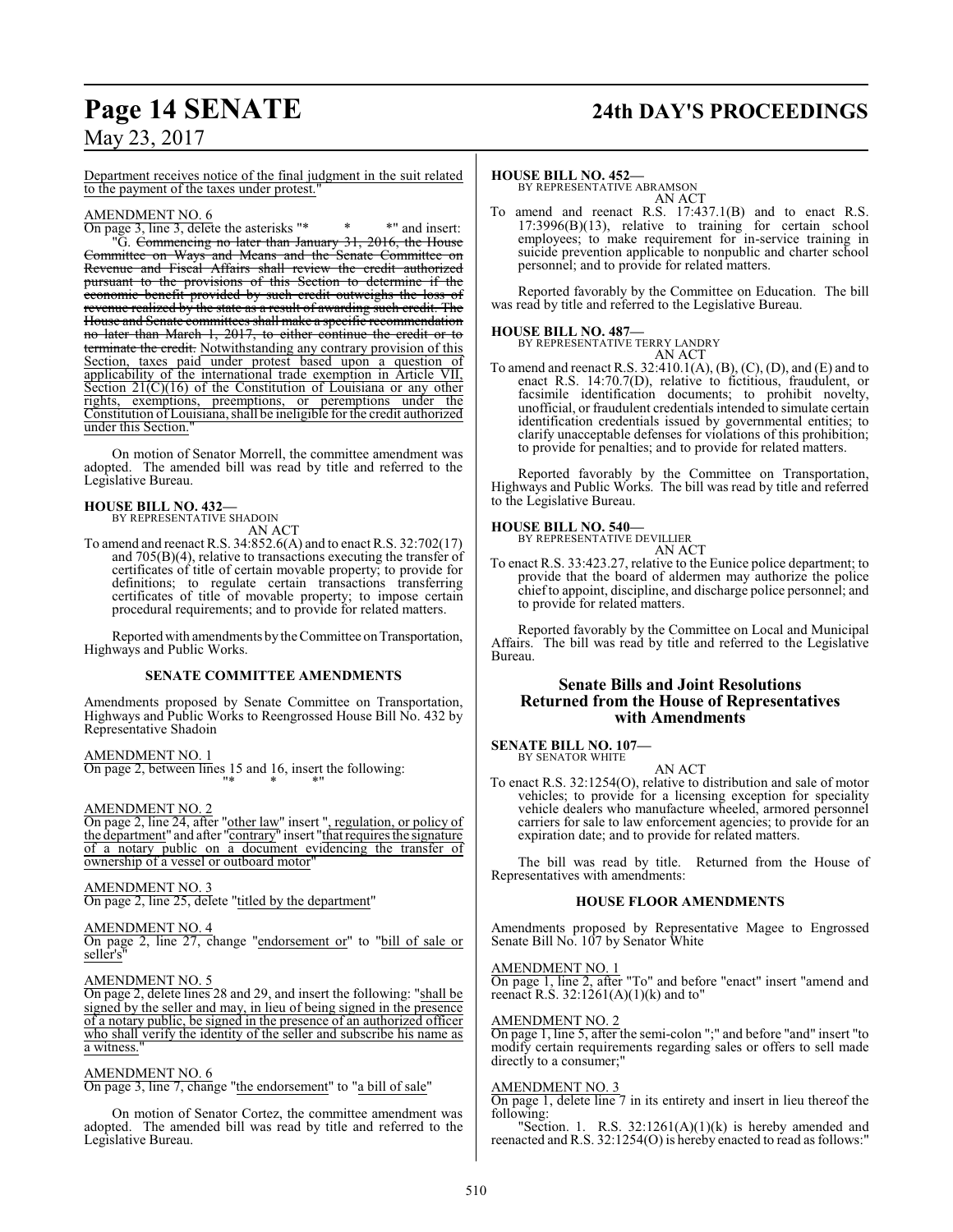# **24th DAY'S PROCEEDINGS Page 15 SENATE**

# May 23, 2017

AMENDMENT NO. 4

On page 1, between lines 16 and 17, insert the following: "\* \* \*

§1261. Unauthorized acts

A. It shall be a violation of this Chapter:

(1) For a manufacturer, a distributor, a wholesaler, distributor branch, factory branch, converter or officer, agent, or other representative thereof:

\* \* \* (k)(i) To sell or offer to sell a new or unused motor vehicle directly to a consumer except as provided in this Chapter, or to compete with a licensee in the same-line makes. models or compete with a licensee in the same-line makes, models, or classifications operating under an agreement or franchise from the aforementioned manufacturer. Amanufacturer shall not, however, be deemed to be competing when any one of the following conditions are **is** met:

(aa) Operating a **an existing, licensed, and franchised motor vehicle** dealership temporarily for a reasonable period, not to exceed two years.

(bb) Operating a bona fide retail **an existing, licensed, and franchised motor vehicle** dealership which is for sale to any qualified independent person at a fair and reasonable price, not to exceed two years.

(cc) Operating in a bona fide relationship in which a person independent of a manufacturer has made a significant investment subject to loss in the dealership, and can reasonably expect to acquire full ownership of such dealership on reasonable terms and conditions.

(ii) After any of the conditions have been met under Subitems (aa) and (bb) of Item (i) of this Subparagraph, the commission shall **may** allow the manufacturer to compete with licensees of the sameline makes, models, or classifications under an agreement or franchise from said manufacturer **continue operating an existing, licensed, and franchised motor vehicle dealership** for longer than two years when, in the discretion of the commission, the best interest ofthe manufacturer, consuming public, and licensees are best served. \* \* \*"

Senator White moved to concur in the amendments proposed by the House.

#### **ROLL CALL**

The roll was called with the following result:

#### YEAS

| Mr. President | Fannin    | Morrell   |
|---------------|-----------|-----------|
| Allain        | Gatti     | Peacock   |
| Appel         | Hewitt    | Perry     |
| Barrow        | Johns     | Peterson  |
| Bishop        | LaFleur   | Riser     |
| Boudreaux     | Lambert   | Smith, G. |
| Chabert       | Long      | Smith, J. |
| Claitor       | Luneau    | Tarver    |
| Colomb        | Martiny   | Thompson  |
| Cortez        | Milkovich | Walsworth |
| Donahue       | Mills     | Ward      |
| Erdey         | Mizell    | White     |
| Total $-36$   |           |           |
|               | NAYS      |           |

Total - 0

ABSENT

Carter Morrish Total - 2

The Chair declared the Senate concurred in the amendments proposed by the House.

#### **Rules Suspended**

Senator Long asked for and obtained a suspension of the rules to advance to:

#### **House Bills and Joint Resolutions on Third Reading and Final Passage**

**HOUSE BILL NO. 295—**

BY REPRESENTATIVE CHAD BROWN AN ACT

To amend and reenact R.S. 27:402(17), 405(D), and 407(A), relative to video draw poker devices; to provide relative to the forms of payment video draw poker devices may accept; to authorize the use of ticket vouchers; to raise the denomination of cash accepted in video draw poker devices; and to provide for related matters.

The bill was read by title. Senator Johns moved the final passage of the bill.

#### **ROLL CALL**

The roll was called with the following result:

#### YEAS

| Allain<br>Appel<br>Bishop<br>Boudreaux<br>Chabert<br>Colomb<br>Cortez<br>Total - 21 | Erdey<br>Hewitt<br>Johns<br>Luneau<br>Martiny<br>Mills<br>Mizell<br><b>NAYS</b> | Morrell<br>Morrish<br>Peacock<br>Smith, G.<br>Tarver<br>Thompson<br>White |
|-------------------------------------------------------------------------------------|---------------------------------------------------------------------------------|---------------------------------------------------------------------------|
| Mr. President<br>Donahue<br>Fannin<br>Gatti<br>Total - 11                           | Lambert<br>Long<br>Milkovich<br>Perry<br><b>ABSENT</b>                          | Riser<br>Smith, J.<br>Walsworth                                           |
| Barrow<br>Carter<br>Total - 6                                                       | Claitor<br>LaFleur                                                              | Peterson<br>Ward                                                          |

The Chair declared the bill was passed and ordered it returned to the House. Senator Johns moved to reconsider the vote by which the bill was passed and laid the motion on the table.

#### **HOUSE BILL NO. 315—** BY REPRESENTATIVE BISHOP

AN ACT

To amend and reenact R.S. 26:352, relative to the Alcoholic Beverage Control Law; to provide relative to donations of beverages of high and low alcoholic content; to provide for the applicability of excise taxes on donated alcoholic beverages to certain events or organizations; and to provide for related matters.

The bill was read by title. Senator Gary Smith moved the final passage of the bill.

#### **ROLL CALL**

The roll was called with the following result:

#### YEAS

Mr. President Gatti Peacock<br>Allain Hewitt Perry Allain Hewitt<br>
Appel Johns Appel Johns Peterson Barrow LaFleur Riser<br>Bishop Lambert Smith, G. Lambert Smith, G.<br>
Long Smith, J. Boudreaux Long Smith,<br>
Chabert Luneau Tarver Chabert Luneau<br>Claitor Martiny

Thompson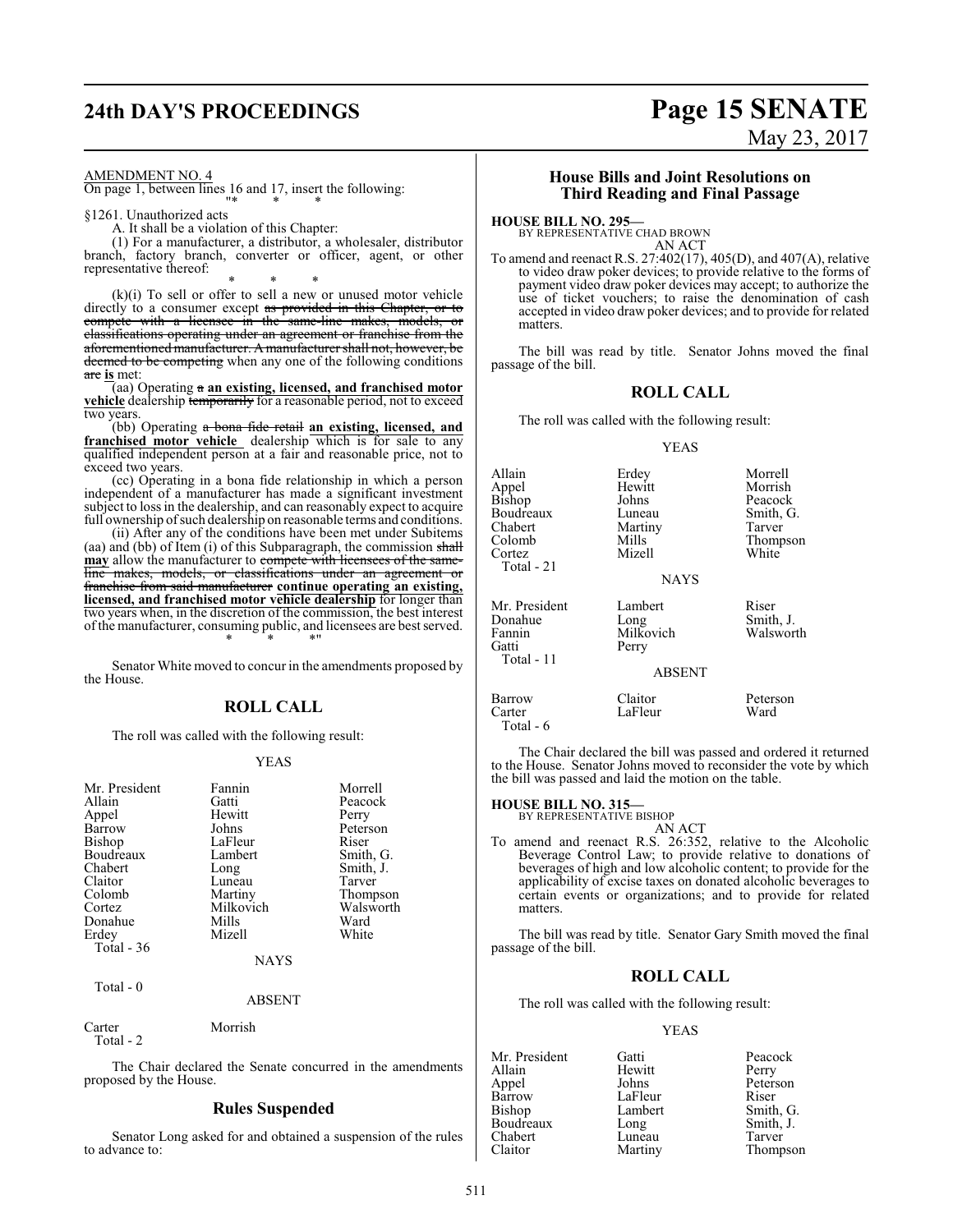| Cortez<br>Donahue<br>Erdey<br>Total - 32 | Mills<br>Mizell<br>Morrish | Ward<br>White |
|------------------------------------------|----------------------------|---------------|
|                                          | <b>NAYS</b>                |               |
| Fannin<br>Total - 3                      | Milkovich                  | Walsworth     |
|                                          | <b>ABSENT</b>              |               |
| Carter<br>Total - 3                      | Colomb                     | Morrell       |

The Chair declared the bill was passed and ordered it returned to the House. Senator Gary Smith moved to reconsider the vote by which the bill was passed and laid the motion on the table.

# **HOUSE BILL NO. 128—** BY REPRESENTATIVE CARMODY

AN ACT

To amend and reenact R.S.  $45:164(E)(2)(a)$  and (c) and (3), relative to carriers of household goods; to impose certain requirements on the operation of a household goods carrier business; to authorize the commission to suspend or cancel a household goods carrier certificate in certain circumstances; to remove provisions related to the promulgation of rules and regulations; and to provide for related matters.

#### **Floor Amendments**

Senator Cortez proposed the following amendments.

#### **SENATE FLOOR AMENDMENTS**

Amendments proposed by Senator Cortez to Engrossed House Bill No. 128 by Representative Carmody

AMENDMENT NO. 1

On page 2, line 12, after "commission." insert "No cancellation shall be ordered by the commission without notice and hearing before an administrative law judge.**"**

On motion of Senator Cortez, the amendments were adopted.

#### **Floor Amendments**

Senator Claitor proposed the following amendments.

#### **SENATE FLOOR AMENDMENTS**

Amendments proposed by Senator Claitor to Engrossed House Bill No. 128 by Representative Carmody

#### AMENDMENT NO. 1

On page 2, line 19, change "two hundred fifty" to "**four hundred**"

On motion of Senator Claitor, the amendments were adopted.

The bill was read by title. Senator Martiny moved the final passage of the amended bill.

## **ROLL CALL**

The roll was called with the following result:

#### YEAS

| Mr. President | Gatti   | Morrish   |
|---------------|---------|-----------|
| Allain        | Hewitt  | Peacock   |
| Appel         | Johns   | Perry     |
| Boudreaux     | LaFleur | Riser     |
| Chabert       | Long    | Smith, G. |
| Claitor       | Luneau  | Smith, J. |
| Cortez        | Martiny | Tarver    |

# **Page 16 SENATE 24th DAY'S PROCEEDINGS**

| Donahue<br>Erdey<br>Fannin<br>Total - 30 | Milkovich<br>Mills<br>Mizell | Walsworth<br>Ward<br>White |
|------------------------------------------|------------------------------|----------------------------|
|                                          | <b>NAYS</b>                  |                            |
| Barrow<br>Bishop<br>Total $-6$           | Colomb<br>Morrell            | Peterson<br>Thompson       |
|                                          | <b>ABSENT</b>                |                            |
| Carter<br>Total - 2                      | Lambert                      |                            |

The Chair declared the amended bill was passed and ordered it returned to the House. Senator Martiny moved to reconsider the vote by which the bill was passed and laid the motion on the table.

**HOUSE BILL NO. 167—**<br>BY REPRESENTATIVES CARMODY, BAGLEY, BISHOP, COX, DAVIS, DWIGHT, FALCONER, GLOVER, HENSGENS, HOFFMANN, HORTON,<br>MIGUEZ, REYNOLDS, SEABAUGH, SHADOIN, STAGNI, STEFANSKI,<br>THIBAUT, AND THOMAS

AN ACT To amend and reenact R.S.  $32:1261(A)(1)(k)$ , relative to unauthorized acts regarding motor vehicles; to modify certain requirements regarding sales or offers to sell made directly to a consumer; and to provide for related matters.

On motion of Senator Martiny, the bill was read by title and returned to the Calendar, subject to call.

#### **HOUSE BILL NO. 211—**

BY REPRESENTATIVE FOIL

AN ACT To amend and reenact R.S. 12:1-401(C) and (F), 1-403(B)(2),  $204(B)(introductory$  paragraph),  $236(C)(1)(a)$ ,  $308(A)(1)$ ,  $130\delta(A)(3)$ (introductory paragraph) and  $(F)$ ,  $1308(A)(2)(b)$ ,  $1350(A)(1)(c)$  and  $(B)(2)$  and R.S.  $51:215(A)(1)$ , to enact R.S. 12:1308.3(C)(8)(c), and to repeal R.S. 12:315 and 1356, relative to regulations by the secretary of state with respect to filings of business entities; to provide relative to corporations, partnerships, and certain limited liability companies; to provide relative to agents for service of process; to repeal certain penalties applicable to foreign limited liability companies; to provide technical changes; and to provide for related matters.

#### **Floor Amendments**

Senator Appel proposed the following amendments.

#### **SENATE FLOOR AMENDMENTS**

Amendments proposed by Senator Appel to Reengrossed House Bill No. 211 by Representative Foil

AMENDMENT NO. 1 On page 1, line 3, after the first "paragraph)" insert "and (1)" and after the second "paragraph)" insert "and (a)"

AMENDMENT NO. 2 On page 1, line 12, after "paragraph)" insert "and (1)"

AMENDMENT NO. 3 On page 1, line 13, after "paragraph)" insert "and (a)"

#### AMENDMENT NO. 4

On page 2, delete lines 3 through 11 and insert

"(1) The other registrant consents to the use in writing and submits an undertaking in a form satisfactory to the secretary of state the document required by law to change its name to a name one that is distinguishable from the name of the applying corporation, effective no later than the time that the applying corporation will begin to use the registrant's former name."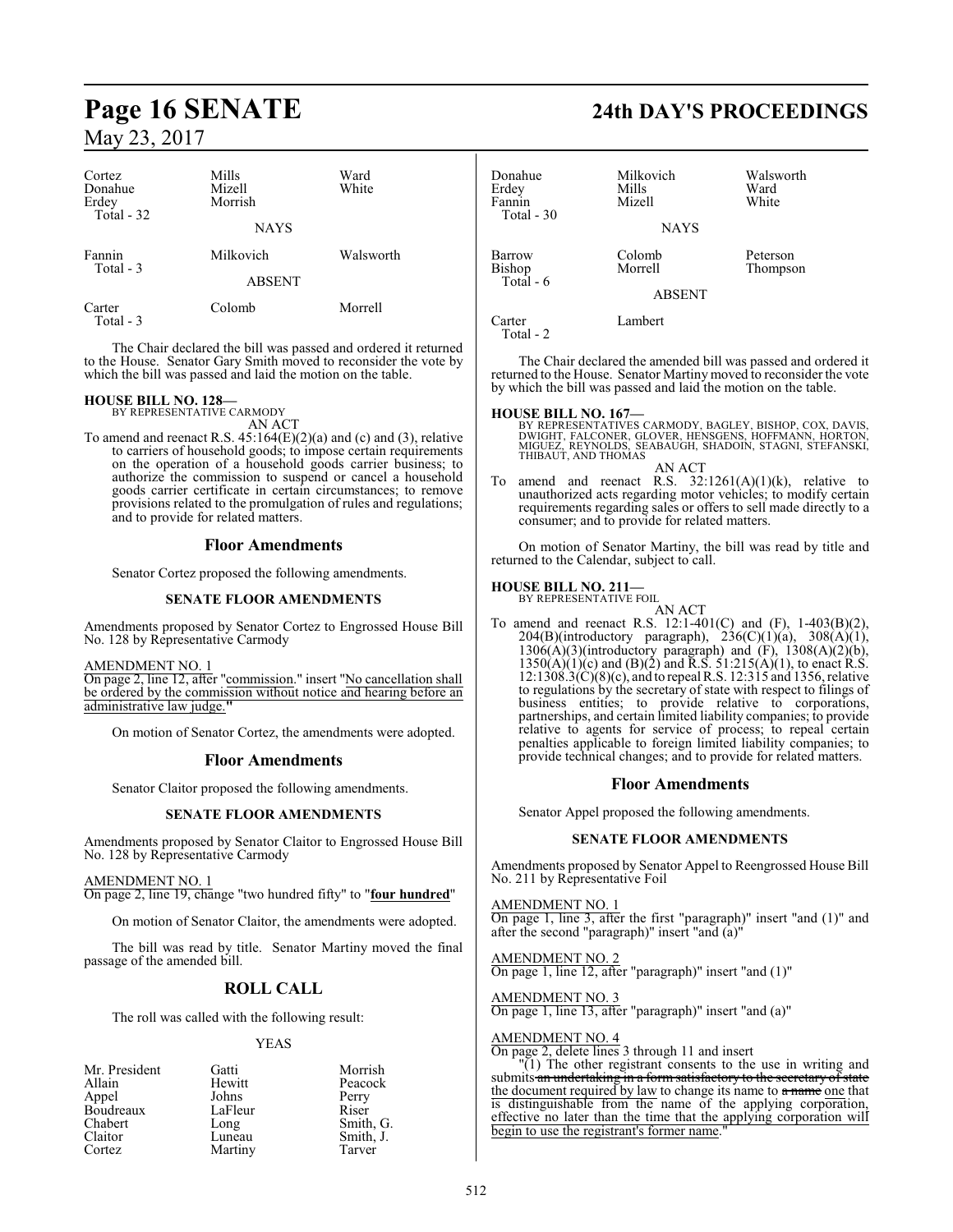# **24th DAY'S PROCEEDINGS Page 17 SENATE**

#### AMENDMENT NO. 5 On page 2, line 12, change "(3)" to "(2)"

#### AMENDMENT NO. 6

On page 3, between lines 12 and 13 insert

 $(1)$  The other corporation is about to change its name; or to cease doing business; or is being liquidated; or, if a foreign being liquidated; or, if a foreign corporation, is about to withdraw from doing business in this state; and the written consent of the other corporation to the adoption of its name, or a nondistinguishable name, has been given and is filed with the articles. The other registrant consents to the use of the name in writing and submits the document required by law to change its name to one that is distinguishable from the name of the applying corporation, effective no later than the time that the applying corporation will begin to use the registrant's former name.

## AMENDMENT NO. 7

On page 5, between lines 3 and 4 insert

"(a) <del>The corporation or other limited liability company is about</del> to change its name, to cease doing business, or is being liquidated, or, if a foreign corporation or limited liability company, is about to withdraw from doing business in this state, and the written consent of the corporation or other limited liability company to the adoption of its name or a nondistinguishable name has been given and is filed with the articles of organization The other registrant consents to the use of the name in writing and submits the document required by law to change its name to one that is distinguishable from the name of the applying corporation or limited liability company, effective no later than the time that the applying corporation or limited liability company will begin to use the registrant's former name.

On motion of Senator Appel, the amendments were adopted.

The bill was read by title. Senator Appel moved the final passage of the amended bill.

#### **ROLL CALL**

The roll was called with the following result:

#### YEAS

| Mr. President<br>Allain<br>Appel<br>Barrow<br>Bishop<br>Boudreaux<br>Chabert<br>Claitor<br>Colomb<br>Cortez<br>Donahue | Gatti<br>Hewitt<br>Johns<br>LaFleur<br>Lambert<br>Long<br>Luneau<br>Martiny<br>Milkovich<br>Mills<br>Mizell | Peacock<br>Perry<br>Peterson<br>Riser<br>Smith, G.<br>Smith, J.<br>Tarver<br>Thompson<br>Walsworth<br>Ward<br>White |
|------------------------------------------------------------------------------------------------------------------------|-------------------------------------------------------------------------------------------------------------|---------------------------------------------------------------------------------------------------------------------|
| Erdey                                                                                                                  | Morrell                                                                                                     |                                                                                                                     |
| Fannin<br>Total - 37                                                                                                   | Morrish                                                                                                     |                                                                                                                     |
|                                                                                                                        | <b>NAYS</b>                                                                                                 |                                                                                                                     |
| Total - 0                                                                                                              | ABSENT                                                                                                      |                                                                                                                     |

Carter

Total - 1

The Chair declared the amended bill was passed and ordered it returned to the House. Senator Appel moved to reconsider the vote by which the bill was passed and laid the motion on the table.

#### **HOUSE BILL NO. 310—**

BY REPRESENTATIVES REYNOLDS AND FOIL AN ACT

To amend and reenact R.S. 12:1-140(25B), 1-402(C), 1-727(A), 1- 728(A), 1-1435(I), 1-1436(E) and (F), and 1-1444(A)(2) and  $(F)(1)$  and to enact R.S. 12:1-742.2 and 1-742.3, relative to

# May 23, 2017

corporations; to provide relative to quorum and voting requirements; to provide for the reservation of a terminated corporation's name; to provide with respect to shareholder meetings for the election of directors; to provide for personal jurisdiction over nonresident directors; to provide for venue in derivative proceedings; to provide with respect to an oppressed shareholder's right to withdraw and the judicial determination of fair value and payment terms; to provide for the reinstatement of a terminated corporation; and to provide for related matters.

The bill was read by title. Senator Martiny moved the final passage of the bill.

#### **ROLL CALL**

The roll was called with the following result:

#### YEAS

| Mr. President         | Fannin        | Morrish   |
|-----------------------|---------------|-----------|
| Allain                | Gatti         | Peacock   |
| Appel                 | Hewitt        | Perry     |
| Barrow                | Johns         | Riser     |
| Bishop                | LaFleur       | Smith, G. |
| Boudreaux             | Lambert       | Smith, J. |
| Chabert               | Long          | Tarver    |
| Claitor               | Luneau        | Thompson  |
| Colomb                | Martiny       | Walsworth |
| Cortez                | Milkovich     | Ward      |
| Donahue               | Mills         | White     |
| Erdev                 | Mizell        |           |
| <b>Total - 35</b>     |               |           |
|                       | <b>NAYS</b>   |           |
| Total - 0             |               |           |
|                       | <b>ABSENT</b> |           |
| Carter<br>$Total - 3$ | Morrell       | Peterson  |

The Chair declared the bill was passed and ordered it returned to the House. Senator Martiny moved to reconsider the vote by which the bill was passed and laid the motion on the table.

#### **HOUSE BILL NO. 393—**

BY REPRESENTATIVES CONNICK, MARCELLE, ARMES, BERTHELOT, BILLIOT, BOUIE, CARPENTER, STEVE CARTER, FOIL, LANCE HARRIS,<br>HAVARD, HOFFMANN, 'IVEY, 'JORDAN, 'LYONS, 'MARINO, 'JAY<br>MORRIS, 'POPE, PYLANT, RICHARD, SCHEXNAYDER, SCHRODER,<br>STAGNI, THOMAS, AND ZERINGUE

- AN ACT
- To amend and reenact R.S. 22:1331, relative to residential property insurance policies; to provide certain policyholders the option to exclude personal property coverage after a declared disaster; to provide for a reduction in premium; to provide for the withdrawal of the exclusion and the reduction in premium; and to provide for related matters.

The bill was read by title. Senator Bishop moved the final passage of the bill.

#### **ROLL CALL**

The roll was called with the following result:

#### YEAS

Mr. President Gatti Peacock Allain Hewitt<br>Appel Johns Appel Johns Peterson<br>Barrow LaFleur Riser Barrow LaFleur<br>Bishop Lambert Boudreaux Long Smith,<br>Chabert Luneau Tarver Chabert<br>Claitor

Lambert Smith, G.<br>
Long Smith, J. Martiny Thompson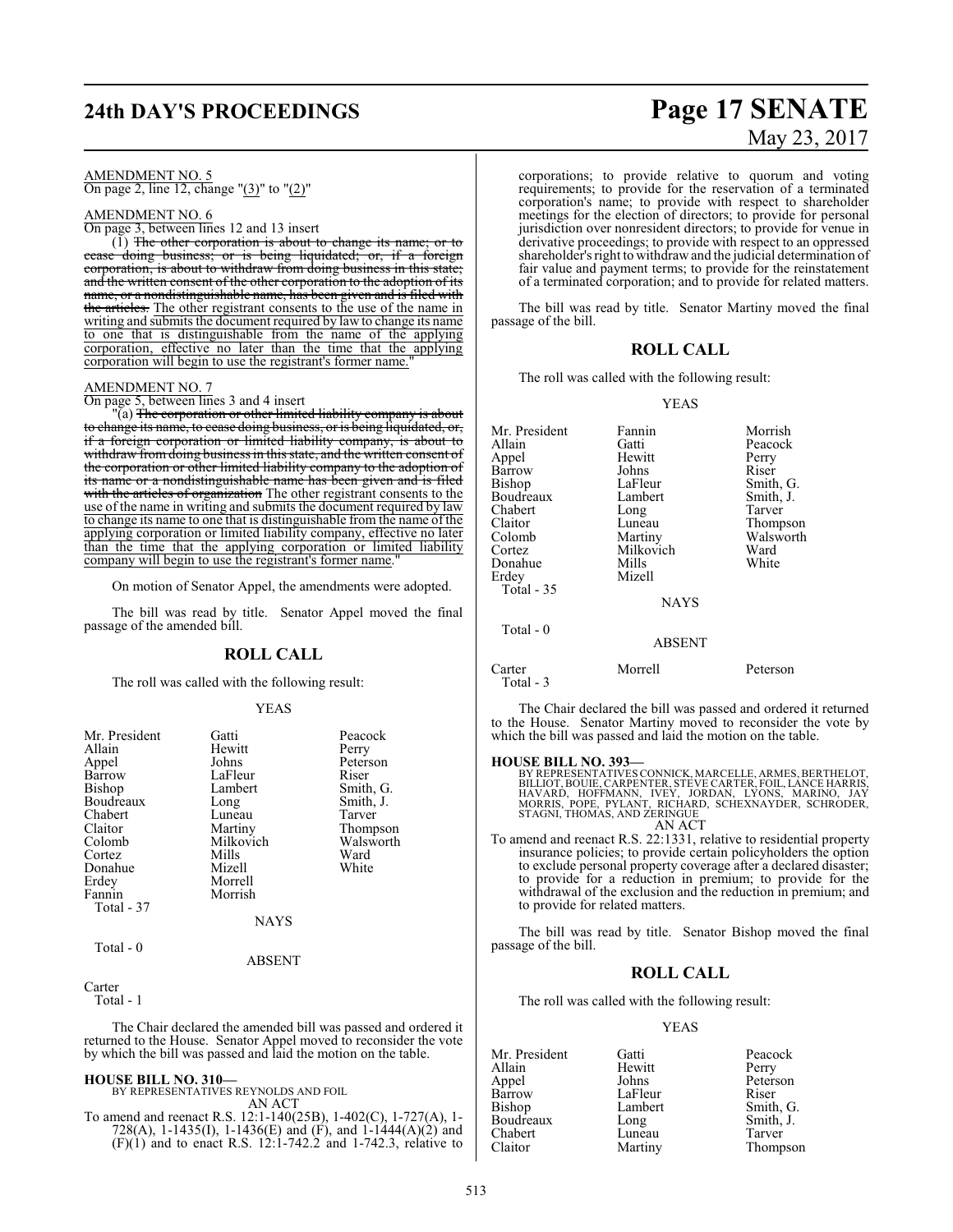Colomb Milkovich Walsworth Cortez Mills Ward Donahue<br>Erdev Erdey Morrell Total - 37

Morrish

Total - 0

ABSENT

NAYS

**Carter** Total - 1

The Chair declared the bill was passed and ordered it returned to the House. Senator Bishop moved to reconsider the vote by which

the bill was passed and laid the motion on the table.

#### **HOUSE BILL NO. 407—**

BY REPRESENTATIVE HUVAL

AN ACT To amend and reenact R.S.  $22:855(B)(1)$  and  $(2)(c)$  and  $1568(B)$  and to enact R.S.  $22:855(B)(2)(d)$ , relative to producer compensation; to authorize agency fees on individual and group health insurance policies and supplemental benefit insurance policies; to provide for commissions and other forms of compensation; and to provide for related matters.

The bill was read by title. Senator Johns moved the final passage of the bill.

## **ROLL CALL**

The roll was called with the following result:

#### YEAS

| Mr. President<br>Allain<br>Appel<br>Boudreaux<br>Chabert<br>Cortez<br>Donahue<br>Erdey<br>Fannin<br>Gatti<br>Hewitt<br>Total - 32 | Johns<br>LaFleur<br>Lambert<br>Long<br>Luneau<br>Martiny<br>Milkovich<br>Mills<br>Mizell<br>Morrell<br>Morrish<br><b>NAYS</b> | Peacock<br>Perry<br>Riser<br>Smith, G.<br>Smith, J.<br>Tarver<br>Thompson<br>Walsworth<br>Ward<br>White |
|-----------------------------------------------------------------------------------------------------------------------------------|-------------------------------------------------------------------------------------------------------------------------------|---------------------------------------------------------------------------------------------------------|
| <b>Barrow</b><br>Claitor<br>Total - 4                                                                                             | Colomb<br>Peterson<br><b>ABSENT</b>                                                                                           |                                                                                                         |

The Chair declared the bill was passed and ordered it returned to the House. Senator Johns moved to reconsider the vote by which the bill was passed and laid the motion on the table.

# **HOUSE BILL NO. 4—** BY REPRESENTATIVE MIGUEZ

Bishop Carter

Total - 2

AN ACT

To amend and reenact R.S. 11:710(A)(8) and to enact R.S. 11:710(A)(5)(d) and (9), relative to the reemployment of retired members of the Teachers' Retirement System of Louisiana in school nurse positions covered by the system; to authorize the reemployment of retirees as school nurses; to provide relative to earnings restrictions on such reemployment; and to provide for related matters.

# **Page 18 SENATE 24th DAY'S PROCEEDINGS**

The bill was read by title. Senator Cortez moved the final passage of the bill.

## **ROLL CALL**

The roll was called with the following result:

#### YEAS

| Mr. President<br>Allain<br>Appel<br>Barrow<br>Bishop<br>Boudreaux<br>Chabert<br>Claitor<br>Colomb<br>Cortez<br>Donahue<br>Erdey<br>Fannin<br>Total - 37 | Gatti<br>Hewitt<br>Johns<br>LaFleur<br>Lambert<br>Long<br>Luneau<br>Martiny<br>Milkovich<br>Mills<br>Mizell<br>Morrell<br>Morrish<br><b>NAYS</b> | Peacock<br>Perry<br>Peterson<br>Riser<br>Smith, G.<br>Smith, J.<br>Tarver<br>Thompson<br>Walsworth<br>Ward<br>White |
|---------------------------------------------------------------------------------------------------------------------------------------------------------|--------------------------------------------------------------------------------------------------------------------------------------------------|---------------------------------------------------------------------------------------------------------------------|
| Total - 0                                                                                                                                               |                                                                                                                                                  |                                                                                                                     |

ABSENT

Carter Total - 1

The Chair declared the bill was passed and ordered it returned to the House. Senator Cortez moved to reconsider the vote by which the bill was passed and laid the motion on the table.

# **HOUSE BILL NO. 9—** BY REPRESENTATIVE ABRAHAM

AN ACT

To amend and reenact R.S. 11:2252(9)(a), relative to calculation of contributions and benefits in the Firefighters' Retirement System; to provide for the definition of earnable compensation; and to provide for related matters.

The bill was read by title. Senator Peacock moved the final passage of the bill.

## **ROLL CALL**

The roll was called with the following result:

#### YEAS

| Mr. President | Gatti         | Peacock   |
|---------------|---------------|-----------|
| Allain        | Hewitt        | Perry     |
| Appel         | Johns         | Peterson  |
| Barrow        | LaFleur       | Riser     |
| Bishop        | Lambert       | Smith, G. |
| Boudreaux     | Long          | Smith, J. |
| Chabert       | Luneau        | Tarver    |
| Claitor       | Martiny       | Thompson  |
| Colomb        | Milkovich     | Walsworth |
| Cortez        | Mills         | Ward      |
| Donahue       | Mizell        | White     |
| Erdey         | Morrell       |           |
| Fannin        | Morrish       |           |
| Total - 37    |               |           |
|               | <b>NAYS</b>   |           |
| Total - 0     |               |           |
|               | <b>ABSENT</b> |           |
| Carter        |               |           |

Total - 1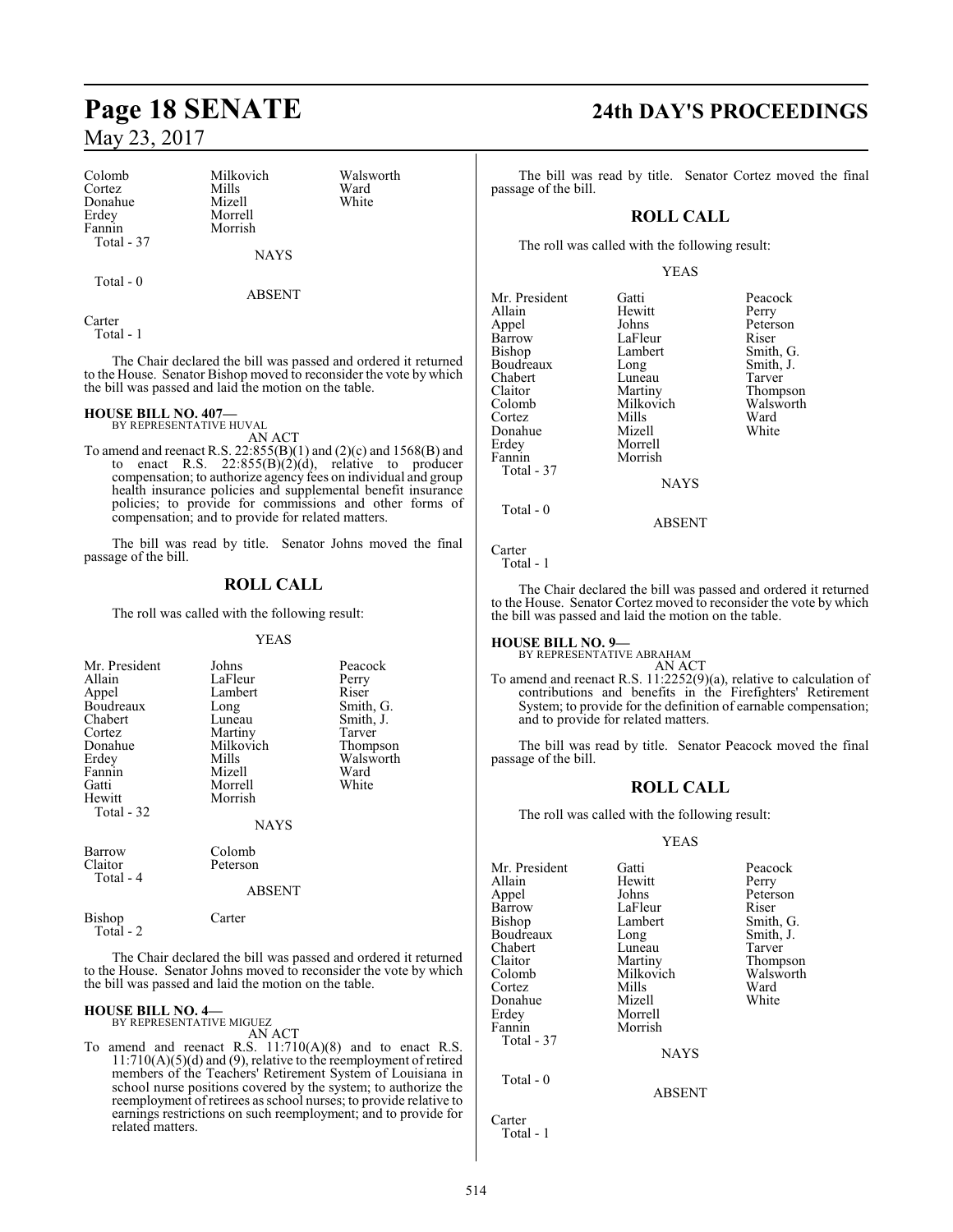# **24th DAY'S PROCEEDINGS Page 19 SENATE**

The Chair declared the bill was passed and ordered it returned to the House. Senator Peacock moved to reconsider the vote by which the bill was passed and laid the motion on the table.

#### **HOUSE BILL NO. 11—** BY REPRESENTATIVE BARRAS

AN ACT

To enact R.S. 11:1441(E), relative to benefits for surviving spouses from the Assessors' Retirement Fund; to provide for Back-Deferred Retirement Option Program benefits payable to surviving spouses of members of the fund under certain circumstances; and to provide for related matters.

The bill was read by title. Senator Long moved the final passage of the bill.

#### **ROLL CALL**

The roll was called with the following result:

#### YEAS

| Mr. President | Fannin      | Morrish   |
|---------------|-------------|-----------|
| Allain        | Gatti       | Peacock   |
| Appel         | Hewitt      | Perry     |
| Barrow        | Johns       | Riser     |
| <b>Bishop</b> | LaFleur     | Smith, G. |
| Boudreaux     | Lambert     | Smith, J. |
| Chabert       | Long        | Tarver    |
| Claitor       | Luneau      | Thompson  |
| Colomb        | Martiny     | Walsworth |
| Cortez        | Milkovich   | Ward      |
| Donahue       | Mills       | White     |
| Erdey         | Mizell      |           |
| Total - 35    |             |           |
|               | <b>NAYS</b> |           |

| Morrell |  |
|---------|--|
| Total - |  |

ABSENT

Peterson

Carter Total - 1

The Chair declared the bill was passed and ordered it returned to the House. Senator Long moved to reconsider the vote by which the bill was passed and laid the motion on the table.

# **HOUSE BILL NO. 12—** BY REPRESENTATIVE MACK

AN ACT

To enact R.S.  $33:103(C)(1)(n)$ , relative to the Livingston Parish planning commission; to authorize the governing authority of the parish to pay members a per diem for attending commission meetings; to provide relative to the amount of the per diem and for the number of meetings for which members may be paid; and to provide for related matters.

The bill was read by title. Senator Erdey moved the final passage of the bill.

### **ROLL CALL**

The roll was called with the following result:

#### YEAS

| Mr. President | Gatti   | Peacock   |
|---------------|---------|-----------|
| Allain        | Hewitt  | Perry     |
| Appel         | Johns   | Riser     |
| Barrow        | LaFleur | Smith, G. |
| Boudreaux     | Lambert | Smith, J. |
| Chabert       | Long    | Tarver    |
| Claitor       | Luneau  | Thompson  |

# May 23, 2017

| Colomb<br>Cortez<br>Donahue<br>Erdey<br>Fannin<br>Total - 34 | Martiny<br>Milkovich<br>Mills<br>Morrell<br>Morrish<br><b>NAYS</b> | Walsworth<br>Ward<br>White |
|--------------------------------------------------------------|--------------------------------------------------------------------|----------------------------|
| Mizell<br>Total - 1                                          | <b>ABSENT</b>                                                      |                            |
| Bishop<br>Total - 3                                          | Carter                                                             | Peterson                   |

The Chair declared the bill was passed and ordered it returned to the House. Senator Erdey moved to reconsider the vote by which the bill was passed and laid the motion on the table.

#### **HOUSE BILL NO. 19—**

BY REPRESENTATIVE MAGEE AN ACT

To amend and reenact R.S. 33:1243(A)(1), relative to penalties for violations of parish ordinances; to authorize the imposition of community service as a penalty for violating a parish ordinance; to provide for the maximum number of hours of community service a person may be ordered to perform; and to provide for related matters.

#### **Floor Amendments**

Senator Claitor proposed the following amendments.

#### **SENATE FLOOR AMENDMENTS**

Amendments proposed by Senator Claitor to Engrossed House Bill No. 19 by Representative Magee

#### AMENDMENT NO. 1

On page 1, line 13, change "two" to "one"

On motion of Senator Claitor, the amendments were adopted.

The bill was read by title. Senator Chabert moved the final passage of the amended bill.

#### **ROLL CALL**

The roll was called with the following result:

#### YEAS

| Mr. President<br>Allain<br>Appel<br>Barrow<br>Bishop<br>Boudreaux<br>Chabert<br>Claitor<br>Colomb<br>Cortez<br>Donahue<br>Erdey | Gatti<br>Hewitt<br>Johns<br>LaFleur<br>Lambert<br>Long<br>Luneau<br>Martiny<br>Milkovich<br>Mills<br>Mizell<br>Morrell | Peacock<br>Perry<br>Peterson<br>Riser<br>Smith, G.<br>Smith, J.<br>Tarver<br>Thompson<br>Walsworth<br>Ward<br>White |
|---------------------------------------------------------------------------------------------------------------------------------|------------------------------------------------------------------------------------------------------------------------|---------------------------------------------------------------------------------------------------------------------|
| Fannin<br>Total - 37<br>Total - 0                                                                                               | Morrish<br><b>NAYS</b>                                                                                                 |                                                                                                                     |
| Carter<br>Total - 1                                                                                                             | <b>ABSENT</b>                                                                                                          |                                                                                                                     |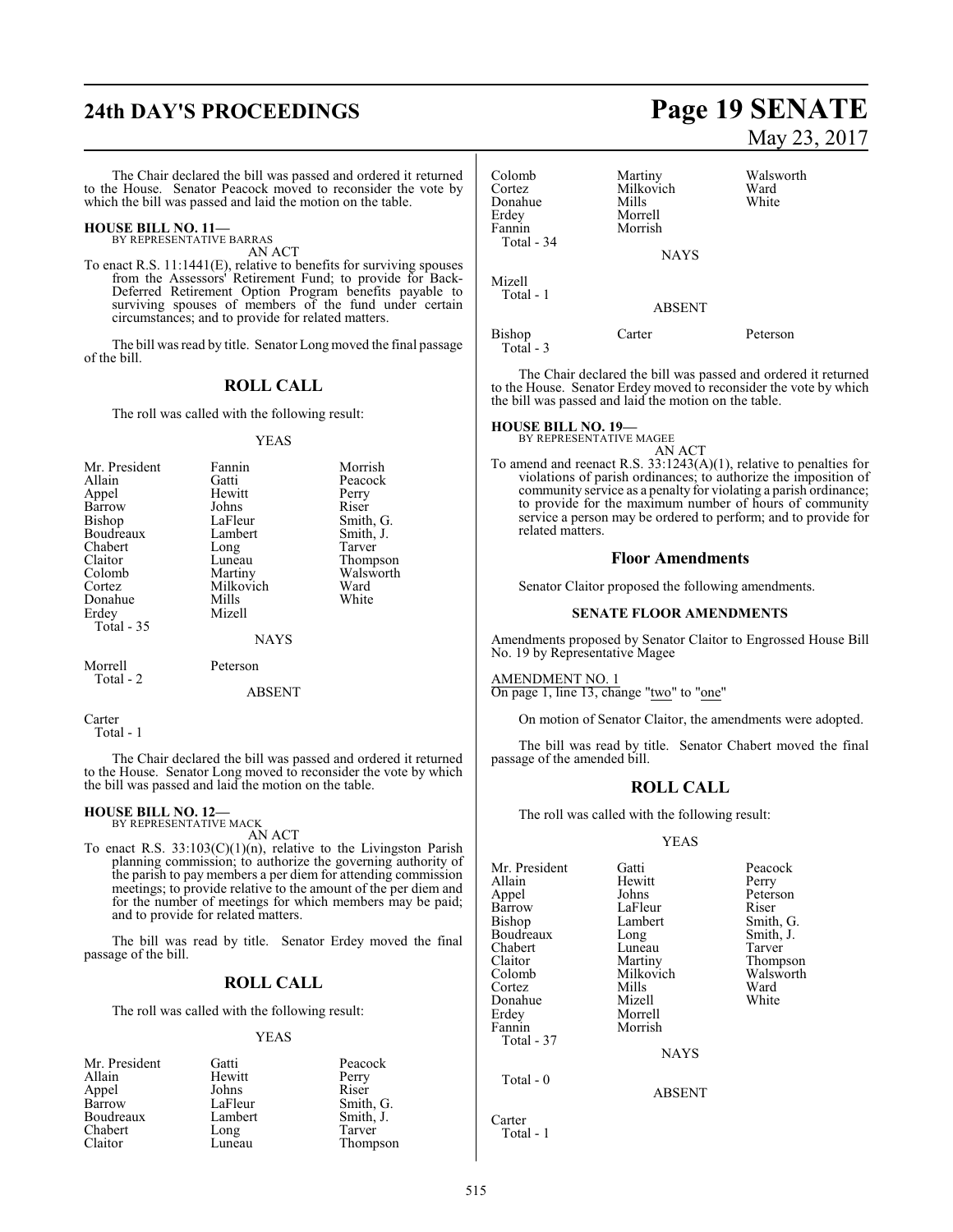The Chair declared the amended bill was passed and ordered it returned to the House. Senator Chabert moved to reconsider the vote by which the bill was passed and laid the motion on the table.

#### **HOUSE BILL NO. 21—** BY REPRESENTATIVE ABRAHAM

AN ACT

To amend and reenact R.S. 11:2259(A)(2) and to enact R.S. 11:2259(A)(3), relative to payment of benefits in the Firefighters' Retirement System; to provide with respect to optional beneficiaries and the selection thereof; and to provide for related matters.

The bill was read by title. Senator Peacock moved the final passage of the bill.

## **ROLL CALL**

The roll was called with the following result:

#### YEAS

| Mr. President | Gatti     | Peacock   |
|---------------|-----------|-----------|
| Allain        | Hewitt    | Perry     |
| Appel         | Johns     | Peterson  |
| Barrow        | LaFleur   | Riser     |
| <b>Bishop</b> | Lambert   | Smith, G. |
| Boudreaux     | Long      | Smith, J. |
| Chabert       | Luneau    | Tarver    |
| Claitor       | Martiny   | Thompson  |
| Colomb        | Milkovich | Walsworth |
| Cortez        | Mills     | Ward      |
| Donahue       | Mizell    | White     |
| Erdey         | Morrell   |           |
| Fannin        | Morrish   |           |
| Total - 37    |           |           |
|               | NAYS      |           |

Total - 0

#### ABSENT

Carter Total - 1

The Chair declared the bill was passed and ordered it returned to the House. Senator Peacock moved to reconsider the vote by which the bill was passed and laid the motion on the table.

# **HOUSE BILL NO. 22—** BY REPRESENTATIVE ABRAHAM

AN ACT

To repeal R.S. 11:2258(B)(2)(d), relative to retirement options in the

Firefighters' Retirement System; to provide with respect to conversion from service retirement to disability retirement; to provide an effective date; and to provide for related matters.

The bill was read by title. Senator Peacock moved the final passage of the bill.

#### **ROLL CALL**

The roll was called with the following result:

#### YEAS

| Mr. President   | Gatti     | Morrish   |
|-----------------|-----------|-----------|
| Allain          | Hewitt    | Peacock   |
|                 | Johns     | Perry     |
| Appel<br>Bishop | LaFleur   | Peterson  |
| Boudreaux       | Lambert   | Riser     |
| Chabert         | Long      | Smith, G. |
| Claitor         | Luneau    | Smith, J. |
| Colomb          | Martiny   | Tarver    |
| Cortez          | Milkovich | Thompson  |

# **Page 20 SENATE 24th DAY'S PROCEEDINGS**

| Donahue<br>Erdey<br>Fannin | Mills<br>Mizell<br>Morrell | Walsworth<br>Ward<br>White |
|----------------------------|----------------------------|----------------------------|
| Total $-36$                | <b>NAYS</b>                |                            |
| Barrow<br>Total - 1        | <b>ABSENT</b>              |                            |
| Carter                     |                            |                            |

Total - 1

The Chair declared the bill was passed and ordered it returned to the House. Senator Peacock moved to reconsider the vote by which the bill was passed and laid the motion on the table.

# **HOUSE BILL NO. 31—** BY REPRESENTATIVE HOFFMANN

AN ACT

To amend and reenact R.S.  $11:710(A)(3)$  and  $(4)(b)$  and  $(F)$ , relative to the reemployment of retirees of the Teachers' Retirement System of Louisiana in positions covered by the system; to authorize the reemployment of school psychologists in critical shortage areas; and to provide for related matters.

#### **Floor Amendments**

Senator Cortez proposed the following amendments.

#### **SENATE FLOOR AMENDMENTS**

Amendments proposed by Senator Cortez to Engrossed House Bill No. 31 by Representative Hoffmann

#### AMENDMENT NO. 1

On page 1, line 2, after "and (F)" and before "," insert "and to enact R.S.  $11:710(B)(3)$ "

#### AMENDMENT NO. 2

On page 1, at the end of line 10 insert "and R.S.  $11:710(B)(3)$  is hereby enacted"

#### AMENDMENT NO. 3

On page 2, between lines 9 and 10, insert the following:<br>"B.(1)  $*$ 

 $\mathbf{B}.(1)$  \* \* \* **(3) Except as provided in R.S. 11:710(A)(6), any person whose retirement benefit is calculated using an accrual rate less than two and one-half percent or whose benefit was actuarially reduced pursuant to R.S. 11:768(B)(2) or 761(A)(3)(b) or (4)(b) shall not be authorized to return to service pursuant to the provisions of this Section, unless the person has been retired for at least thirty-six months.** \* \* \*"

On motion of Senator Cortez, the amendments were adopted.

The bill was read by title. Senator Long moved the final passage of the amended bill.

## **ROLL CALL**

The roll was called with the following result:

#### YEAS

Allain Hewitt<br>
Appel Johns Appel Johns Peterson Barrow LaFleur<br>Bishop Lambert Boudreaux Long Smith,<br>
Chabert Luneau Tarver Chabert Luneau<br>Claitor Martiny

Mr. President Gatti Beacock<br>
Allain Hewitt Perry Lambert Smith, G.<br>
Long Smith, J. Thompson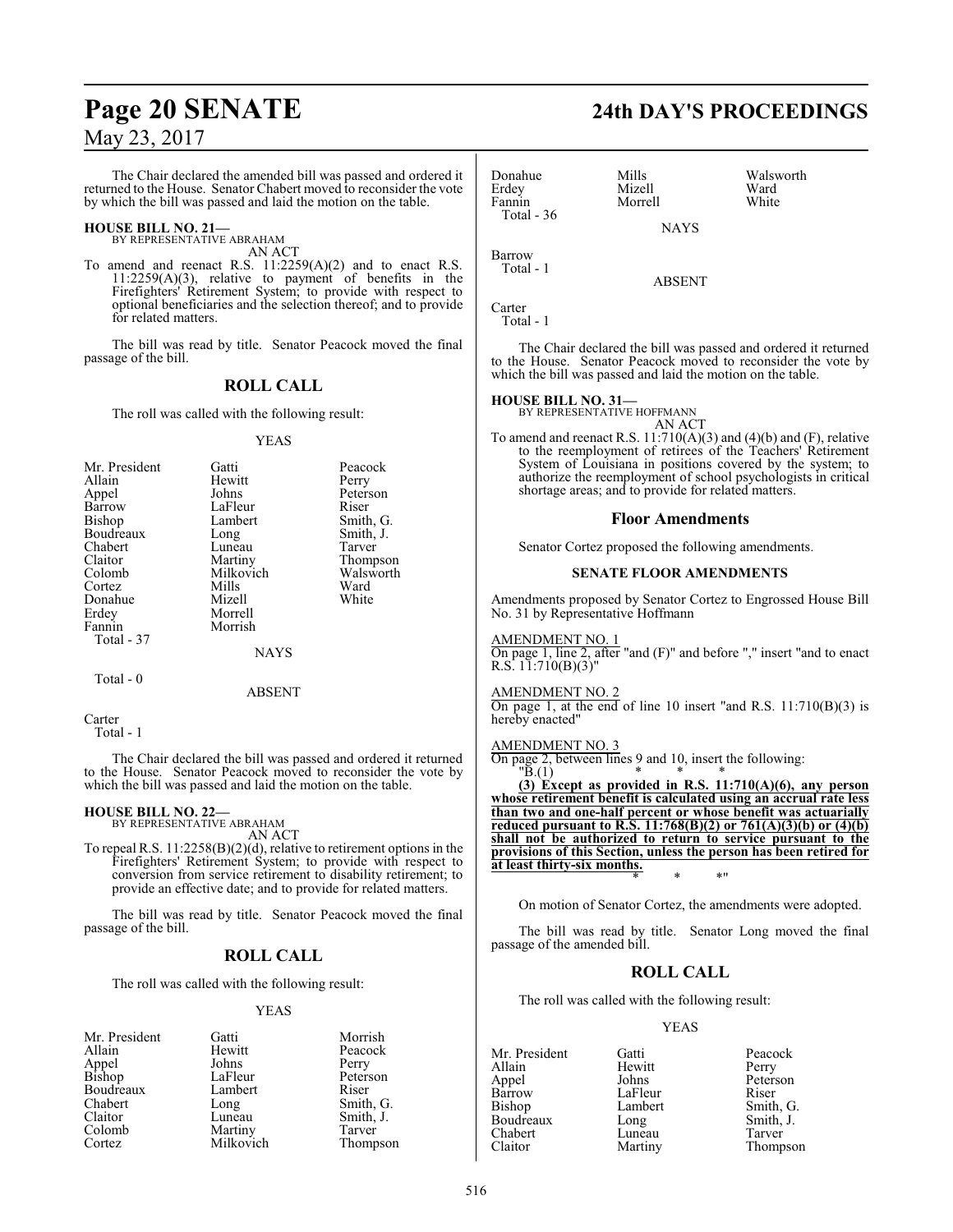Colomb Milkovich Walsworth Cortez Mills Ward Donahue<br>Erdev Erdey Morrell Total - 37

Total - 0

Morrish

NAYS

ABSENT

**Carter** Total - 1

The Chair declared the amended bill was passed and ordered it returned to the House. Senator Long moved to reconsider the vote by which the bill was passed and laid the motion on the table.

#### **HOUSE BILL NO. 32—**

BY REPRESENTATIVE PEARSON

AN ACT To amend and reenact R.S. 11:1821(B), (C), and (G), relative to the board of trustees of the Municipal Employees' Retirement System of Louisiana; to provide for a trustee who is a retired member; to provide for a term; to provide for elections; to provide for implementation; and to provide for related matters.

The bill was read by title. Senator Peacock moved the final passage of the bill.

### **ROLL CALL**

The roll was called with the following result:

#### YEAS

| Mr. President<br>Allain<br>Appel<br>Barrow<br>Bishop<br>Boudreaux<br>Chabert<br>Claitor<br>Colomb<br>Cortez<br>Donahue | Fannin<br>Gatti<br>Hewitt<br>Johns<br>LaFleur<br>Lambert<br>Long<br>Luneau<br>Martiny<br>Milkovich<br>Mills | Morrish<br>Peacock<br>Perry<br>Peterson<br>Riser<br>Smith, G.<br>Smith, J.<br>Tarver<br>Thompson<br>Walsworth<br>Ward |
|------------------------------------------------------------------------------------------------------------------------|-------------------------------------------------------------------------------------------------------------|-----------------------------------------------------------------------------------------------------------------------|
| Erdey                                                                                                                  | Mizell                                                                                                      | White                                                                                                                 |
| Total - 36                                                                                                             |                                                                                                             |                                                                                                                       |
|                                                                                                                        | <b>NAYS</b>                                                                                                 |                                                                                                                       |
| Total - 0                                                                                                              | <b>ABSENT</b>                                                                                               |                                                                                                                       |

| Carter    | Morrell |
|-----------|---------|
| Total - 2 |         |

The Chair declared the bill was passed and ordered it returned to the House. Senator Peacock moved to reconsider the vote by which the bill was passed and laid the motion on the table.

#### **HOUSE BILL NO. 35—** BY REPRESENTATIVE CARPENTER

AN ACT

To amend and reenact R.S. 11:2258(D), relative to disability retirement benefits of members of the Firefighters' Retirement System; to provide for reporting; to provide a presumption; and to provide for related matters.

The bill was read by title. Senator Barrow moved the final passage of the bill.

# **24th DAY'S PROCEEDINGS Page 21 SENATE** May 23, 2017

### **ROLL CALL**

The roll was called with the following result:

YEAS

| Mr. President<br>Allain<br>Appel<br>Barrow<br>Bishop<br>Boudreaux<br>Chabert<br>Claitor<br>Colomb<br>Cortez<br>Donahue<br>Erdey<br>Fannin<br>Total - 37 | Gatti<br>Hewitt<br>Johns<br>LaFleur<br>Lambert<br>Long<br>Luneau<br>Martiny<br>Milkovich<br>Mills<br>Mizell<br>Morrell<br>Morrish<br>NAYS | Peacock<br>Perry<br>Peterson<br>Riser<br>Smith, G.<br>Smith, J.<br>Tarver<br>Thompson<br>Walsworth<br>Ward<br>White |
|---------------------------------------------------------------------------------------------------------------------------------------------------------|-------------------------------------------------------------------------------------------------------------------------------------------|---------------------------------------------------------------------------------------------------------------------|
|---------------------------------------------------------------------------------------------------------------------------------------------------------|-------------------------------------------------------------------------------------------------------------------------------------------|---------------------------------------------------------------------------------------------------------------------|

Carter

Total - 0

Total - 1

The Chair declared the bill was passed and ordered it returned to the House. Senator Barrow moved to reconsider the vote by which the bill was passed and laid the motion on the table.

ABSENT

#### **HOUSE BILL NO. 38—**

BY REPRESENTATIVE ABRAHAM

AN ACT To repeal R.S. 11:1658(C) and 1659(H), relative to the board of trustees of the District Attorneys'Retirement System; to remove certain procedural requirements regarding setting the employer contribution rate and directing the use of funds in the funding deposit account.

The bill was read by title. Senator Peacock moved the final passage of the bill.

#### **ROLL CALL**

The roll was called with the following result:

#### YEAS

| Mr. President<br>Allain<br>Appel<br>Barrow<br>Bishop<br>Boudreaux<br>Chabert<br>Claitor<br>Colomb<br>Cortez<br>Donahue<br>Erdey<br>Total - 34 | Fannin<br>Gatti<br>Hewitt<br>Johns<br>LaFleur<br>Lambert<br>Long<br>Luneau<br>Martiny<br>Mills<br>Mizell<br>Morrish<br><b>NAYS</b> | Peacock<br>Perry<br>Riser<br>Smith, G.<br>Smith, J.<br>Tarver<br>Thompson<br>Walsworth<br>Ward<br>White |
|-----------------------------------------------------------------------------------------------------------------------------------------------|------------------------------------------------------------------------------------------------------------------------------------|---------------------------------------------------------------------------------------------------------|
| Milkovich<br>Total - 2                                                                                                                        | Peterson<br><b>ABSENT</b>                                                                                                          |                                                                                                         |
| Carter<br>Total - 2                                                                                                                           | Morrell                                                                                                                            |                                                                                                         |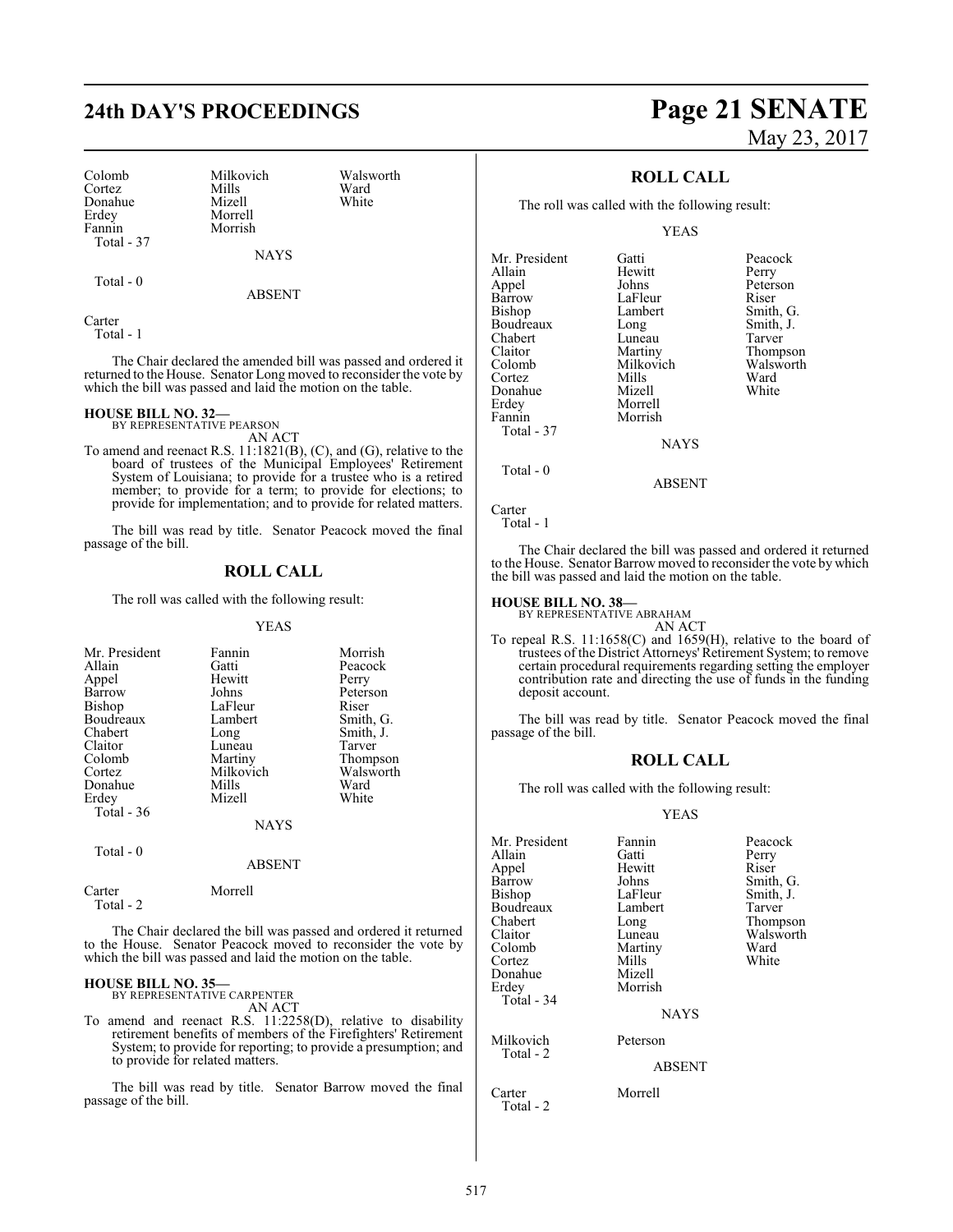The Chair declared the bill was passed and ordered it returned to the House. Senator Peacock moved to reconsider the vote by which the bill was passed and laid the motion on the table.

#### **HOUSE BILL NO. 318—**

- BY REPRESENTATIVES BERTHELOT, TERRY BROWN, CARPENTER, STEVE CARTER, FRANKLIN, GISCLAIR, GUINN, HALL, HAVARD, HILL, HOWARD, NORTON, PIERRE, POPE, STEFANSKI, AND WHITE AN ACT
- To enact R.S. 29:27.1, relative to parking for disabled veterans; to provide free parking for disabled veterans at airports; to establish identification requirements; to provide for the duration of time the veteran may park for free; and to provide for related matters.

On motion of Senator Lambert, the bill was read by title and returned to the Calendar, subject to call.

#### **HOUSE BILL NO. 438—**

BY REPRESENTATIVE ZERINGUE AN ACT

To amend and reenact R.S. 38:330.1(C)(1)(b)(ii), 330.1(F)(1),  $330.3(A)(1)(c)$  and (B), and  $330.8(B)(1)$ , relative to flood protection authorities; to provide for the qualifications for appointment to the board of commissioners of the Southeast Louisiana Flood Protection Authority-West Bank; to provide relative to flood protection authority spending across the various levee districts; to provide relative to flood protection authority spending for joint costs of management, planning, design, construction, operation and maintenance, repair, replacement, and rehabilitation of the Hurricane and Storm Damage Risk Reduction System; to provide relative to funding for drainage projects outside the Hurricane and Storm Damage Risk Reduction System; and to provide for related matters.

On motion of Senator Long, the bill was read by title and returned to the Calendar, subject to call.

#### **HOUSE BILL NO. 566—**

BY REPRESENTATIVE HAZEL AN ACT

To enact Subpart ZZ of Part 1 of Chapter 1 of Subtitle II of Title 47 of the Louisiana Revised Statutes of 1950, to be comprised of R.S. 47:120.331, relative to state individual income tax return checkoffs for certain donations; to provide for a method for individuals to donate all or a portion of any refund due to them to the Louisiana Horse Rescue Association; to provide for the administration and disbursement of donated monies; to provide for reporting; to provide for an effective date; and to provide for related matters.

The bill was read by title. Senator Luneau moved the final passage of the bill.

## **ROLL CALL**

The roll was called with the following result:

#### YEAS

| Mr. President | Fannin  | Morrish   |
|---------------|---------|-----------|
| Allain        | Gatti   | Peacock   |
| Appel         | Hewitt  | Perry     |
| Barrow        | Johns   | Peterson  |
| <b>Bishop</b> | LaFleur | Riser     |
| Boudreaux     | Lambert | Smith, G. |
| Chabert       | Long    | Smith, J. |
| Claitor       | Luneau  | Tarver    |
| Colomb        | Martiny | Thompson  |

# **Page 22 SENATE 24th DAY'S PROCEEDINGS**

| Cortez<br>Donahue<br>Erdey | Milkovich<br>Mills<br>Mizell | Walsworth<br>Ward<br>White |
|----------------------------|------------------------------|----------------------------|
| Total $-36$                | <b>NAYS</b>                  |                            |
| Total $-0$                 | <b>ABSENT</b>                |                            |
| Carter                     | Morrell                      |                            |

Total - 2

The Chair declared the bill was passed and ordered it returned to the House. Senator Luneau moved to reconsider the vote by which the bill was passed and laid the motion on the table.

#### **HOUSE BILL NO. 5—**

BY REPRESENTATIVE JEFFERSON AN ACT

To enact R.S. 33:457, relative to mayor's courts; to establish a mayor's court in the village of Athens in Claiborne Parish; to provide for territorial jurisdiction; to provide for the powers and authority of the mayor as magistrate of the court and other officers of the court; and to provide for related matters.

The bill was read by title. Senator Walsworth moved the final passage of the bill.

## **ROLL CALL**

The roll was called with the following result:

#### YEAS

| Mr. President | Gatti       | Peacock   |
|---------------|-------------|-----------|
| Allain        | Hewitt      | Perry     |
| Appel         | Johns       | Peterson  |
| Barrow        | LaFleur     | Riser     |
| Bishop        | Lambert     | Smith, G. |
| Boudreaux     | Long        | Smith, J. |
| Chabert       | Luneau      | Tarver    |
| Colomb        | Martiny     | Thompson  |
| Cortez        | Milkovich   | Walsworth |
| Donahue       | Mills       | Ward      |
| Erdey         | Mizell      | White     |
| Fannin        | Morrish     |           |
| Total - 35    |             |           |
|               | <b>NAYS</b> |           |
|               |             |           |

Claitor Total - 1

#### ABSENT

Carter Morrell Total - 2

The Chair declared the bill was passed and ordered it returned to the House. Senator Walsworth moved to reconsider the vote by which the bill was passed and laid the motion on the table.

#### **HOUSE BILL NO. 10—** BY REPRESENTATIVE TERRY BROWN

AN ACT

To amend and reenact R.S. 13:996.46(C), relative to the Thirty-Fifth Judicial District Court; to authorize the use of money in the Thirty-Fifth Judicial Expense Fund to pay personnel health insurance premiums, certification fees, continuing education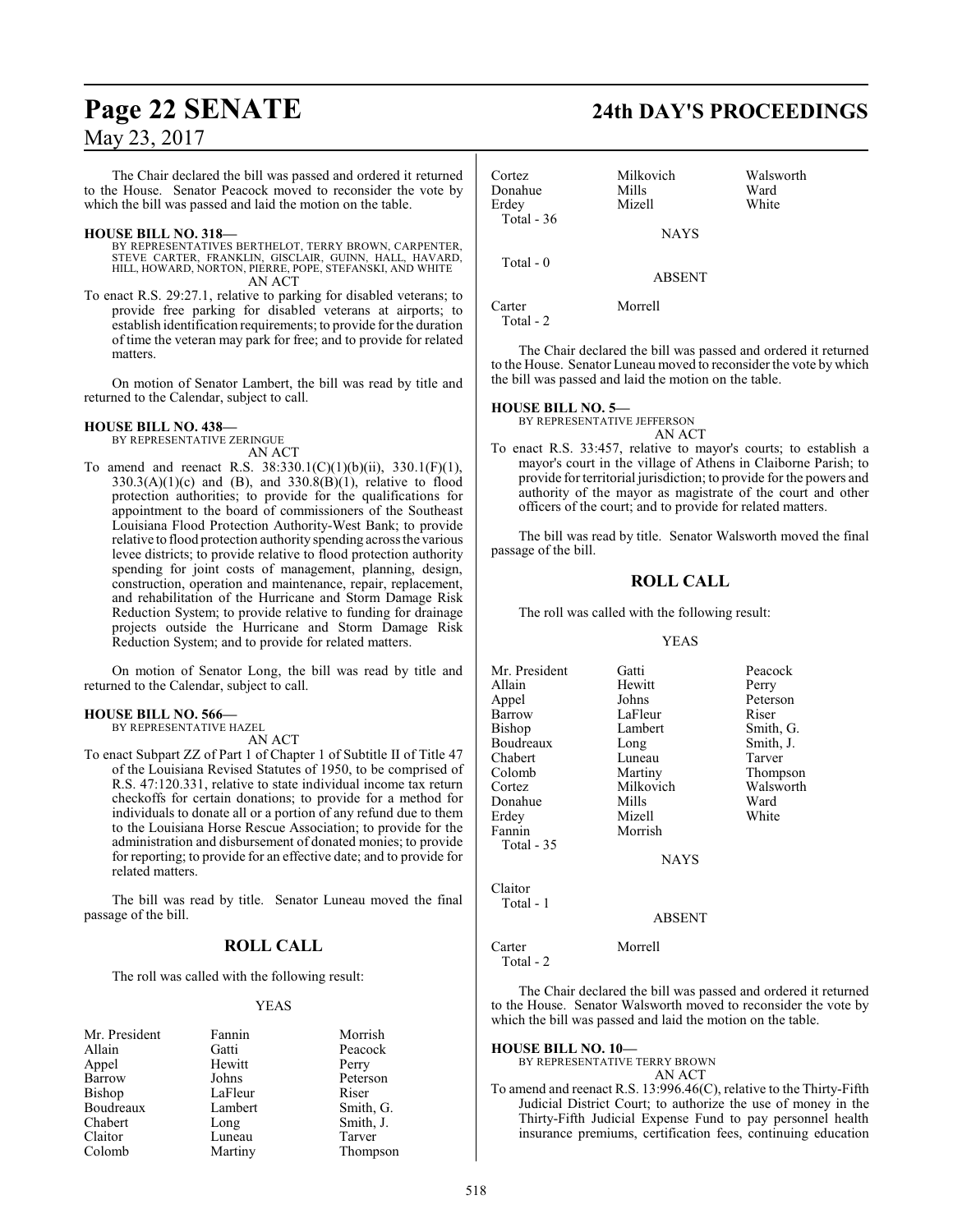# **24th DAY'S PROCEEDINGS Page 23 SENATE**

fees, and capital expenditures; to provide for retroactive and prospective application; and to provide for related matters.

The bill was read by title. Senator Luneau moved the final passage of the bill.

#### **ROLL CALL**

The roll was called with the following result:

#### YEAS

| Mr. President | Hewitt      | Peacock   |
|---------------|-------------|-----------|
| Appel         | Johns       | Perry     |
| <b>Bishop</b> | LaFleur     | Peterson  |
| Boudreaux     | Lambert     | Riser     |
| Chabert       | Long        | Smith, G. |
| Claitor       | Luneau      | Smith, J. |
| Colomb        | Martiny     | Tarver    |
| Cortez        | Milkovich   | Thompson  |
| Donahue       | Mills       | Walsworth |
| Erdey         | Mizell      | Ward      |
| Fannin        | Morrell     | White     |
| Gatti         | Morrish     |           |
| Total $-35$   |             |           |
|               | <b>NAYS</b> |           |
| Allain        |             |           |
| Total - 1     |             |           |

ABSENT

Barrow Carter Total - 2

The Chair declared the bill was passed and ordered it returned to the House. Senator Luneau moved to reconsider the vote by which the bill was passed and laid the motion on the table.

#### **HOUSE BILL NO. 27—**

BY REPRESENTATIVE CONNICK AN ACT

To amend and reenact R.S. 14:35.3(B)(5) and 37.7(B)(2) and R.S. 46:2132(4), relative to victims of domestic abuse; to amend the definition of "household member" for purposes of domestic abuse battery, domestic abuse aggravated assault, and domestic abuse assistance; and to provide for related matters.

The bill was read by title. Senator Claitor moved the final passage of the bill.

#### **ROLL CALL**

The roll was called with the following result:

#### YEAS

| Mr. President<br>Appel | Colomb<br>Johns   | Morrish<br>Peterson |
|------------------------|-------------------|---------------------|
| Boudreaux              | Luneau            | Smith, G.           |
| Chabert<br>Claitor     | Martiny<br>Mills  | Smith, J.           |
| Total - 14             | <b>NAYS</b>       |                     |
| Allain<br>Cortez       | Long<br>Milkovich | Tarver<br>Thompson  |

Peacock

| Анаш   |
|--------|
| Cortez |
| Erdey  |
| Fannin |

Mizell Walsworth<br>Peacock Ward

May 23, 2017

Hewitt Perry White Lambert Riser Total - 17

Bishop<br>Carter Total - 7

Barrow Donahue Morrell<br>Bishon Gatti LaFleur

The Chair declared the bill failed to pass.

#### **Notice of Reconsideration**

ABSENT

Senator Claitor moved to reconsider on the next Legislative Day the vote by which the bill failed to pass.

**HOUSE BILL NO. 62—**

BY REPRESENTATIVE HALL AN ACT

To enact R.S. 13:5554(FF), relative to payment of group insurance premiums for retirees from the Rapides Parish Sheriff's Office; to provide for qualifications for and payment of certain insurance premiums; and to provide for related matters.

The bill was read by title. Senator Luneau moved the final passage of the bill.

#### **ROLL CALL**

The roll was called with the following result:

#### YEAS

| Mr. President | Fannin      | Morrell   |
|---------------|-------------|-----------|
| Allain        | Gatti       | Morrish   |
| Appel         | Hewitt      | Peacock   |
| Barrow        | Johns       | Peterson  |
| Bishop        | LaFleur     | Riser     |
| Boudreaux     | Lambert     | Smith, G. |
| Chabert       | Long        | Smith, J. |
| Claitor       | Luneau      | Tarver    |
| Colomb        | Martiny     | Thompson  |
| Cortez        | Milkovich   | Walsworth |
| Donahue       | Mills       | Ward      |
| Erdey         | Mizell      | White     |
| Total $-36$   |             |           |
|               | <b>NAYS</b> |           |

Total - 0

ABSENT

Carter Perry

Total - 2

The Chair declared the bill was passed and ordered it returned to the House. Senator Luneau moved to reconsider the vote by which the bill was passed and laid the motion on the table.

**HOUSE BILL NO. 72—** BY REPRESENTATIVE LEOPOLD AN ACT

To amend and reenact R.S. 13:5554(N) and 5554.3(B), (C), (D), (E), and (F) and to repeal R.S. 13:5554.3(G), relative to the Plaquemines Parish Sheriff's Office; to provide for the payment of certain group insurance premiums for retirees of the Plaquemines Parish Sheriff's Office; to provide for the qualifications for payment of certain insurance premiums; to provide relative to the Plaquemines Parish Retired Employees'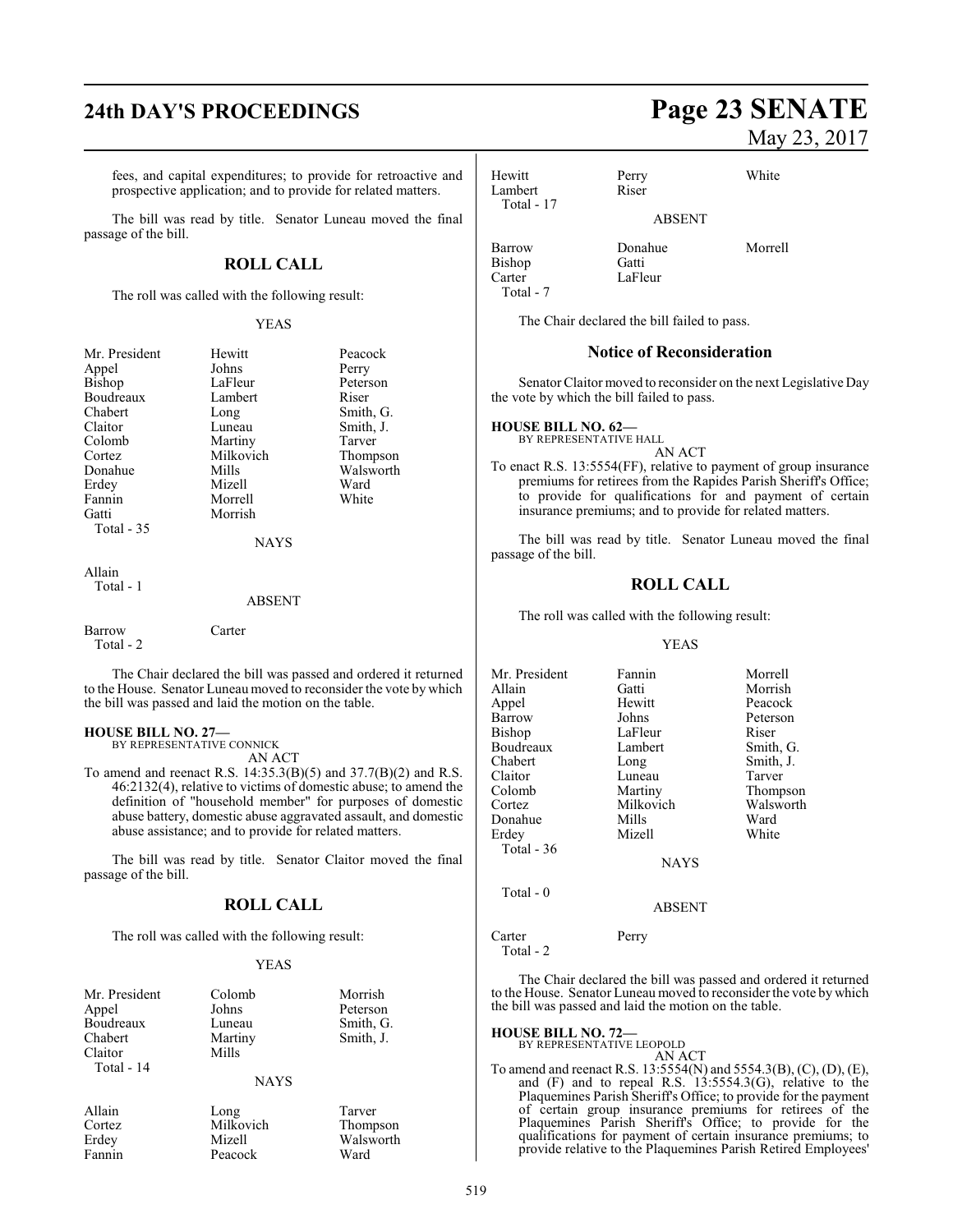Insurance Fund; to provide for sheriff contributions; to provide for limitations on withdrawal; to provide for limitations on investments; to provide for membership and election of the advisory board; to provide relative to the requirement for the advisory board and certain positions; and to provide for related matters.

The bill was read by title. Senator Martiny moved the final passage of the bill.

## **ROLL CALL**

The roll was called with the following result:

#### YEAS

Morrish Peacock<br>Perry

Smith, G. Smith, J. Tarver Thompson Walsworth<br>Ward

| Mr. President<br>Allain<br>Appel<br>Barrow<br>Bishop<br>Boudreaux<br>Chabert<br>Claitor<br>Colomb<br>Cortez<br>Donahue<br>Erdey<br>Total - 35 | Fannin<br>Gatti<br>Hewitt<br>Johns<br>LaFleur<br>Lambert<br>Long<br>Luneau<br>Martiny<br>Milkovich<br>Mills<br>Mizell<br><b>NAYS</b> | Morri<br>Peaco<br>Perry<br>Riser<br>Smith<br>Smith<br>Tarver<br>Thom<br>Walsy<br>Ward<br>White |
|-----------------------------------------------------------------------------------------------------------------------------------------------|--------------------------------------------------------------------------------------------------------------------------------------|------------------------------------------------------------------------------------------------|
| Morrell                                                                                                                                       | Peterson                                                                                                                             |                                                                                                |

Total - 2

#### ABSENT

#### Carter Total - 1

The Chair declared the bill was passed and ordered it returned to the House. Senator Martiny moved to reconsider the vote by which the bill was passed and laid the motion on the table.

#### **HOUSE BILL NO. 94—**

BY REPRESENTATIVES JIMMY HARRIS, AMEDEE, BAGNERIS, CHAD<br>BROWN, GARY CARTER, ROBBY CARTER, COUSSAN, EDMONDS,<br>GAINES, GLOVER, HAZEL, HODGES, JACKSON, LEGER, LEOPOLD,<br>MAGEE, MARINO, JAY MORRIS, SHADOIN, AND ZERINGUE AN ACT

To amend and reenact R.S. 13:587.4(A) and 5401(A) and (B)(1) and (2) and to repeal R.S.  $13:5401(C)$ , relative to reentry courts; to authorize the creation of a reentry division in all district courts; to remove the enumerated district courts authorized to create reentry divisions; to require certain criteria for eligibility and suitability; to provide for certain requirements of the court; and to provide for related matters.

#### **Floor Amendments**

Senator Claitor proposed the following amendments.

#### **SENATE FLOOR AMENDMENTS**

Amendments proposed by Senator Claitor to Reengrossed House Bill No. 94 by Representative Jimmy Harris

#### AMENDMENT NO. 1

On page 2, line 9, between "court." and "The" insert "However, failure to do so will have no effect upon any judgment, finding, or sentence.

On motion of Senator Claitor, the amendments were adopted.

The bill was read by title. Senator Bishop moved the final passage of the amended bill.

# **Page 24 SENATE 24th DAY'S PROCEEDINGS**

## **ROLL CALL**

The roll was called with the following result:

#### YEAS

| Mr. President        | Fannin        | Morrish   |
|----------------------|---------------|-----------|
| Allain               | Gatti         | Peacock   |
| Appel                | Hewitt        | Perry     |
| Barrow               | Johns         | Riser     |
| Bishop               | LaFleur       | Smith, G. |
| Boudreaux            | Lambert       | Smith, J. |
| Chabert              | Long          | Tarver    |
| Claitor              | Luneau        | Thompson  |
| Colomb               | Martiny       | Walsworth |
| Cortez               | Milkovich     | Ward      |
| Donahue              | Mills         | White     |
| Erdev                | Mizell        |           |
| Total - 35           |               |           |
|                      | <b>NAYS</b>   |           |
| Total $-0$           |               |           |
|                      | <b>ABSENT</b> |           |
| Carter<br>Total $-3$ | Morrell       | Peterson  |

The Chair declared the amended bill was passed and ordered it returned to the House. Senator Bishop moved to reconsider the vote by which the bill was passed and laid the motion on the table.

#### **HOUSE BILL NO. 107—**

BY REPRESENTATIVES ZERINGUE AND MAGEE AN ACT

To amend and reenact R.S. 13:783(F)(7), relative to group insurance expenses of the clerk of court's offices; to provide for the Terrebonne Parish clerk of court's group insurance expenses; and to provide for related matters.

The bill was read by title. Senator Chabert moved the final passage of the bill.

#### **ROLL CALL**

The roll was called with the following result:

#### YEAS

| Mr. President | Fannin      | Morrell   |
|---------------|-------------|-----------|
| Allain        | Gatti       | Morrish   |
| Appel         | Hewitt      | Peacock   |
| Barrow        | Johns       | Perry     |
| Bishop        | LaFleur     | Riser     |
| Boudreaux     | Lambert     | Smith, G. |
| Chabert       | Long        | Smith, J. |
| Claitor       | Luneau      | Tarver    |
| Colomb        | Martiny     | Thompson  |
| Cortez        | Milkovich   | Walsworth |
| Donahue       | Mills       | Ward      |
| Erdev         | Mizell      | White     |
| Total - 36    |             |           |
|               | <b>NAYS</b> |           |
| Peterson      |             |           |
| Total - 1     |             |           |

ABSENT

Carter Total - 1

The Chair declared the bill was passed and ordered it returned to the House. Senator Chabert moved to reconsider the vote by which the bill was passed and laid the motion on the table.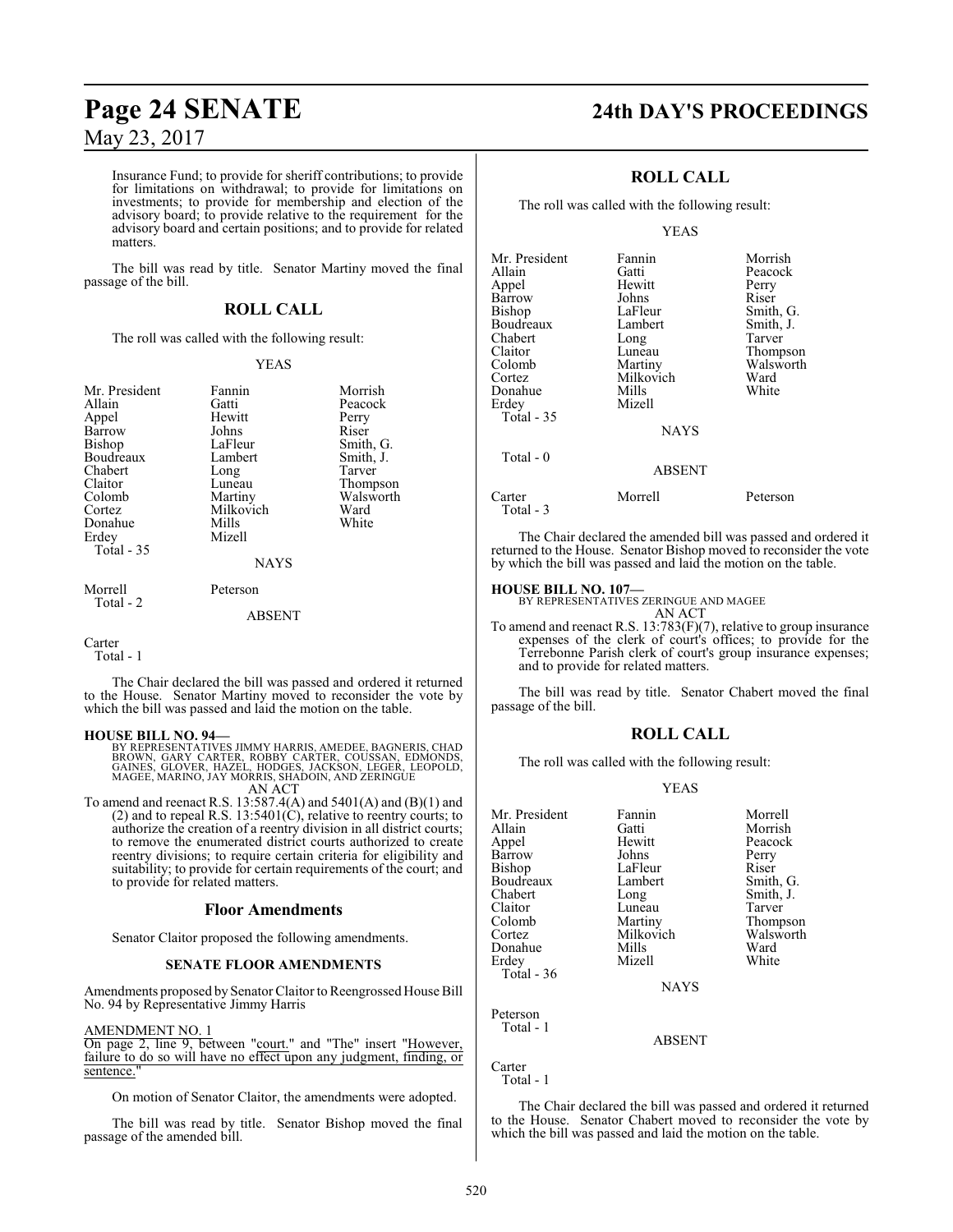# **24th DAY'S PROCEEDINGS Page 25 SENATE**

#### **HOUSE BILL NO. 161—**

BY REPRESENTATIVE SEABAUGH AN ACT

To amend and reenact R.S. 14:313(D) and to enact R.S.  $14:313(C)(4)$ ,  $(5)$ ,  $(6)$ , and  $(7)$ , relative to offenses affecting the public generally; to provide relative to the prohibition on wearing hoods, masks, and other facial disguises in public places; to provide an exception for persons driving or riding a motorcycle; to provide for exceptions; and to provide for related matters.

On motion of Senator Mizell, the bill was read by title and returned to the Calendar, subject to call.

#### **HOUSE BILL NO. 162—**

BY REPRESENTATIVE SHADOIN AN ACT

To amend and reenact R.S. 14:133.6(A) and (C) and to enact R.S.  $14:133.6(B)(3)$  and (4), relative to the crime of filing a false lien; to amend the crime of filing a false lien against a law enforcement officer or court officer to apply to state officers and state employees; to provide for definitions; to provide for criminal penalties; and to provide for related matters.

On motion of Senator Claitor, the bill was read by title and returned to the Calendar, subject to call.

#### **HOUSE BILL NO. 190—**

BY REPRESENTATIVE DWIGHT AN ACT

To amend and reenact Code of Criminal Procedure Article 892(A) and (B)(2), relative to post-sentence statements by sheriffs; to provide relative to statements prepared by the sheriff indicating the amount of time a defendant has spent in custody prior to conviction; to provide for the cases in which such statements must be prepared; to provide with respect to the duties of the clerk of court relative to the sheriff's statement and other documents; to provide relative to the dissemination of the sheriff's statement and other documents; and to provide for related matters.

The bill was read by title. Senator Johns moved the final passage of the bill.

#### **ROLL CALL**

The roll was called with the following result:

#### YEAS

| Mr. President | Gatti     | Peacock   |
|---------------|-----------|-----------|
| Allain        | Hewitt    | Perry     |
| Appel         | Johns     | Peterson  |
| Barrow        | LaFleur   | Riser     |
| Bishop        | Lambert   | Smith, G. |
| Boudreaux     | Long      | Smith, J. |
| Chabert       | Luneau    | Tarver    |
| Claitor       | Martiny   | Thompson  |
| Colomb        | Milkovich | Walsworth |
| Cortez        | Mills     | Ward      |
| Donahue       | Mizell    | White     |
| Erdey         | Morrell   |           |
| Fannin        | Morrish   |           |
| Total - 37    |           |           |
|               | NAYS      |           |

Total - 0

# May 23, 2017

#### ABSENT

Carter Total - 1

The Chair declared the bill was passed and ordered it returned to the House. Senator Johns moved to reconsider the vote by which the bill was passed and laid the motion on the table.

#### **HOUSE BILL NO. 212—**

BY REPRESENTATIVE GISCLAIR

AN ACT

To amend and reenact R.S. 29:26.1(C)(1), relative to applications for death or disability benefits; to provide for the submission of claims for disability benefits; and to provide for related matters.

The bill was read by title. Senator Chabert moved the final passage of the bill.

#### **ROLL CALL**

The roll was called with the following result:

#### YEAS

| Mr. President | Gatti         | Peacock   |
|---------------|---------------|-----------|
| Allain        | Hewitt        | Perry     |
| Appel         | Johns         | Peterson  |
| Barrow        | LaFleur       | Riser     |
| Boudreaux     | Lambert       | Smith, G. |
| Chabert       | Long          | Smith, J. |
| Claitor       | Luneau        | Tarver    |
| Colomb        | Martiny       | Thompson  |
| Cortez        | Milkovich     | Walsworth |
| Donahue       | Mills         | Ward      |
| Erdey         | Mizell        | White     |
| Fannin        | Morrish       |           |
| Total - 35    |               |           |
|               | <b>NAYS</b>   |           |
| Total $-0$    |               |           |
|               | <b>ABSENT</b> |           |
| Bishop        | Carter        | Morrell   |

Total - 3

The Chair declared the bill was passed and ordered it returned to the House. Senator Chabert moved to reconsider the vote by which the bill was passed and laid the motion on the table.

#### **HOUSE BILL NO. 227—**

BY REPRESENTATIVE SHADOIN AN ACT

To amend and reenact Code of Civil Procedure Article 1446(A)(1), relative to depositions; to provide procedures for the sealing of certain depositions; to provide for delivery of electronically sealed depositions; and to provide for related matters.

#### **Floor Amendments**

Senator Martiny proposed the following amendments.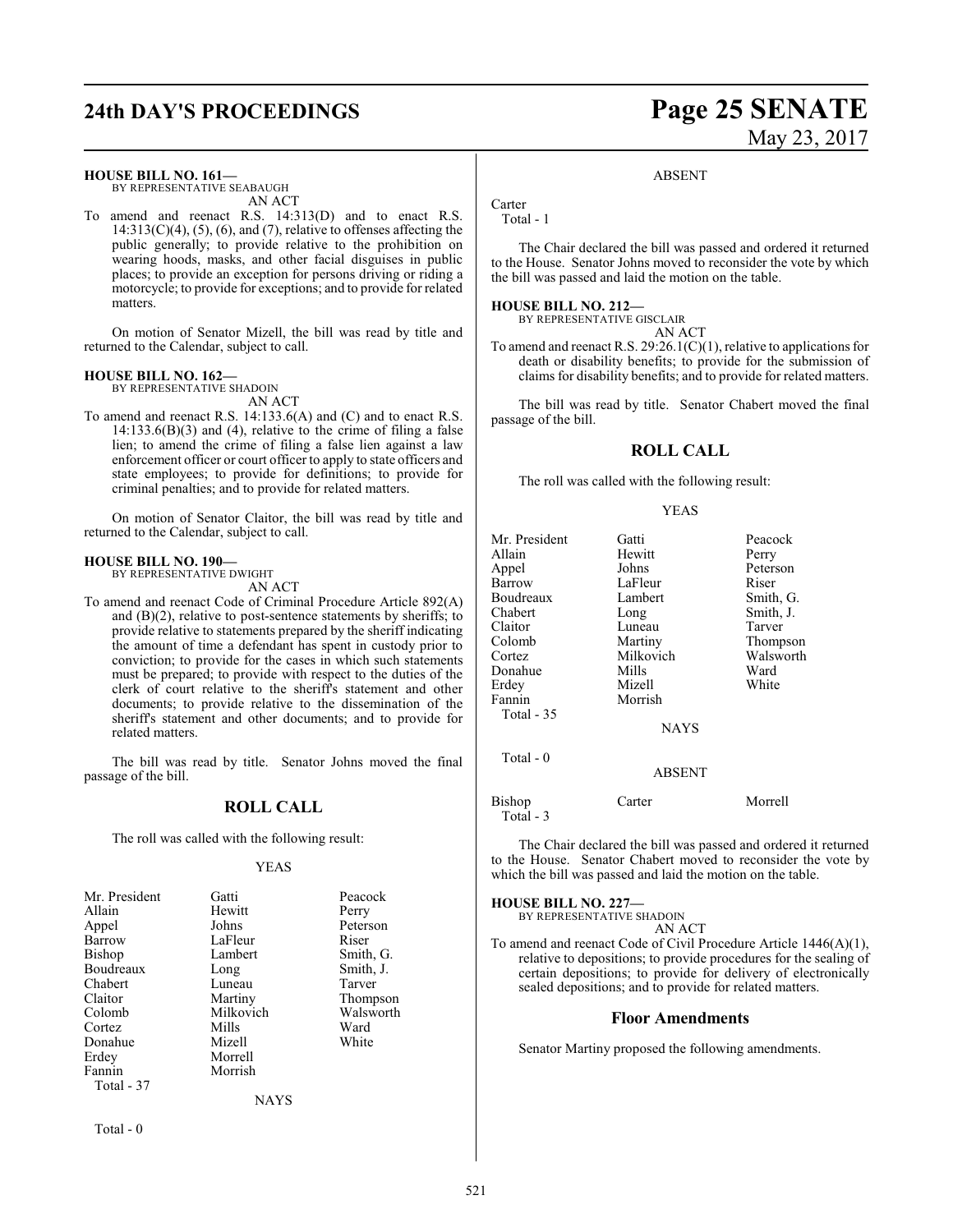# **Page 26 SENATE 24th DAY'S PROCEEDINGS**

May 23, 2017

#### **SENATE FLOOR AMENDMENTS**

Amendments proposed by Senator Martiny to Reengrossed House Bill No. 227 by Representative Shadoin

#### AMENDMENT NO. 1

On page 2, line 1, delete "At the request of the parties" and insert "With the consent of all parties"

On motion of Senator Martiny, the amendments were adopted.

The bill was read by title. Senator Martiny moved the final passage of the amended bill.

## **ROLL CALL**

The roll was called with the following result:

#### YEAS

| Mr. President<br>Allain<br>Appel<br>Barrow<br>Boudreaux<br>Chabert<br>Claitor<br>Colomb<br>Cortez<br>Donahue<br>Erdey<br>Fannin<br>Total $-36$ | Gatti<br>Hewitt<br>Johns<br>LaFleur<br>Lambert<br>Long<br>Luneau<br>Martiny<br>Milkovich<br>Mills<br>Mizell<br>Morrell<br><b>NAYS</b> | Morrish<br>Peacock<br>Perry<br>Peterson<br>Riser<br>Smith, G.<br>Smith, J.<br>Tarver<br>Thompson<br>Walsworth<br>Ward<br>White |
|------------------------------------------------------------------------------------------------------------------------------------------------|---------------------------------------------------------------------------------------------------------------------------------------|--------------------------------------------------------------------------------------------------------------------------------|
| Total $-0$                                                                                                                                     | <b>ABSENT</b>                                                                                                                         |                                                                                                                                |
| <b>Bishop</b>                                                                                                                                  | Carter                                                                                                                                |                                                                                                                                |

Total - 2

The Chair declared the amended bill was passed and ordered it returned to the House. Senator Martinymoved to reconsider the vote by which the bill was passed and laid the motion on the table.

#### **HOUSE BILL NO. 232—**

BY REPRESENTATIVE THOMAS AN ACT

To amend and reenact R.S. 3:903 and 904(B), relative to the mislabeling of fresh fruits and vegetables; to clarify certain authority of the commissioner; and to provide for related matters.

The bill was read by title. Senator Appel moved the final passage of the bill.

#### **ROLL CALL**

The roll was called with the following result:

#### YEAS

| Mr. President | Gatti     | Morrish   |
|---------------|-----------|-----------|
| Allain        | Hewitt    | Peacock   |
| Appel         | Johns     | Perry     |
| Barrow        | LaFleur   | Peterson  |
| Boudreaux     | Lambert   | Riser     |
| Chabert       | Long      | Smith, G. |
| Claitor       | Luneau    | Smith, J. |
| Colomb        | Martiny   | Tarver    |
| Cortez        | Milkovich | Thompson  |
| Donahue       | Mills     | Walsworth |

| Erdey<br>Fannin | Mizell<br>Morrell | Ward<br>White |
|-----------------|-------------------|---------------|
| Total - $36$    | <b>NAYS</b>       |               |
| Total - 0       | <b>ABSENT</b>     |               |
| Bishop          | Carter            |               |

Total - 2

The Chair declared the bill was passed and ordered it returned to the House. Senator Appel moved to reconsider the vote by which the bill was passed and laid the motion on the table.

#### **HOUSE BILL NO. 251—**

BY REPRESENTATIVE SCHEXNAYDER AN ACT

To amend and reenact R.S. 3:2452(B) and to enact R.S. 3:2452(C), relative to the declaration of abandoned animals after a declared emergency; to provide requirements for declaring an animal abandoned after a declared emergency; and to provide for related matters.

The bill was read by title. Senator Thompson moved the final passage of the bill.

#### **ROLL CALL**

The roll was called with the following result:

#### YEAS

| Mr. President | Gatti       | Peacock   |
|---------------|-------------|-----------|
| Allain        | Hewitt      | Perry     |
| Appel         | Johns       | Peterson  |
| Barrow        | LaFleur     | Riser     |
| Boudreaux     | Lambert     | Smith, G. |
| Chabert       | Long        | Smith, J. |
| Claitor       | Luneau      | Tarver    |
| Colomb        | Martiny     | Thompson  |
| Cortez        | Mills       | Walsworth |
| Donahue       | Mizell      | Ward      |
| Erdey         | Morrell     | White     |
| Fannin        | Morrish     |           |
| Total - 35    |             |           |
|               | <b>NAYS</b> |           |
| Milkovich     |             |           |
| Total - 1     |             |           |
|               | ABSENT      |           |
| Bishop        | Carter      |           |

Total - 2

The Chair declared the bill was passed and ordered it returned to the House. Senator Thompson moved to reconsider the vote by which the bill was passed and laid the motion on the table.

#### **HOUSE BILL NO. 252—**

BY REPRESENTATIVE SCHEXNAYDER

AN ACT To amend and reenact R.S. 36:628(C)(1) and (E), relative to animal health and food safety for commercial feeds; to provide clarification regarding the regulation of commercial feeds; and to provide for related matters.

The bill was read by title. Senator Thompson moved the final passage of the bill.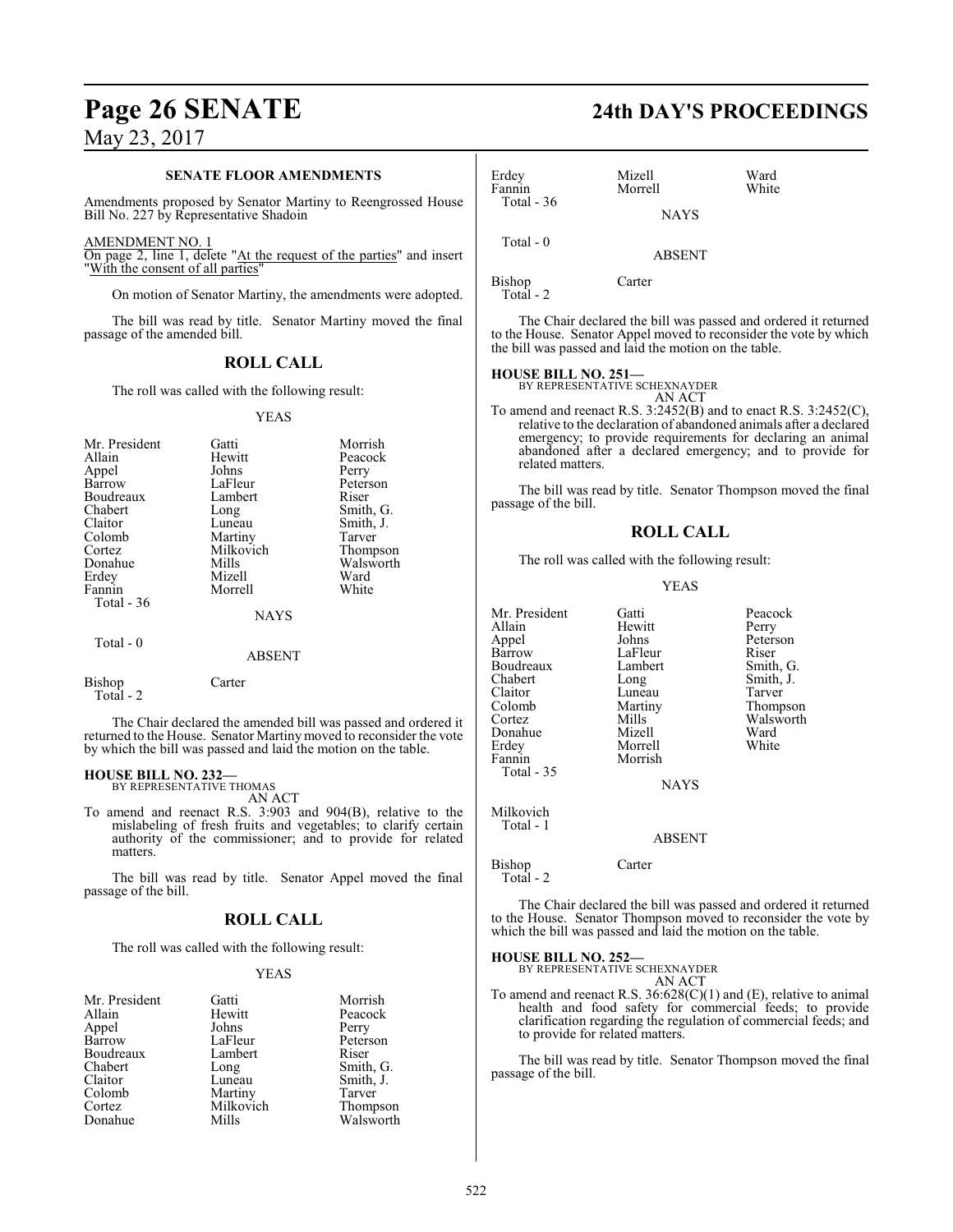# **24th DAY'S PROCEEDINGS Page 27 SENATE**

#### **ROLL CALL**

The roll was called with the following result:

#### YEAS

| Mr. President<br>Allain<br>Appel<br>Barrow<br>Bishop<br>Boudreaux<br>Chabert<br>Claitor<br>Colomb<br>Cortez<br>Donahue | Fannin<br>Gatti<br>Hewitt<br>Johns<br>LaFleur<br>Lambert<br>Long<br>Luneau<br>Martiny<br>Milkovich<br>Mills | Morrish<br>Peacock<br>Perry<br>Peterson<br>Riser<br>Smith, G.<br>Smith, J.<br>Tarver<br>Thompson<br>Walsworth<br>Ward |
|------------------------------------------------------------------------------------------------------------------------|-------------------------------------------------------------------------------------------------------------|-----------------------------------------------------------------------------------------------------------------------|
|                                                                                                                        |                                                                                                             |                                                                                                                       |
| Erdey                                                                                                                  | Mizell                                                                                                      | White                                                                                                                 |
| Total $-36$                                                                                                            | <b>NAYS</b>                                                                                                 |                                                                                                                       |

Total - 0

#### ABSENT

Carter Morrell

Total - 2

The Chair declared the bill was passed and ordered it returned to the House. Senator Thompson moved to reconsider the vote by which the bill was passed and laid the motion on the table.

#### **HOUSE BILL NO. 286—**

BY REPRESENTATIVE SMITH AN ACT

To amend and reenact R.S. 15:574.4.2(C) and R.S. 46:1807(B)(1), (3), and (5) and  $1816(B)(5)$  and  $(C)(1)$  and to enact R.S.  $46:1806(F)$ , 1809(D), and  $1816(C)(3)$ , relative to restitution as a condition of parole; to provide for the payment of restitution to the Crime Victims Reparations Fund in certain cases; to provide for recovery by the victim of restitution payments directed to the Crime Victims Reparations Fund; to provide relative to the duties of the Crime Victims Reparations Board; to provide relative to the source and use of funds in the Crime Victims Reparations Fund; and to provide for related matters.

On motion of Senator Martiny, the bill was read by title and returned to the Calendar, subject to call.

#### **HOUSE BILL NO. 297—**

BY REPRESENTATIVE ROBBY CARTER AN ACT

To amend and reenact R.S. 3:1743(A), relative to membership on the Sweet Potato Advertising and Development Commission; to provide for a decrease in membership on the Sweet Potato Advertising and Development Commission; and to provide for related matters.

The bill was read by title. Senator Thompson moved the final passage of the bill.

#### **ROLL CALL**

The roll was called with the following result:

#### YEAS

| Mr. President | Fannin  | Morrell   |
|---------------|---------|-----------|
| Allain        | Gatti   | Morrish   |
| Appel         | Hewitt  | Peacock   |
| Barrow        | Johns   | Perry     |
| Bishop        | LaFleur | Peterson  |
| Boudreaux     | Lambert | Riser     |
| Chabert       | Long    | Smith, G. |
| Claitor       | Luneau  | Smith, J. |

# May 23, 2017

Colomb Martiny Tarver<br>
Cortez Milkovich Thompson Milkovich Thom<br>
Mills Ward Donahue Mills Ward<br>
Erdev Mizell White Erdey Mizell White Total - 36 NAYS Total - 0 ABSENT Carter Walsworth

Total - 2

The Chair declared the bill was passed and ordered it returned to the House. Senator Thompson moved to reconsider the vote by which the bill was passed and laid the motion on the table.

## **HOUSE BILL NO. 298—** BY REPRESENTATIVE ROBBY CARTER

AN ACT

To amend and reenact R.S. 3:3246(D)(3), relative to certification and licensing of agricultural consultants; to provide relative to a decrease in the amount of college credit required for certification and licensing of agricultural consultants; and to provide for related matters.

The bill was read by title. Senator Thompson moved the final passage of the bill.

#### **ROLL CALL**

The roll was called with the following result:

#### YEAS

Mr. President Gatti Beacock<br>Allain Hewitt Perry Hewitt Perry<br>
Johns Peterson Appel Barrow LaFleur Riser<br>Bishop Lambert Smith Lambert Smith, G.<br>
Long Smith, J. Boudreaux Long Smith,<br>
Chabert Luneau Tarver Chabert Luneau<br>Claitor Martiny Claitor Martiny Thompson Milkovich Walsw<br>Mills Ward Cortez Mills Ward<br>
Mizell White<br>
Mizell White Donahue<br>Erdev Morrell Fannin Morrish Total - 37 **NAYS** Total - 0

Carter

Total - 1

The Chair declared the bill was passed and ordered it returned to the House. Senator Thompson moved to reconsider the vote by which the bill was passed and laid the motion on the table.

ABSENT

```
HOUSE BILL NO. 317—
   BY REPRESENTATIVE BAGLEY
```
AN ACT

To amend and reenact Children's Code Article 1117(B), relative to the surrender of children for adoption; to provide relative to the agencies who may accept the surrender of children for adoption; and to provide for related matters.

The bill was read by title. Senator Ward moved the final passage of the bill.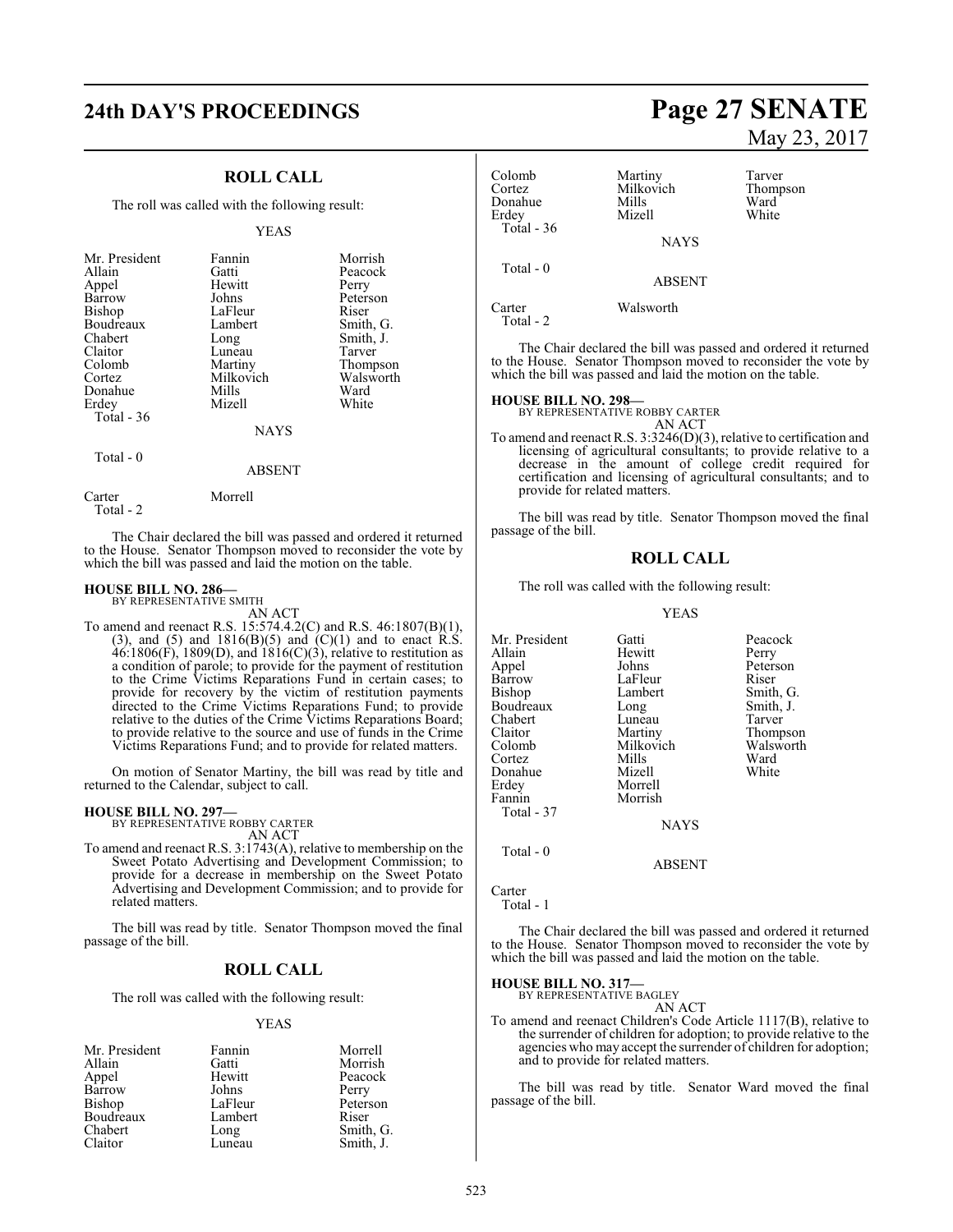## **ROLL CALL**

The roll was called with the following result:

#### YEAS

| Mr. President<br>Allain<br>Appel<br>Barrow<br>Bishop<br>Boudreaux<br>Chabert<br>Claitor<br>Colomb<br>Cortez<br>Donahue<br>Erdey<br>Fannin<br>Total - 37 | Gatti<br>Hewitt<br>Johns<br>LaFleur<br>Lambert<br>Long<br>Luneau<br>Martiny<br>Milkovich<br>Mills<br>Mizell<br>Morrell<br>Morrish<br><b>NAYS</b> | Peacock<br>Perry<br>Peterson<br>Riser<br>Smith, G.<br>Smith, J.<br>Tarver<br>Thompson<br>Walsworth<br>Ward<br>White |
|---------------------------------------------------------------------------------------------------------------------------------------------------------|--------------------------------------------------------------------------------------------------------------------------------------------------|---------------------------------------------------------------------------------------------------------------------|
|                                                                                                                                                         |                                                                                                                                                  |                                                                                                                     |

Total - 0

ABSENT

**Carter** 

Total - 1

The Chair declared the bill was passed and ordered it returned to the House. Senator Ward moved to reconsider the vote by which the bill was passed and laid the motion on the table.

#### **HOUSE BILL NO. 320—** BY REPRESENTATIVE HAZEL

AN ACT

To amend and reenact R.S. 46:121(5) and 123(C) and to enact R.S. 46:121(6), relative to military family assistance; to provide for the designation of a third party administrator; to provide definitions; and to provide for related matters.

The bill was read by title. Senator Luneau moved the final passage of the bill.

#### **ROLL CALL**

The roll was called with the following result:

#### YEAS

| Mr. President<br>Allain<br>Appel<br>Barrow<br><b>Bishop</b><br>Boudreaux<br>Chabert<br>Claitor<br>Colomb<br>Cortez<br>Donahue<br>Erdey<br>Fannin<br>Total - 37 | Gatti<br>Hewitt<br>Johns<br>LaFleur<br>Lambert<br>Long<br>Luneau<br>Martiny<br>Milkovich<br>Mills<br>Mizell<br>Morrell<br>Morrish | Peacock<br>Perry<br>Peterson<br>Riser<br>Smith, G.<br>Smith, J.<br>Tarver<br>Thompson<br>Walsworth<br>Ward<br>White |
|----------------------------------------------------------------------------------------------------------------------------------------------------------------|-----------------------------------------------------------------------------------------------------------------------------------|---------------------------------------------------------------------------------------------------------------------|
|                                                                                                                                                                | <b>NAYS</b>                                                                                                                       |                                                                                                                     |
| Total - 0                                                                                                                                                      | ABSENT                                                                                                                            |                                                                                                                     |

Carter Total - 1

The Chair declared the bill was passed and ordered it returned to the House. Senator Luneau moved to reconsider the vote by which the bill was passed and laid the motion on the table.

# **Page 28 SENATE 24th DAY'S PROCEEDINGS**

#### **HOUSE BILL NO. 400—**

BY REPRESENTATIVE GAROFALO AN ACT

To amend and reenact R.S. 9:5172(A)(introductory paragraph) and (1) and (B) and 5173 and to enact R.S.  $9:5172(A)(3)$  and 5173.1, relative to the cancellation of mortgages; to provide for procedure; to change certain form requirements; to provide a form for partial cancellation of a mortgage; and to provide for related matters.

The bill was read by title. Senator Martiny moved the final passage of the bill.

#### **ROLL CALL**

The roll was called with the following result:

#### YEAS

| Mr. President<br>Allain<br>Appel<br>Bishop<br>Boudreaux<br>Chabert<br>Claitor<br>Colomb<br>Cortez<br>Donahue<br>Erdey<br>Fannin<br>Total - 34 | Gatti<br>Hewitt<br>Johns<br>LaFleur<br>Lambert<br>Long<br>Martiny<br>Milkovich<br>Mills<br>Mizell<br>Morrell<br>Morrish<br><b>NAYS</b> | Peacock<br>Perry<br>Riser<br>Smith, G.<br>Smith, J.<br>Tarver<br>Thompson<br>Walsworth<br>Ward<br>White |
|-----------------------------------------------------------------------------------------------------------------------------------------------|----------------------------------------------------------------------------------------------------------------------------------------|---------------------------------------------------------------------------------------------------------|
| Barrow<br>Total - 3                                                                                                                           | Luneau                                                                                                                                 | Peterson                                                                                                |
|                                                                                                                                               | ABSENT                                                                                                                                 |                                                                                                         |

Carter

Total - 1

The Chair declared the bill was passed and ordered it returned to the House. Senator Martiny moved to reconsider the vote by which the bill was passed and laid the motion on the table.

**HOUSE BILL NO. 431—**

BY REPRESENTATIVE SCHEXNAYDER AN ACT

To amend and reenact R.S. 3:121, 124, and 125(1), relative to cooperative marketing associations; to provide for an expansion and clarification of the purposes of a co-operative marketing association; to provide for an expansion of the powers of a cooperative marketing association; to provide for definitions; and to provide for related matters.

The bill was read by title. Senator Thompson moved the final passage of the bill.

#### **ROLL CALL**

The roll was called with the following result:

#### YEAS

| Mr. President | Gatti     | Peacock   |
|---------------|-----------|-----------|
| Allain        | Hewitt    | Perry     |
| Appel         | Johns     | Peterson  |
| Barrow        | LaFleur   | Riser     |
| Bishop        | Lambert   | Smith, G. |
| Boudreaux     | Long      | Smith, J. |
| Chabert       | Luneau    | Tarver    |
| Claitor       | Martiny   | Thompson  |
| Colomb        | Milkovich | Walsworth |
| Cortez        | Mills     | Ward      |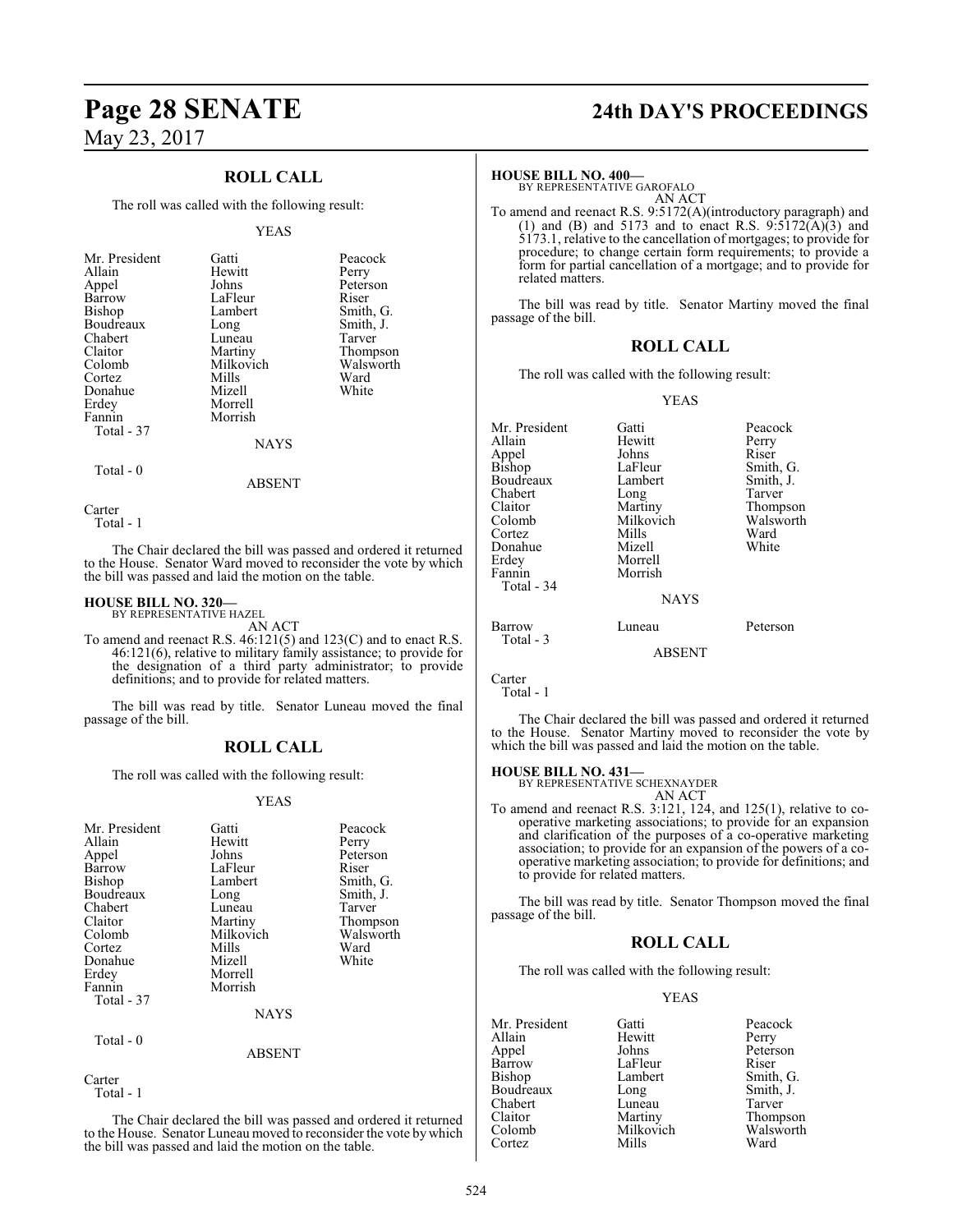# **24th DAY'S PROCEEDINGS Page 29 SENATE**

Donahue Mizell White<br>Erdey Morrell White Erdey Morrell<br>Fannin Morrish Total - 37

Morrish

**NAYS** 

Total - 0

ABSENT

Carter

Total - 1

The Chair declared the bill was passed and ordered it returned to the House. Senator Thompson moved to reconsider the vote by which the bill was passed and laid the motion on the table.

# **HOUSE BILL NO. 485—** BY REPRESENTATIVE JEFFERSON

AN ACT

To amend and reenact Code of Criminal Procedure Article 404(A), (C), (D), (E), and (F) and to enact Code of Criminal Procedure Article  $404(G)$  and (H), relative to jury commissions; to provide for technical corrections; to provide for the functions of the jury commission in the parishes of Claiborne, DeSoto, Union, and Webster; to transfer the functions of the jury commission to the clerks of court of Claiborne Parish, DeSoto Parish, Union Parish, and Webster Parish; and to provide for related matters.

On motion of Senator Long, the bill was read by title and returned to the Calendar, subject to call.

#### **HOUSE BILL NO. 593—** BY REPRESENTATIVE PUGH

AN ACT

To amend and reenact R.S. 3:2358.1, 2358.2(B), 2358.3, 2358.7(A), and 2358.13, to enact R.S. 3:2358.4(D), and to repeal R.S. 3:2358.5, 2358.6, 2358.7(B), 2358.8, 2358.9, 2358.10, 2358.11, and 2358.12, relative to the regulation of turtles; to provide for rules and regulations; to provide for definitions; to provide for licensing fees; to provide for records; to provide for violations; and to provide for related matters.

The bill was read by title. Senator Thompson moved the final passage of the bill.

#### **ROLL CALL**

The roll was called with the following result:

#### YEAS

| Mr. President<br>Allain<br>Appel<br>Barrow<br><b>Bishop</b><br>Boudreaux<br>Colomb<br>Cortez<br>Donahue | Gatti<br>Hewitt<br>Johns<br>LaFleur<br>Lambert<br>Long<br>Luneau<br>Martiny<br>Mills | Peacock<br>Perry<br>Peterson<br>Riser<br>Smith, G.<br>Smith, J.<br>Tarver<br>Thompson<br>Walsworth |
|---------------------------------------------------------------------------------------------------------|--------------------------------------------------------------------------------------|----------------------------------------------------------------------------------------------------|
|                                                                                                         |                                                                                      |                                                                                                    |
| Erdey                                                                                                   | Morrell                                                                              | Ward                                                                                               |
| Fannin<br>Total - 33                                                                                    | Morrish                                                                              | White                                                                                              |
|                                                                                                         | <b>NAYS</b>                                                                          |                                                                                                    |

Claitor Total - 1

ABSENT

Carter Milkovich<br>Chabert Mizell Chabert Total - 4

May 23, 2017

The Chair declared the bill was passed and ordered it returned to the House. Senator Thompson moved to reconsider the vote by which the bill was passed and laid the motion on the table.

## **HOUSE BILL NO. 615—**

BY REPRESENTATIVE TERRY LANDRY AN ACT

To amend and reenact R.S. 15:574.4.1(D), relative to inmate programs; to provide relative to completion of programs prior to release on parole; and to provide for related matters.

The bill was read by title. Senator Claitor moved the final passage of the bill.

## **ROLL CALL**

The roll was called with the following result:

YEAS

Mr. President Fannin Morrish<br>Allain Gatti Peacock Appel Hewit<br>Barrow Johns Bishop LaFleur<br>Boudreaux Lambert Boudreaux Lambert Smith, G.<br>
Chabert Long Smith, J. Chabert Long Smith, J.<br>Claitor Luneau Tarver Claitor Luneau<br>Colomb Martiny Colomb Martiny Thompson<br>Cortez Milkovich Walsworth Donahue Mills Ward<br>
Erdey Mizell White Total - 36

Gatti Peacock<br>
Hewitt Perry Johns Peterson<br>LaFleur Riser Milkovich Walsworth<br>Mills Ward

**NAYS** 

ABSENT

Mizell

Carter Morrell

Total - 2

Total - 0

The Chair declared the bill was passed and ordered it returned to the House. Senator Claitor moved to reconsider the vote by which the bill was passed and laid the motion on the table.

#### **Rules Suspended**

Senator Long asked for and obtained a suspension of the rules to advance to:

#### **House Bills and Joint Resolutions on Third Reading and Final Passage, Subject to Call**

#### **Called from the Calendar**

Senator Lambert asked that House Bill No. 318 be called from the Calendar.

**HOUSE BILL NO. 318—**<br>BY REPRESENTATIVES BERTHELOT, TERRY BROWN, CARPENTER,<br>STEVE CARTER, FRANKLIN, GISCLAIR, GUINN, HALL, HAVARD,<br>HILL, HOWARD, NORTON, PIERRE, POPE, STEFANSKI, AND WHITE AN ACT

To enact R.S. 29:27.1, relative to parking for disabled veterans; to provide free parking for disabled veterans at airports; to establish identification requirements; to provide for the duration of time the veteran may park for free; and to provide for related matters.

#### **Floor Amendments**

Senator Cortez proposed the following amendments.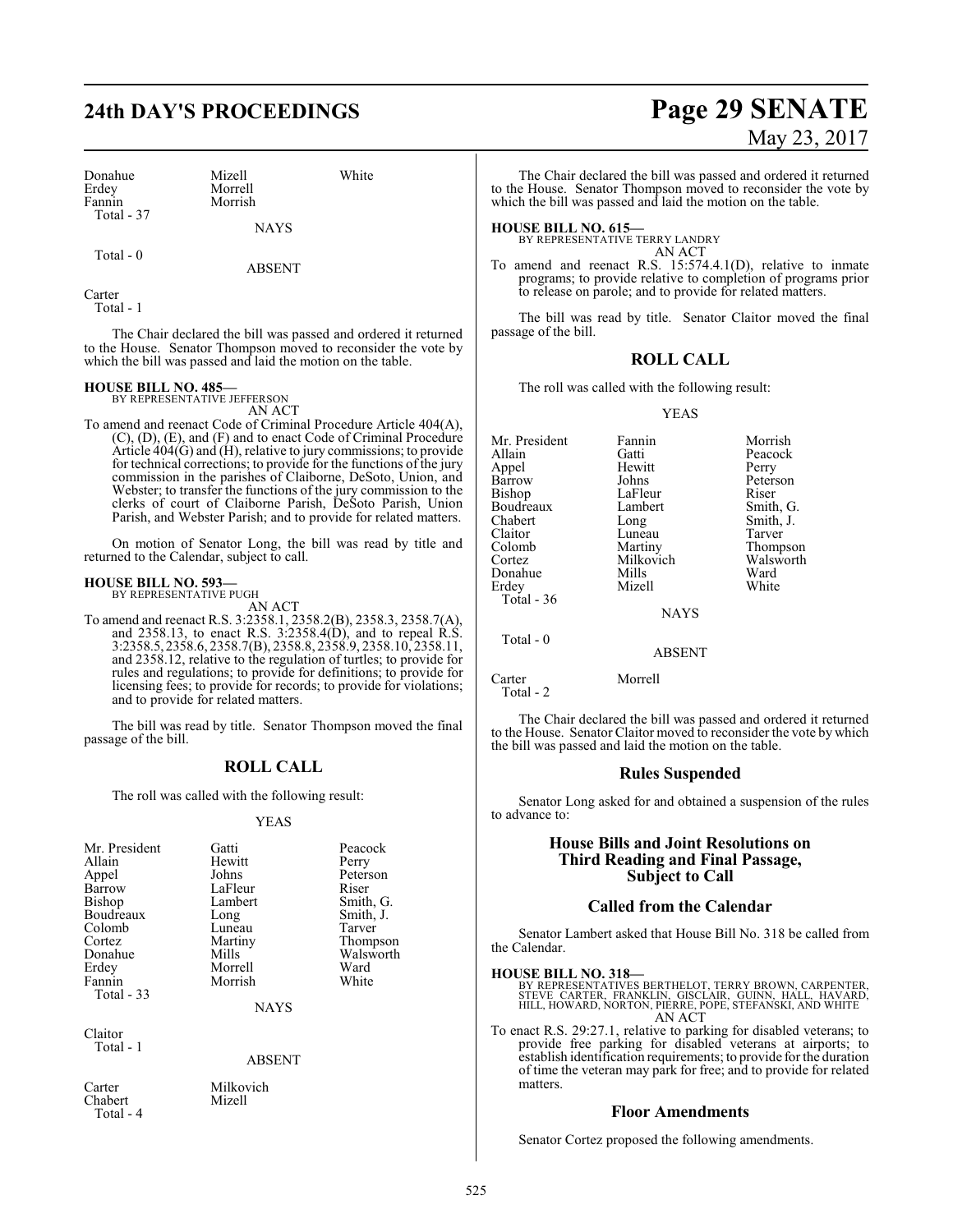# **Page 30 SENATE 24th DAY'S PROCEEDINGS**

May 23, 2017

#### **SENATE FLOOR AMENDMENTS**

Amendments proposed by Senator Cortez to Engrossed House Bill No. 318 by Representative Berthelot

#### AMENDMENT NO. 1

On page 1, after line 16, insert the following:<br>"C. Each individual air comics

Each individual air carrier airport may determine its own procedures for validating parking vouchers or reimbursing a parking fee as provided in this Section.

On motion of Senator Cortez, the amendments were adopted.

The bill was read by title. Senator Lambert moved the final passage of the amended bill.

## **ROLL CALL**

The roll was called with the following result:

#### YEAS

| Mr. President | Fannin      | Morrish   |
|---------------|-------------|-----------|
| Allain        | Gatti       | Peacock   |
| Appel         | Hewitt      | Perry     |
| Barrow        | Johns       | Peterson  |
| <b>Bishop</b> | LaFleur     | Riser     |
| Boudreaux     | Lambert     | Smith, G. |
| Chabert       | Long        | Smith, J. |
| Claitor       | Luneau      | Tarver    |
| Colomb        | Martiny     | Thompson  |
| Cortez        | Milkovich   | Walsworth |
| Donahue       | Mills       | Ward      |
| Erdey         | Morrell     | White     |
| Total $-36$   |             |           |
|               | <b>NAYS</b> |           |
| Total - 0     |             |           |
|               | ABSENT      |           |

The Chair declared the amended bill was passed and ordered it returned to the House. Senator Lambert moved to reconsider the vote by which the bill was passed and laid the motion on the table.

#### **Called from the Calendar**

Senator Claitor asked that House Bill No. 162 be called fromthe Calendar.

# **HOUSE BILL NO. 162—** BY REPRESENTATIVE SHADOIN

Carter Mizell

Total - 2

AN ACT

To amend and reenact R.S. 14:133.6(A) and (C) and to enact R.S. 14:133.6(B)(3) and (4), relative to the crime of filing a false lien; to amend the crime of filing a false lien against a law enforcement officer or court officer to apply to state officers and state employees; to provide for definitions; to provide for criminal penalties; and to provide for related matters.

#### **Floor Amendments**

Senator Peacock proposed the following amendments.

#### **SENATE FLOOR AMENDMENTS**

Amendments proposed by Senator Peacock to Reengrossed House Bill No. 162 by Representative Shadoin

AMENDMENT NO. 1 On page 1, line 4, after "state officers" delete "and" and insert a comma ","

#### AMENDMENT NO. 2

On page 1, line 5, after "employees" insert ", and declared candidates for state office"

AMENDMENT NO. 3

On page 1, delete line 11 and insert "officer, state employee, or declared candidate for state office"

#### AMENDMENT NO. 4

On page 1, line 13, after "state officer," change "or state employee" to "state employee, or declared candidate for state office"

#### AMENDMENT NO. 5

On page 1, line 17, after "state officer," change "or state employee" to "state employee, or declared candidate for state office"

#### AMENDMENT NO. 6

On page 2, line 8, after "state officer," change "or state employee" to "state employee, or declared candidate for state office"

#### AMENDMENT NO. 7

On page 2, line 14, after "state officer," change "or state employee" to "state employee, or declared candidate for state office"

On motion of Senator Peacock, the amendments were adopted.

The bill was read by title. Senator Claitor moved the final passage of the amended bill.

## **ROLL CALL**

The roll was called with the following result:

Morrish

YEAS

Lambert Smith, G.<br>
Long Smith, J.

Milkovich Walsworth<br>
Mills Ward

Mr. President Gatti Peacock<br>Allain Hewitt Perry Allain Hewitt<br>
Appel Johns Appel Johns Peterson<br>Barrow LaFleur Riser Barrow LaFleur<br>Bishop Lambert Boudreaux Long Smith,<br>
Chabert Luneau Tarver Chabert Luneau<br>Claitor Martiny Claitor Martiny Thompson Cortez Mills Ward Donahue<br>Erdey Erdey Morrell<br>Fannin Morrish Total - 37

Total - 0

```
Carter
```
Total - 1

The Chair declared the amended bill was passed and ordered it returned to the House. Senator Claitor moved to reconsider the vote by which the bill was passed and laid the motion on the table.

**NAYS** 

ABSENT

#### **Called from the Calendar**

Senator Gary Smith asked that House Bill No. 286 be called from the Calendar.

# **HOUSE BILL NO. 286—** BY REPRESENTATIVE SMITH

AN ACT To amend and reenact R.S. 15:574.4.2(C) and R.S. 46:1807(B)(1), (3), and (5) and  $1816(B)(5)$  and  $(C)(1)$  and to enact R.S.  $46:1806(F)$ , 1809(D), and  $1816(C)(3)$ , relative to restitution as a condition of parole; to provide for the payment of restitution to the Crime Victims Reparations Fund in certain cases; to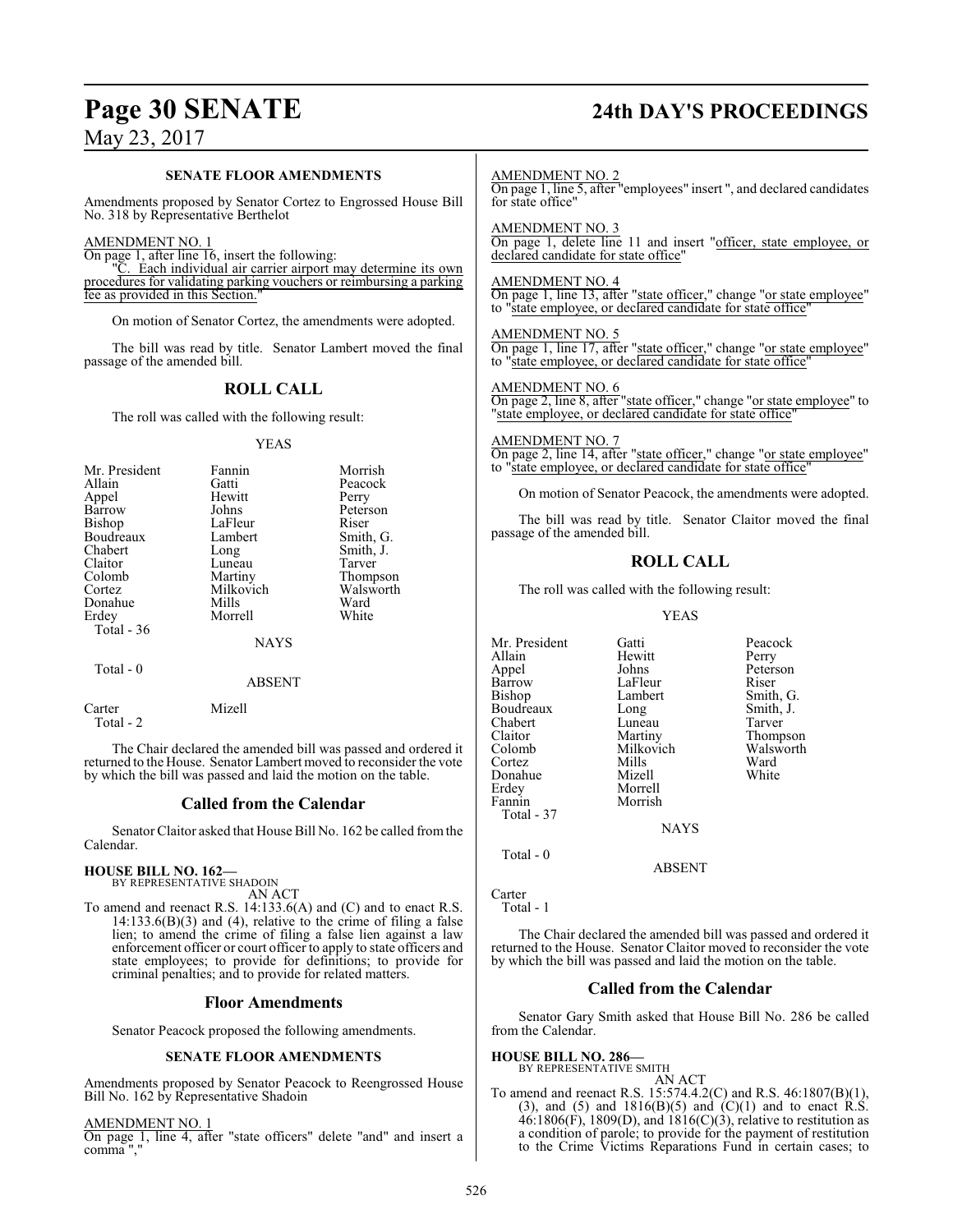# **24th DAY'S PROCEEDINGS Page 31 SENATE**

provide for recovery by the victim of restitution payments directed to the Crime Victims Reparations Fund; to provide relative to the duties of the Crime Victims Reparations Board; to provide relative to the source and use of funds in the Crime Victims Reparations Fund; and to provide for related matters.

The bill was read by title. Senator Gary Smith moved the final passage of the bill.

#### **ROLL CALL**

The roll was called with the following result:

#### YEAS

| Mr. President | Gatti       | Morrish   |
|---------------|-------------|-----------|
| Allain        | Hewitt      | Peacock   |
| Barrow        | Johns       | Peterson  |
| <b>Bishop</b> | LaFleur     | Smith, G. |
| Boudreaux     | Lambert     | Smith, J. |
| Chabert       | Long        | Tarver    |
| Claitor       | Luneau      | Thompson  |
| Colomb        | Martiny     | Walsworth |
| Donahue       | Milkovich   | Ward      |
| Erdey         | Mills       | White     |
| Fannin        | Morrell     |           |
| Total - 32    |             |           |
|               | <b>NAYS</b> |           |
| Appel         | Mizell      | Riser     |
| Cortez        | Perry       |           |
| Total - 5     |             |           |

ABSENT

Carter Total - 1

The Chair declared the bill was passed and ordered it returned to the House. Senator Gary Smith moved to reconsider the vote by which the bill was passed and laid the motion on the table.

#### **Rules Suspended**

Senator Perry asked for and obtained a suspension of the rules to revert to:

#### **House Bills and Joint Resolutions on Third Reading and Final Passage**

# **HOUSE BILL NO. 17—** BY REPRESENTATIVE TERRY BROWN

AN ACT

To enact R.S. 51:703(K), relative to the disclosure of certain account information; to provide for the release of certain account information of a decedent by a dealer; to provide for certain required documents; and to provide for related matters.

The bill was read by title. Senator Perry moved the final passage of the bill.

### **ROLL CALL**

The roll was called with the following result:

#### YEAS

| Gatti   | Peacock   |
|---------|-----------|
| Hewitt  | Perry     |
| Johns   | Peterson  |
| LaFleur | Riser     |
| Lambert | Smith, G. |
| Long    | Smith, J. |
| Luneau  | Tarver    |
|         |           |

# May 23, 2017

| Claitor<br>Colomb<br>Cortez<br>Donahue<br>Erdey<br>Fannin | Martiny<br>Milkovich<br>Mills<br>Mizell<br>Morrell<br>Morrish | Thompson<br>Walsworth<br>Ward<br>White |
|-----------------------------------------------------------|---------------------------------------------------------------|----------------------------------------|
| Total - 37                                                | <b>NAYS</b>                                                   |                                        |
| Total $-0$                                                | <b>ABSENT</b>                                                 |                                        |
| Carter<br>Total - 1                                       |                                                               |                                        |

The Chair declared the bill was passed and ordered it returned to the House. Senator Perry moved to reconsider the vote by which the bill was passed and laid the motion on the table.

#### **HOUSE BILL NO. 89—**

BY REPRESENTATIVE DAVIS AN ACT

To amend and reenact R.S. 22:1662(2), relative to claims adjusters; to allow non-licensed claims adjusters to adjust certain losses that do not exceed five hundred dollars; and to provide for related matters.

The bill was read by title. Senator Morrish moved the final passage of the bill.

### **ROLL CALL**

The roll was called with the following result:

#### YEAS

| Mr. President | Gatti       | Peacock   |
|---------------|-------------|-----------|
| Allain        | Hewitt      | Perry     |
| Appel         | Johns       | Peterson  |
| Barrow        | LaFleur     | Riser     |
| Bishop        | Lambert     | Smith, G. |
| Boudreaux     | Long        | Smith, J. |
| Chabert       | Luneau      | Tarver    |
| Claitor       | Martiny     | Thompson  |
| Colomb        | Milkovich   | Walsworth |
| Cortez        | Mills       | Ward      |
| Donahue       | Mizell      | White     |
| Erdey         | Morrell     |           |
| Fannin        | Morrish     |           |
| Total - 37    |             |           |
|               | <b>NAYS</b> |           |
| $Total - 0$   |             |           |

ABSENT

```
Carter
```
Total - 1

The Chair declared the bill was passed and ordered it returned to the House. Senator Morrish moved to reconsider the vote by which the bill was passed and laid the motion on the table.

#### **HOUSE BILL NO. 90—**

BY REPRESENTATIVES DANAHAY AND GREGORY MILLER AN ACT

To enact R.S. 42:1111.1 and to repeal R.S. 42:1123(36), relative to ethics; to allow public servants to accept certain donations and contributions from not-for-profit organizations or funds within the organizations following a gubernatorially declared disaster or emergency; to require disclosures to the Board of Ethics; to provide relative to the effectiveness of such provisions; to remove a substantially similar exception specific to Hurricanes Katrina and Rita; and to provide for related matters.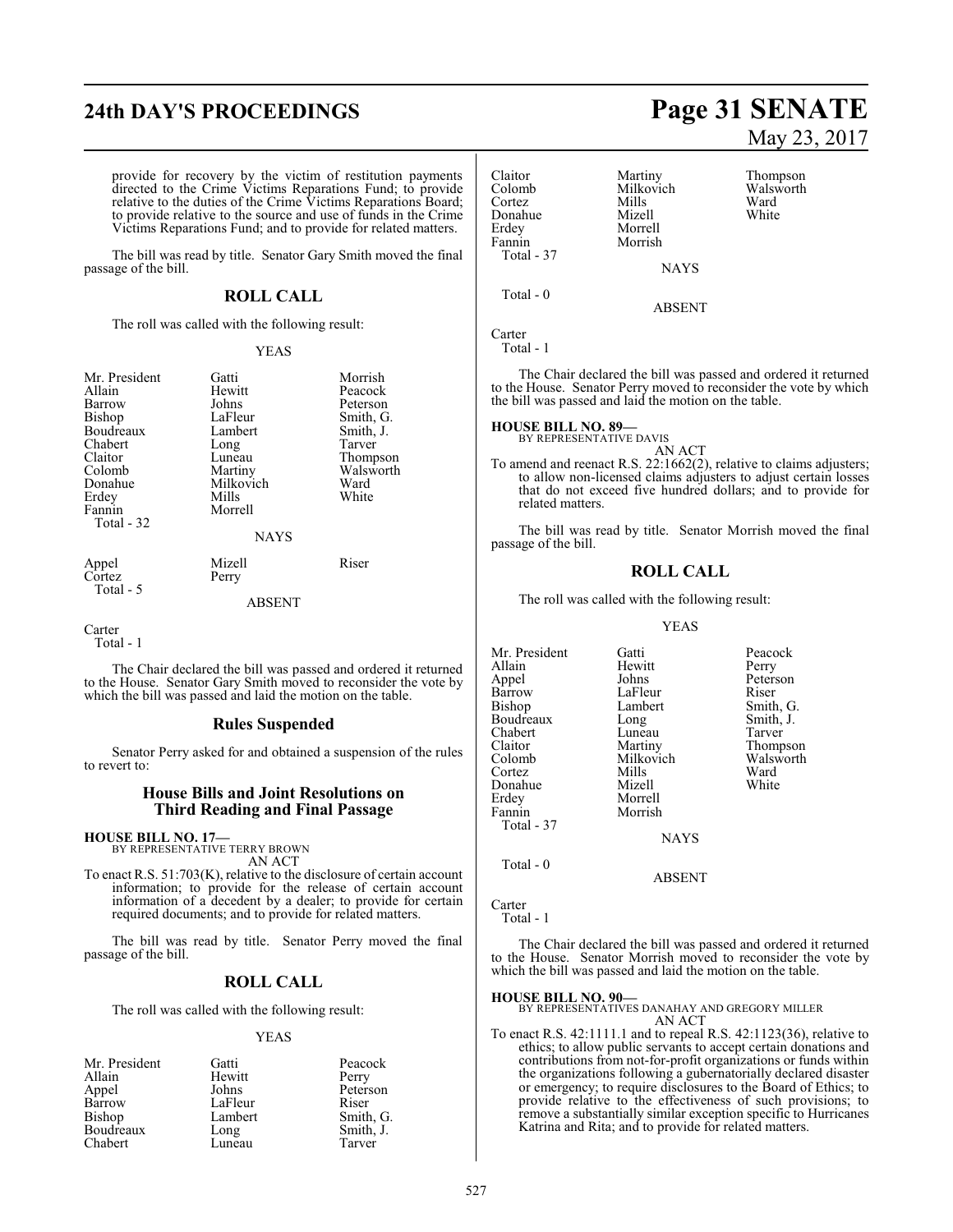The bill was read by title. Senator Morrell moved the final passage of the bill.

## **ROLL CALL**

The roll was called with the following result:

#### YEAS

| Mr. President | Gatti       | Peacock   |
|---------------|-------------|-----------|
| Allain        | Hewitt      | Perry     |
| Appel         | Johns       | Peterson  |
| Barrow        | LaFleur     | Riser     |
| Bishop        | Lambert     | Smith, G. |
| Boudreaux     | Long        | Smith, J. |
| Chabert       | Luneau      | Tarver    |
| Claitor       | Martiny     | Thompson  |
| Colomb        | Milkovich   | Walsworth |
| Cortez        | Mills       | Ward      |
| Donahue       | Mizell      | White     |
| Erdey         | Morrell     |           |
| Fannin        | Morrish     |           |
| Total - 37    |             |           |
|               | <b>NAYS</b> |           |
|               |             |           |

Carter

Total - 1

Total - 0

The Chair declared the bill was passed and ordered it returned to the House. Senator Morrell moved to reconsider the vote by which the bill was passed and laid the motion on the table.

ABSENT

**HOUSE BILL NO. 140—** BY REPRESENTATIVE GREGORY MILLER AN ACT

To amend and reenact R.S. 47:1965 and to enact R.S. 40:36(H), relative to records relating to ad valorem tax assessments; to require the registrar of vital records to provide information to assessors concerning deaths occurring in the state; to provide with respect to requirements and procedures; to provide for effectiveness; and to provide for related matters.

#### **Floor Amendments**

Senator Morrell proposed the following amendments.

#### **SENATE FLOOR AMENDMENTS**

Amendments proposed by Senator Morrell to Reengrossed House Bill No. 140 by Representative Gregory Miller

AMENDMENT NO. 1 On page 2, line 6, at the beginning of the line, insert "the last four digits of the"

On motion of Senator Morrell, the amendments were adopted.

The bill was read by title. Senator Gary Smith moved the final passage of the amended bill.

## **ROLL CALL**

The roll was called with the following result:

#### YEAS

| Mr. President | Gatti   | Peacock   |
|---------------|---------|-----------|
| Allain        | Hewitt  | Perry     |
| Appel         | Johns   | Peterson  |
| Barrow        | LaFleur | Riser     |
| Bishop        | Lambert | Smith, G. |

# **Page 32 SENATE 24th DAY'S PROCEEDINGS**

| Boudreaux<br>Chabert<br>Claitor<br>Colomb<br>Cortez<br>Donahue<br>Erdey<br>Fannin<br>Total - 37 | Long<br>Luneau<br>Martiny<br>Milkovich<br>Mills<br>Mizell<br>Morrell<br>Morrish | Smith, J.<br>Tarver<br>Thompson<br>Walsworth<br>Ward<br>White |
|-------------------------------------------------------------------------------------------------|---------------------------------------------------------------------------------|---------------------------------------------------------------|
|                                                                                                 | <b>NAYS</b>                                                                     |                                                               |
| Total $-0$                                                                                      | <b>ABSENT</b>                                                                   |                                                               |

Carter Total - 1

The Chair declared the amended bill was passed and ordered it returned to the House. Senator Gary Smith moved to reconsider the vote by which the bill was passed and laid the motion on the table.

#### **HOUSE BILL NO. 155—**

BY REPRESENTATIVE DANAHAY AN ACT

To amend and reenact R.S.  $15:587(A)(1)(a)$ , relative to criminal identification and information; to provide relative to the Louisiana Bureau ofCriminal Identification and Information; to require the bureau to make available to the House and Governmental Affairs Committee criminal history record and identification files; and to provide for related matters.

The bill was read by title. Senator Morrell moved the final passage of the bill.

#### **ROLL CALL**

The roll was called with the following result:

#### YEAS

| Mr. President | Fannin      | Morrish   |
|---------------|-------------|-----------|
|               |             |           |
| Allain        | Gatti       | Peacock   |
| Appel         | Hewitt      | Perry     |
| Barrow        | Johns       | Peterson  |
| Bishop        | LaFleur     | Riser     |
| Boudreaux     | Lambert     | Smith, G. |
| Chabert       | Long        | Smith, J. |
| Claitor       | Luneau      | Tarver    |
| Colomb        | Martiny     | Thompson  |
| Cortez        | Mills       | Walsworth |
| Donahue       | Mizell      | Ward      |
| Erdey         | Morrell     | White     |
| Total - 36    |             |           |
|               | <b>NAYS</b> |           |
| Milkovich     |             |           |

ABSENT

Carter Total - 1

Total - 1

The Chair declared the bill was passed and ordered it returned to the House. Senator Morrell moved to reconsider the vote bywhich the bill was passed and laid the motion on the table.

## **HOUSE BILL NO. 159—** BY REPRESENTATIVE DUSTIN MILLER AN ACT

To enact R.S. 40:2154.1 and to repeal R.S. 40:2154(A)(14), relative to behavioral health services providers; to provide for healthcare provider licensing and regulatory functions of the Louisiana Department of Health; to provide for applicability of the Behavioral Health Services Provider Licensing Law; to require certain healthcare providers to be licensed as behavioral health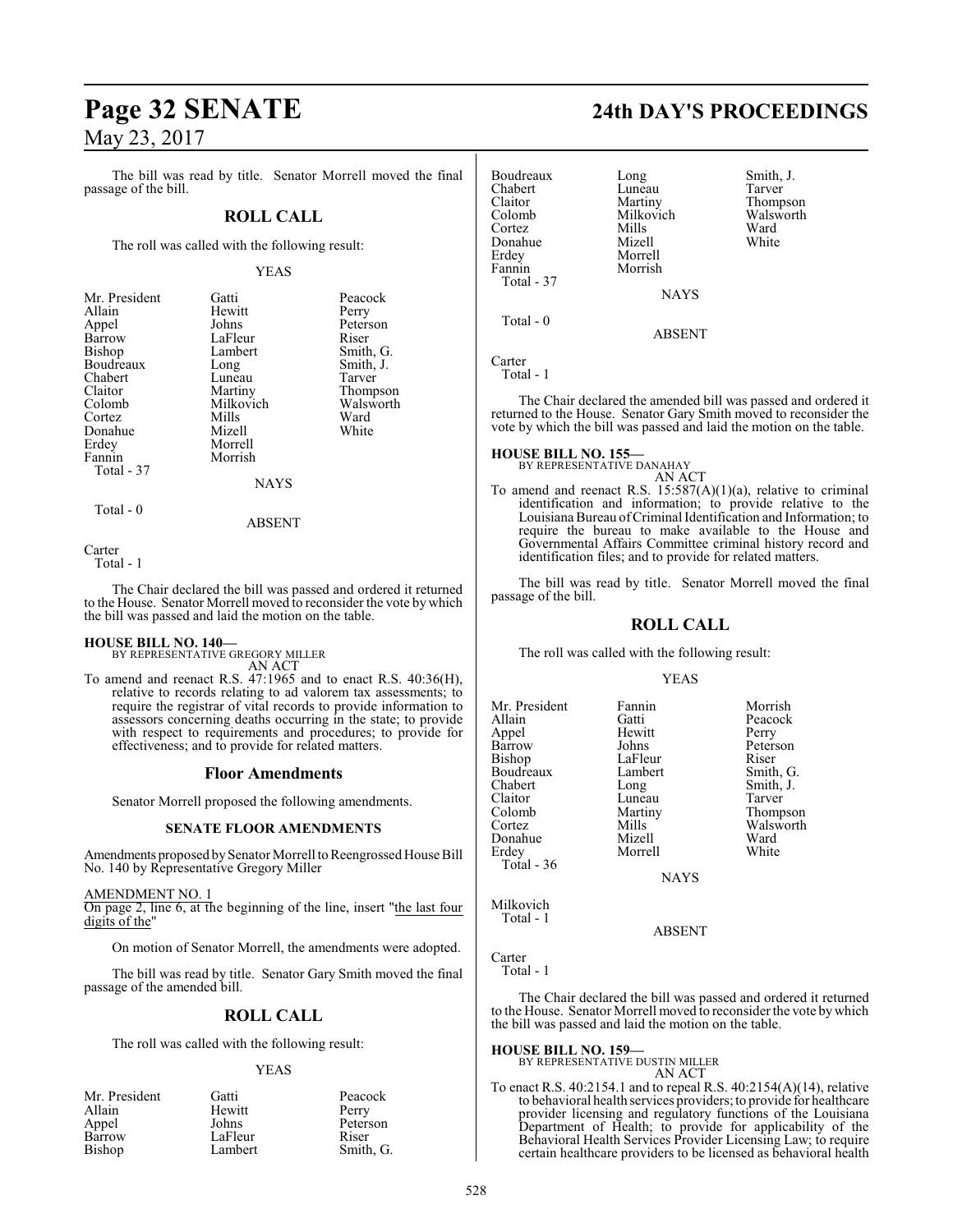# **24th DAY'S PROCEEDINGS Page 33 SENATE** May 23, 2017

services providers; to require such providers to complete applications for licenses by a certain date; and to provide for related matters.

The bill was read by title. Senator Boudreaux moved the final passage of the bill.

## **ROLL CALL**

The roll was called with the following result:

#### YEAS

| Mr. President<br>Allain<br>Appel<br>Barrow<br>Bishop<br>Boudreaux<br>Chabert<br>Claitor<br>Colomb<br>Cortez<br>Donahue<br>Erdey<br>Total $-36$ | Fannin<br>Gatti<br>Hewitt<br>Johns<br>LaFleur<br>Lambert<br>Long<br>Luneau<br>Martiny<br>Milkovich<br>Mills<br>Morrell<br><b>NAYS</b> | Morrish<br>Peacock<br>Perry<br>Peterson<br>Riser<br>Smith, G.<br>Smith, J.<br>Tarver<br>Thompson<br>Walsworth<br>Ward<br>White |
|------------------------------------------------------------------------------------------------------------------------------------------------|---------------------------------------------------------------------------------------------------------------------------------------|--------------------------------------------------------------------------------------------------------------------------------|
| Total - 0                                                                                                                                      | <b>ABSENT</b>                                                                                                                         |                                                                                                                                |
| Carter                                                                                                                                         | Mizell                                                                                                                                |                                                                                                                                |

Total - 2

The Chair declared the bill was passed and ordered it returned to the House. Senator Boudreaux moved to reconsider the vote by which the bill was passed and laid the motion on the table.

# **HOUSE BILL NO. 165—** BY REPRESENTATIVE ANDERS

AN ACT

To amend and reenact R.S. 22:984, relative to the identification of a health benefit plan insurer and sponsor; to require that dental benefit plan documentation identify the plan's insurer; to require information on the face of the identification documentation regarding the level of insurance coverage; and to provide for related matters.

On motion of Senator Long, the bill was read by title and returned to the Calendar, subject to call.

#### **HOUSE BILL NO. 168—**

BY REPRESENTATIVE CARPENTER

AN ACT To amend and reenact R.S. 18:171(C)(1) and (2), relative to reports to election officials concerning persons with felony convictions; to provide relative to the duties of registrars of voters and officials in the Department of State and the Department of Public Safety and Corrections relative to such reports; to provide for the information required to be reported; to provide deadlines for such reports; and to provide for related matters.

#### **Floor Amendments**

Senator Claitor proposed the following amendments.

#### **SENATE FLOOR AMENDMENTS**

Amendments proposed by Senator Claitor to Engrossed House Bill No. 168 by Representative Carpenter

#### AMENDMENT NO. 1

On page 2, line 11, between "Corrections" and the period "." insert and whether the individual has been granted or is eligible to be granted a first offender pardon"

On motion of Senator Claitor, the amendments were adopted.

The bill was read by title. Senator Barrow moved the final passage of the amended bill.

### **ROLL CALL**

The roll was called with the following result:

#### YEAS

Mr. President Gatti Peacock<br>Allain Hewitt Perry Allain Hewitt Perry Appel Johns Peterson<br>Barrow LaFleur Riser Barrow LaFleur<br>Bishop Lambert Boudreaux Long Smith,<br>Chabert Luneau Tarver Chabert Luneau<br>Claitor Martiny Claitor Martiny Thompson Cortez Mills Ward Donahue<br>Erdev Erdey Morrell<br>Fannin Morrish Morrish Total - 37 NAYS Total - 0 ABSENT

Lambert Smith, G.<br>
Long Smith, J. Milkovich Walsworth<br>
Mills Ward

Carter Total - 1

The Chair declared the amended bill was passed and ordered it returned to the House. Senator Barrow moved to reconsider the vote by which the bill was passed and laid the motion on the table.

#### **HOUSE BILL NO. 188—**

BY REPRESENTATIVE CROMER AN ACT

To amend and reenact R.S. 22:2444, relative to the funding of an external review of a health insurance issuer; to provide that the issuer pay the cost of the review; to provide for documentation of the costs; to provide for appeal; and to provide for related matters.

The bill was read by title. Senator Morrish moved the final passage of the bill.

#### **ROLL CALL**

The roll was called with the following result:

#### YEAS

| Mr. President | Gatti     | Peacock   |
|---------------|-----------|-----------|
| Allain        | Hewitt    | Perry     |
| Appel         | Johns     | Peterson  |
| Barrow        | LaFleur   | Riser     |
| Bishop        | Lambert   | Smith, G  |
| Boudreaux     | Long      | Smith, J. |
| Chabert       | Luneau    | Tarver    |
| Claitor       | Martiny   | Thompso   |
| Colomb        | Milkovich | Walswor   |
| Cortez        | Mills     | Ward      |
| Donahue       | Mizell    | White     |
| Erdey         | Morrell   |           |
| Fannin        | Morrish   |           |
| Total - 37    |           |           |

hert Smith, G. g Smith, J.<br>eau Tarver eau Tarver<br>
tiny Thomp Thompson<br>
Kovich Walsworth Walsworth<br>Ward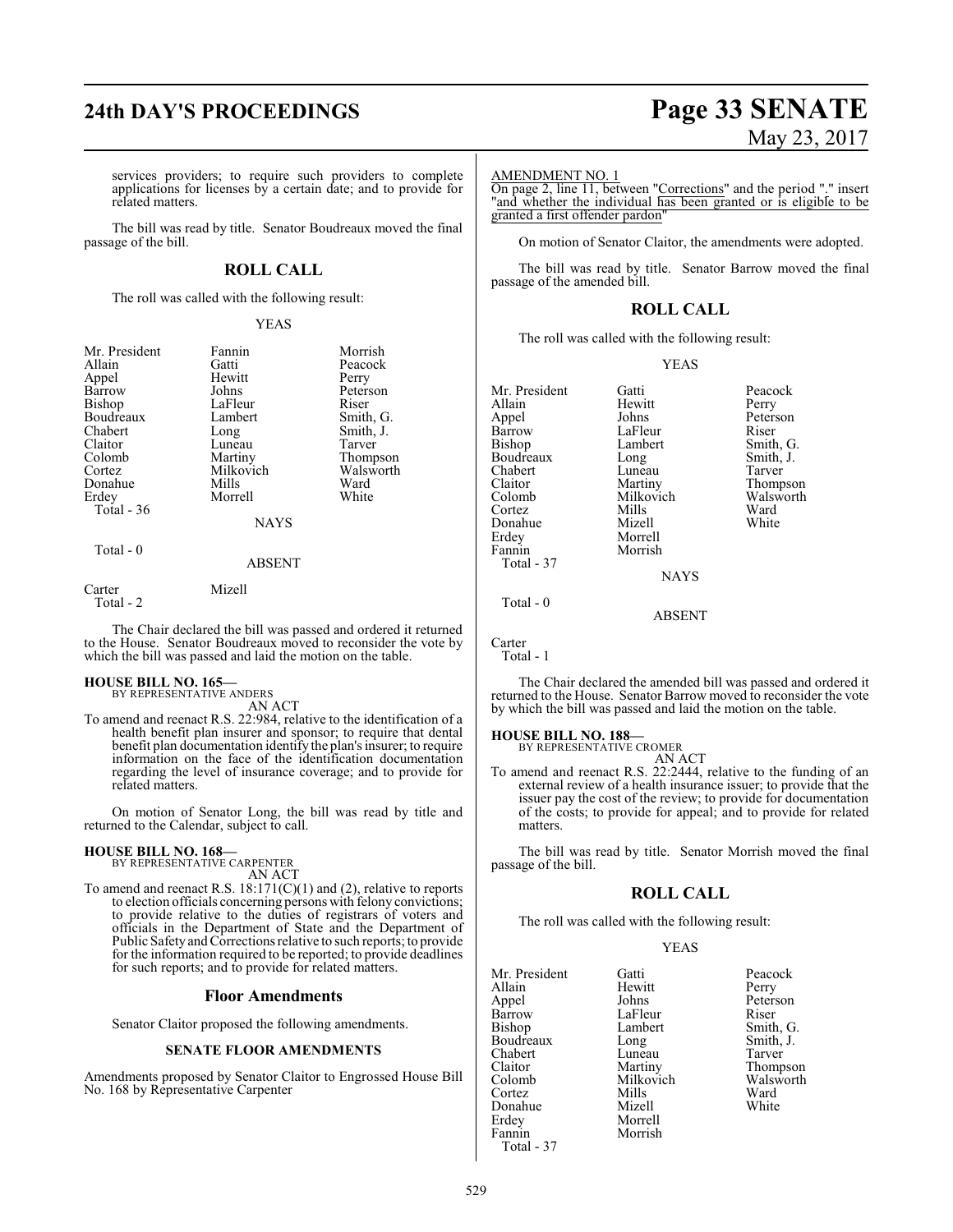#### **NAYS**

#### Total - 0

#### ABSENT

Carter

Total - 1

The Chair declared the bill was passed and ordered it returned to the House. Senator Morrish moved to reconsider the vote by which the bill was passed and laid the motion on the table.

#### **HOUSE BILL NO. 192—**

BY REPRESENTATIVES MORENO, BAGLEY, HORTON, JOHNSON, RICHARD, STAGNI, AND TALBOT AN ACT

To enact R.S. 40:978(G) and (H), relative to opioid prescriptions; to provide for a seven-day limit on prescriptions; to provide for exceptions to the limitation; to authorize a prescription to be filled for a lesser quantity than the maximum prescribed amount; and to provide for related matters.

The bill was read by title. Senator Mills moved the final passage of the bill.

#### **ROLL CALL**

The roll was called with the following result:

#### YEAS

|             | Peacock         |
|-------------|-----------------|
|             | Perry           |
| Johns       | Peterson        |
| LaFleur     | Riser           |
| Lambert     | Smith, G.       |
| Long        | Smith, J.       |
| Luneau      | Tarver          |
| Martiny     | Thompson        |
| Milkovich   | Walsworth       |
| Mills       | Ward            |
| Mizell      | White           |
| Morrell     |                 |
| Morrish     |                 |
|             |                 |
| <b>NAYS</b> |                 |
|             |                 |
| ABSENT      |                 |
|             | Gatti<br>Hewitt |

#### Carter

Total - 1

The Chair declared the bill was passed and ordered it returned to the House. Senator Mills moved to reconsider the vote by which the bill was passed and laid the motion on the table.

#### **HOUSE BILL NO. 250—**

BY REPRESENTATIVE PYLANT AN ACT

To enact R.S. 40:1024(C), relative to needle exchange programs; to authorize local governing authorities to establish needle exchange programs; to provide for an effective date; and to provide for related matters.

The bill was read by title. Senator Morrish moved the final passage of the bill.

# **Page 34 SENATE 24th DAY'S PROCEEDINGS**

## **ROLL CALL**

The roll was called with the following result:

#### YEAS

Mr. President Fannin Morrish<br>Allain Gatti Peacock Allain Gatti Peacock Appel Hewitt Perry Barrow Johns Peterson<br>Bishop LaFleur Riser LaFleur Riser<br>Lambert Smith, G. Boudreaux Lamb<br>
Chabert Long Chabert Long Smith, J.<br>
Claitor Luneau Tarver Claitor Luneau<br>Colomb Martiny Colomb Martiny Thompson Mills Walsworth<br>
Mizell Ward Donahue Mizell Ward<br>1991 - Erdey Morrell White Erdey Morrell Total - 36

NAYS

ABSENT

Carter

Milkovich Total - 1

Total - 1

The Chair declared the bill was passed and ordered it returned to the House. Senator Morrish moved to reconsider the vote by which the bill was passed and laid the motion on the table.

**HOUSE BILL NO. 308—** BY REPRESENTATIVES MCFARLAND, ABRAHAM, ANDERS, TERRY BROWN, CHANEY, DEVILLIER, DWIGHT, HOFFMANN, JACKSON, DUSTIN MILLER, PYLANT, SCHRODER, AND THIBAUT AND SENATORS FANNIN, THOMPSON, AND WALSWORTH AN ACT

To enact R.S. 42:1119(H), relative to nepotism; to provide an exception to allow the continued employment of a cadet or graduate of the state police training academy in the classified state police service under certain circumstances; to provide for the application and effectiveness of the exception; and to provide for related matters.

The bill was read by title. Senator Fannin moved the final passage of the bill.

#### **ROLL CALL**

The roll was called with the following result:

LaFleur

**Mizell** 

#### YEAS

Mr. President Gatti Morrish<br>Allain Hewitt Peacock Appel Johns Perry Bishop Lambert Smith, G.<br>Chabert Long Smith, J. Colomb Cortez Martiny Thompson<br>
Donahue Milkovich Walsworth Erdey Mills Ward<br>Fannin Mizell White Total - 33

Peacock Long Smith, J.<br>
Luneau Tarver Milkovich Walsworth<br>
Mills Ward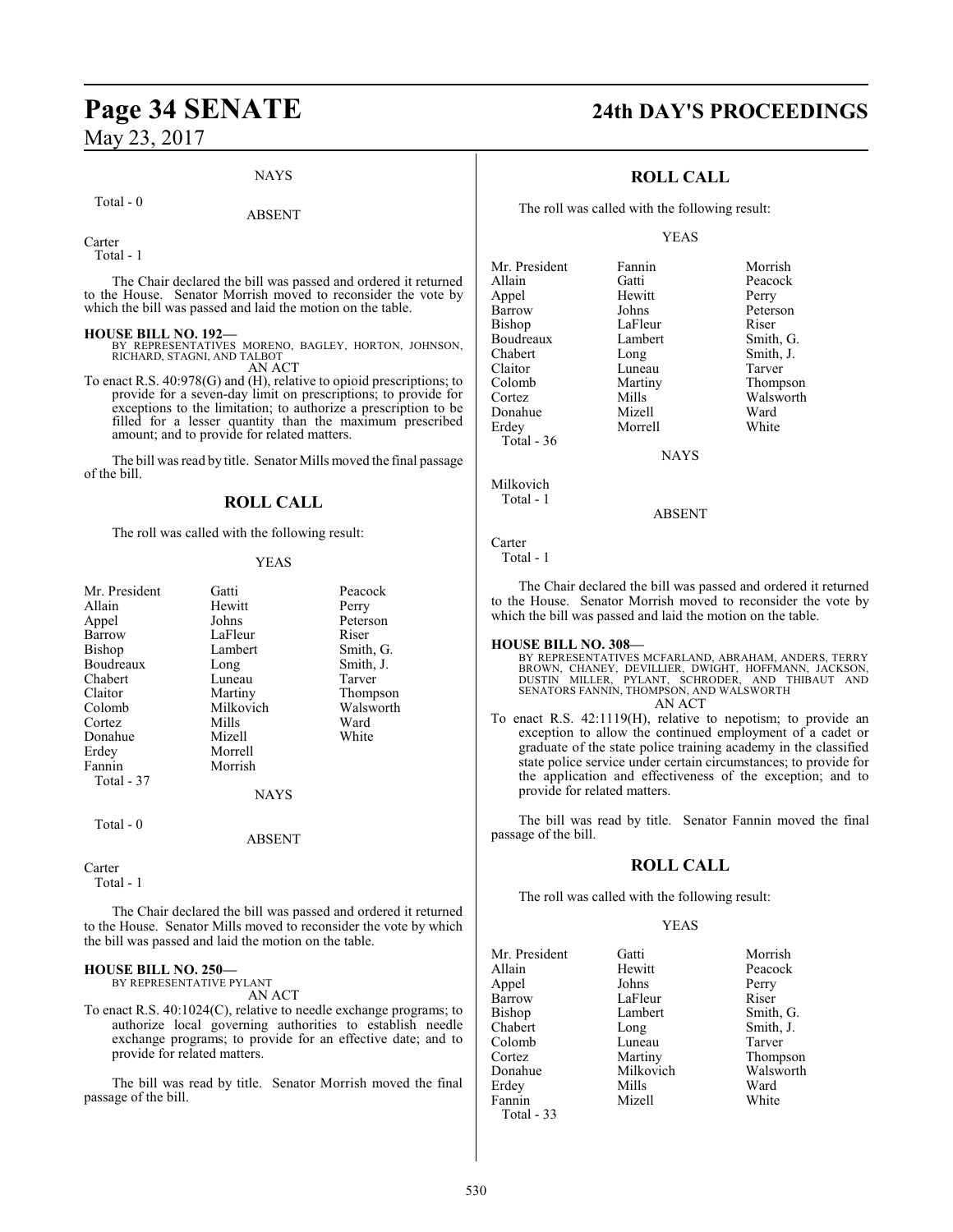# **24th DAY'S PROCEEDINGS Page 35 SENATE**

#### NAYS

Boudreaux Morrell<br>Claitor Peterson Total - 4

Peterson

ABSENT

Carter Total - 1

The Chair declared the bill was passed and ordered it returned to the House. Senator Fannin moved to reconsider the vote by which the bill was passed and laid the motion on the table.

#### **HOUSE BILL NO. 392—**

BY REPRESENTATIVE CONNICK AN ACT

To enact R.S. 22:1460(I)(1)(c), relative to fire insurance rates; to provide for the determination of fire insurance rates; to prohibit certain methods of determination; and to provide for related matters.

The bill was read by title. Senator John Smith moved the final passage of the bill.

## **ROLL CALL**

The roll was called with the following result:

#### YEAS

| Mr. President | Gatti       | Peacock   |
|---------------|-------------|-----------|
| Allain        | Hewitt      | Perry     |
| Appel         | Johns       | Peterson  |
| Barrow        | LaFleur     | Riser     |
| Bishop        | Lambert     | Smith, G. |
| Boudreaux     | Long        | Smith, J. |
| Chabert       | Luneau      | Tarver    |
| Claitor       | Martiny     | Thompson  |
| Colomb        | Milkovich   | Walsworth |
| Cortez        | Mills       | Ward      |
| Donahue       | Mizell      | White     |
| Erdey         | Morrell     |           |
| Fannin        | Morrish     |           |
| Total - 37    |             |           |
|               | <b>NAYS</b> |           |
| Total - 0     |             |           |
|               | ABSENT      |           |

Carter

Total - 1

The Chair declared the bill was passed and ordered it returned to the House. Senator John Smith moved to reconsider the vote by which the bill was passed and laid the motion on the table.

#### **HOUSE BILL NO. 402—**

BY REPRESENTATIVE HAVARD

AN ACT

To enact R.S. 40:2006(A)(2)(r), (B)(2)(i), and (E)(2)(t), 2154(A)(19) and Part V of Chapter 11 of Title 40 of the Louisiana Revised Statutes of 1950, to be comprised of R.S. 40:2162.1 through 2162.7, relative to healthcare facilities licensed and regulated by the Louisiana Department of Health; to define and provide for licensure and regulation of community-based care facilities; to authorize the Louisiana Department of Health to perform licensing and regulatory functions with respect to such facilities;

# May 23, 2017

to provide for community-based care facility license applications, issuance, renewal, and fees; to authorize licensure of community-based care facilities which propose to operate in state-owned residential buildings; and to provide for related matters.

On motion of Senator Mills the bill was read by title and recommitted to the Committee on Finance.

#### **HOUSE BILL NO. 404—**

BY REPRESENTATIVES HENSGENS AND BARRAS AN ACT

To amend and reenact R.S. 37:2869(A)(3) and to repeal R.S. 37:2865(A)(3), relative to the practice of polysomnography; to authorize individuals enrolled in a certified education program to practice polysomnography; to require rulemaking by the Louisiana State Board of Medical Examiners; and to provide for related matters.

The bill was read by title. Senator Mills moved the final passage of the bill.

#### **ROLL CALL**

The roll was called with the following result:

#### YEAS

| Mr. President | Gatti         | Peacock   |
|---------------|---------------|-----------|
| Allain        | Hewitt        | Perry     |
| Appel         | Johns         | Peterson  |
| Barrow        | LaFleur       | Riser     |
| Bishop        | Lambert       | Smith, G. |
| Boudreaux     | Long          | Smith, J. |
| Chabert       | Luneau        | Tarver    |
| Claitor       | Martiny       | Thompson  |
| Colomb        | Milkovich     | Walsworth |
| Cortez        | Mills         | Ward      |
| Donahue       | Mizell        | White     |
| Erdey         | Morrell       |           |
| Fannin        | Morrish       |           |
| Total - 37    |               |           |
|               | <b>NAYS</b>   |           |
| $Total - 0$   |               |           |
|               | <b>ABSENT</b> |           |
| Carter        |               |           |

Total - 1

The Chair declared the bill was passed and ordered it returned to the House. Senator Mills moved to reconsider the vote by which the bill was passed and laid the motion on the table.

#### **HOUSE BILL NO. 408—**

BY REPRESENTATIVE HUVAL AN ACT

To amend and reenact R.S. 22:1564(B)(1)(b) through (d), relative to the qualifications and licensing of insurance producers; to provide with respect to producers on record; to provide for a change in producer; to require quotations and proposals; to provide notice; and to provide for related matters.

The bill was read by title. Senator Johns moved the final passage of the bill.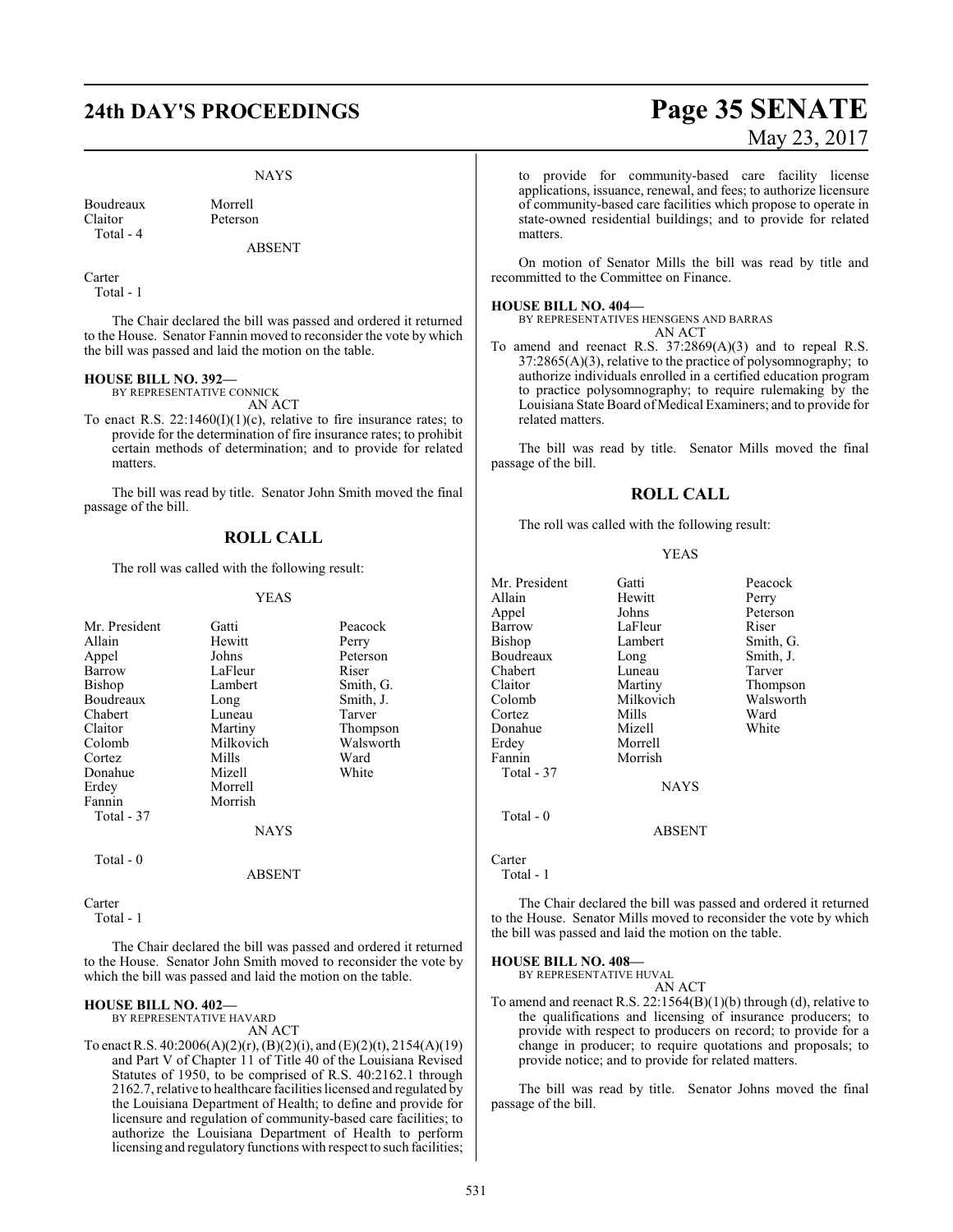## **ROLL CALL**

The roll was called with the following result:

#### YEAS

| Mr. President | Gatti       | Morrish   |
|---------------|-------------|-----------|
| Allain        | Hewitt      | Peacock   |
|               | Johns       |           |
| Appel         |             | Perry     |
| Barrow        | LaFleur     | Peterson  |
| Bishop        | Lambert     | Riser     |
| Boudreaux     | Long        | Smith, G. |
| Chabert       | Luneau      | Smith, J. |
| Colomb        | Martiny     | Tarver    |
| Cortez        | Milkovich   | Thompson  |
| Donahue       | Mills       | Walsworth |
| Erdey         | Mizell      | Ward      |
| Fannin        | Morrell     | White     |
| Total - 36    |             |           |
|               | <b>NAYS</b> |           |
| Total $-0$    |             |           |
|               | ABSENT      |           |

Carter Claitor Total - 2

The Chair declared the bill was passed and ordered it returned to the House. Senator Johns moved to reconsider the vote by which the bill was passed and laid the motion on the table.

#### **HOUSE BILL NO. 471—**

BY REPRESENTATIVE FOIL

AN ACT To amend and reenact R.S. 51:911.21, 911.22(5), (7), (8.1), (10)(introductory paragraph), (11), and (12), 911.24(A)(1) through (3) and (6), (B)(introductory paragraph) and (L), 911.26(A)(1), (D)(1) through (3), (F)(1) through (4) and (10), 911.29, 911.30, 911.32(E), 911.36, 911.38, 911.39, 911.41, 911.43, 911.46, 912.3(introductory paragraph) and (7), 912.5(A), 912.21(introductory paragraph), (1), (2), (4), (6), and (9) through (12), 912.22(introductory paragraph), (1), and (7), 912.25(2) and (3), 912.26, 912.27(A)(1) and (B) through (D), 912.28(A), and 912.52(B)(5), to enact R.S. 51:911.22(13), 911.24(C)(3), 911.26(F)(11), and 912.21(13), and to repeal R.S. 51:911.24(K), 911.26(A)(3), 911.26(J), and 911.28(A)(10); relative to provisions applicable to manufactured and modular housing; to expand Parts XIV, XIV-A, and XIV-B of Chapter 2 of Title 51 of the Louisiana Revised Statutes of 1950 with respect to greater inclusion of and applicability to modular housing; to modify and create definitions; to provide with respect to requirements ofretailers, developers, and transporters; to provide with respect to members at large and authority of the Louisiana Manufactured Housing Commission; to require consumers to provide certain written notice to the commission with respect to defects; to modify certain installation standards; to provide with respect to licensure ofinstallers and transporters; to increase certain civil penalties for violations; to repeal certain licensing requirements and fees applicable to manufactured home brokers; to repeal obsolete provisions relative to the commission; to provide for technical corrections; and to provide for related matters.

The bill was read by title. Senator Appel moved the final passage of the bill.

# **Page 36 SENATE 24th DAY'S PROCEEDINGS**

## **ROLL CALL**

The roll was called with the following result:

#### YEAS

| Mr. President       | Fannin        | Morrish   |
|---------------------|---------------|-----------|
| Allain              | Gatti         | Peacock   |
| Appel               | Hewitt        | Perry     |
| Barrow              | Johns         | Peterson  |
| <b>Bishop</b>       | LaFleur       | Riser     |
| Boudreaux           | Lambert       | Smith, G. |
| Chabert             | Long          | Smith, J. |
| Claitor             | Luneau        | Tarver    |
| Colomb              | Martiny       | Thompson  |
| Cortez              | Mills         | Walsworth |
| Donahue             | Mizell        | Ward      |
| Erdey               | Morrell       | White     |
| Total - 36          |               |           |
|                     | <b>NAYS</b>   |           |
| $Total - 0$         |               |           |
|                     | <b>ABSENT</b> |           |
| Carter<br>Total - 2 | Milkovich     |           |

The Chair declared the bill was passed and ordered it returned to the House. Senator Appel moved to reconsider the vote by which the bill was passed and laid the motion on the table.

#### **HOUSE BILL NO. 483—**

BY REPRESENTATIVES JACKSON, BAGNERIS, BILLIOT, BOUIE, TERRY BROWN, COX, GISCLAIR, JIMMY HARRIS, HUNTER, JEFFERSON, JENKINS, JOHNSON, JORDAN, LEBAS, LYONS, MARCELLE, NORTON, PIERRE, POPE, RICHARD, SMITH, AND STAGNI AN ACT

To amend and reenact R.S. 40:1105.10(B) and to enact R.S. 40:5.12, 1105.8.1, and 1105.8.2, relative to collection, maintenance, and reporting of data on cancer by the Louisiana Tumor Registry of the Louisiana State University System; to provide authorizations and restrictions concerning reporting of data by the registry; to provide relative to requests for registry data by the office of public health of the Louisiana Department of Health; to provide for cooperation between the registry and the office of public health in certain functions; to provide for state cancer investigation and intervention functions; to establish procedures for processing of data requests submitted to the registry; to provide for duties of the research committee of the registry; to provide standards for the data collection process of the registry and for maintenance of data collected; to provide for annual reports of cancer data to designated parties; to provide for electronic notifications and reports concerning cancer data; and to provide for related matters.

The bill was read by title. Senator Barrow moved the final passage of the bill.

#### **ROLL CALL**

The roll was called with the following result:

#### YEAS

| Mr. President | Gatti   | Peacock  |
|---------------|---------|----------|
| Allain        | Hewitt  | Perry    |
| Appel         | Johns   | Peterson |
| Barrow        | LaFleur | Riser    |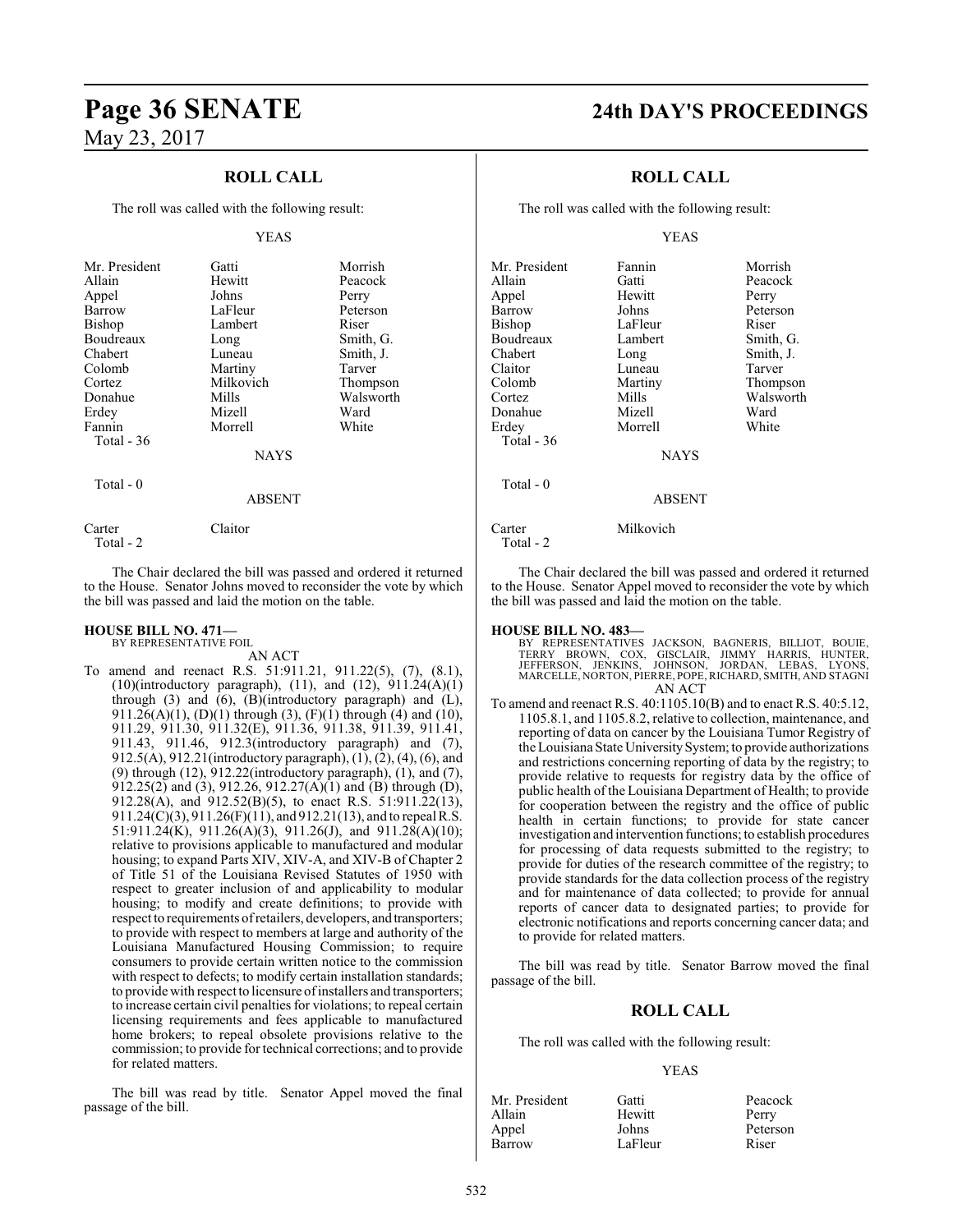# **24th DAY'S PROCEEDINGS Page 37 SENATE**

| Bishop     | Lambert     | Smith, G. |
|------------|-------------|-----------|
| Boudreaux  | Long        | Smith, J. |
| Chabert    | Luneau      | Tarver    |
| Claitor    | Martiny     | Thompson  |
| Colomb     | Milkovich   | Walsworth |
| Cortez     | Mills       | Ward      |
| Donahue    | Mizell      | White     |
| Erdey      | Morrell     |           |
| Fannin     | Morrish     |           |
| Total - 37 |             |           |
|            | <b>NAYS</b> |           |
| Total $-0$ |             |           |
|            | ABSENT      |           |

Carter

Total - 1

The Chair declared the bill was passed and ordered it returned to the House. Senator Barrowmoved to reconsider the vote by which the bill was passed and laid the motion on the table.

#### **HOUSE BILL NO. 490—**

BY REPRESENTATIVES LEGER, BAGNERIS, AND HOFFMANN AND SENATOR MILLS

AN ACT

To enact R.S. 49:219.5, relative to the Drug Policy Board's Advisory Council on Heroin and Opioid Prevention and Education; to establish the AdvisoryCouncil on Heroin and Opioid Prevention and Education within the Drug Policy Board; to provide for the membership, powers, and duties of the council; to require an Interagency Heroin and Opioid Coordination Plan; to provide for the content of the plan; to require staffing support for the council; to provide for meetings and official actions of the council; and to provide for related matters.

#### **Floor Amendments**

Senator Mills proposed the following amendments.

#### **SENATE FLOOR AMENDMENTS**

Amendments proposed by Senator Mills to Reengrossed House Bill No. 490 by Representative Leger

#### AMENDMENT NO. 1

In Senate Committee Amendment No. 2 proposed by the Senate Committee on Health and Welfare and adopted by the Senate on May 18, 2017, on page 1, after line 26 insert

"(18) The Louisiana Association of Health Plans."

On motion of Senator Mills, the amendments were adopted.

The bill was read by title. Senator Mills moved the final passage of the amended bill.

## **ROLL CALL**

The roll was called with the following result:

#### YEAS

| Mr. President | Fannin  | Morrell   |
|---------------|---------|-----------|
| Allain        | Gatti   | Morrish   |
| Appel         | Hewitt  | Peacock   |
| Barrow        | Johns   | Perry     |
| <b>Bishop</b> | LaFleur | Riser     |
| Boudreaux     | Lambert | Smith, G. |
| Chabert       | Long    | Smith, J. |
| Claitor       | Luneau  | Tarver    |
| Colomb        | Martiny | Thompson  |

# May 23, 2017

Cortez Milkovich Walsworth Donahue Mills Ward<br>
Erdev Mizell White **Mizell**  Total - 36 **NAYS**  Total - 0 ABSENT

Carter Peterson Total - 2

The Chair declared the amended bill was passed and ordered it returned to the House. Senator Mills moved to reconsider the vote by which the bill was passed and laid the motion on the table.

#### **HOUSE BILL NO. 493—**

- BY REPRESENTATIVES MAGEE, BAGLEY, HORTON, RICHARD, AND STAGNI
- AN ACT To enact R.S. 40:31.39, relative to powers and duties of the office of public health of the Louisiana Department of Health; to provide for authority of the office with respect to enforcement of the state sanitary code; to provide for assessment of fees by the office; to establish and provide for a reinspection fee; to provide the amount and procedures for assessment of the fee; to provide for definitions; to provide for effectiveness; and to provide for related matters.

The bill was read by title. Senator Mills moved the final passage of the bill.

#### **ROLL CALL**

The roll was called with the following result:

#### YEAS

| Mr. President                      | Fannin      | Morrell   |
|------------------------------------|-------------|-----------|
| Allain                             | Gatti       | Morrish   |
| Appel                              | Hewitt      | Peacock   |
| Barrow                             | Johns       | Peterson  |
| Bishop                             | LaFleur     | Riser     |
| Boudreaux                          | Lambert     | Smith, G. |
| Chabert                            | Long        | Smith, J. |
| Claitor                            | Luneau      | Tarver    |
| Colomb                             | Martiny     | Thompson  |
| Cortez                             | Milkovich   | Walsworth |
| Donahue                            | Mills       | Ward      |
| Erdey                              | Mizell      | White     |
| Total - 36                         |             |           |
|                                    | <b>NAYS</b> |           |
| $\mathbf{m}$ , 1 $\mathbf{\Omega}$ |             |           |

Total - 0

Carter Perry

Total - 2

The Chair declared the bill was passed and ordered it returned to the House. Senator Mills moved to reconsider the vote by which the bill was passed and laid the motion on the table.

ABSENT

## **HOUSE BILL NO. 542—** BY REPRESENTATIVE STOKES

AN ACT To enact Subpart E of Part IV of Chapter 4 of Title 22 of the Louisiana Revised Statutes of 1950, to be comprised of R.S. 22:1351 through 1358, relative to travel insurance; to provide for definitions; to provide for deposits, assessments, fees, and taxes; to provide for sales practices; to provide for travel protection plans; to provide for travel administrators; to provide for promulgation of regulations; and to provide for related matters.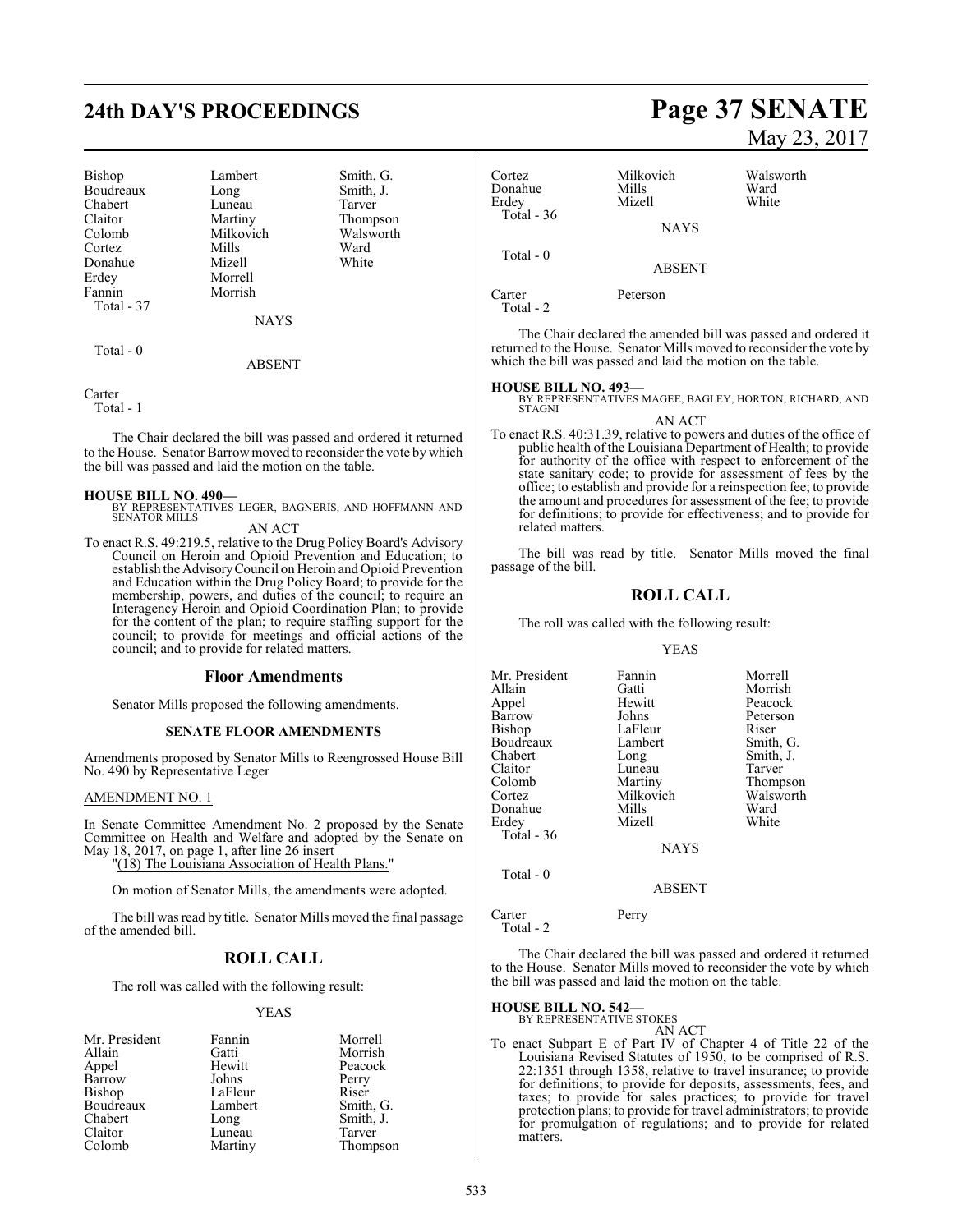#### **Floor Amendments**

Senator John Smith proposed the following amendments.

#### **SENATE FLOOR AMENDMENTS**

Amendments proposed by Senator John Smith to Reengrossed House Bill No. 542 by Representative Stokes

#### AMENDMENT NO. 1

On page 3, after line 28, insert :

"(6) "Fulfillment materials" means documentation sent to the purchaser of a travel protection plan confirming the purchase and providing the travel protection plan's coverage and assistance details, as applicable."

AMENDMENT NO. 2 On page 4, line 1, change "(6)" to "(7)"

AMENDMENT NO. 3 On page 4, line 3, change "(7)" to "(8)"

AMENDMENT NO. 4 On page 4, line 5, change "(8)" to "(9)"

AMENDMENT NO. 5 On page 4, line 6, change " $(9)$ " to " $(10)$ "

AMENDMENT NO. 6 On page 4, line 25, change " $(10)$ " to " $(11)$ "

AMENDMENT NO. 7 On page 5, line 11, change "(11)" to "(12)"

AMENDMENT NO. 8 On page 5, line 12, change "(12)" to "(13)"

AMENDMENT NO. 9 On page 5, line 17, change " $(13)$ " to " $(14)$ "

AMENDMENT NO. 10 On page 7, line 7, after "fulfillment" delete "and" and at the beginning of line 8 delete "documentation" and insert "materials"

On motion of Senator John Smith, the amendments were adopted.

The bill was read by title. Senator John Smith moved the final passage of the amended bill.

#### **ROLL CALL**

The roll was called with the following result:

#### YEAS

| Mr. President | Gatti       | Peacock   |
|---------------|-------------|-----------|
| Allain        | Hewitt      | Perry     |
| Appel         | Johns       | Peterson  |
| Barrow        | LaFleur     | Riser     |
| Bishop        | Lambert     | Smith, G. |
| Boudreaux     | Long        | Smith, J. |
| Chabert       | Luneau      | Tarver    |
| Claitor       | Martiny     | Thompson  |
| Colomb        | Milkovich   | Walsworth |
| Cortez        | Mills       | Ward      |
| Donahue       | Mizell      | White     |
| Erdey         | Morrell     |           |
| Fannin        | Morrish     |           |
| Total - 37    |             |           |
|               | <b>NAYS</b> |           |

Total - 0

# **Page 38 SENATE 24th DAY'S PROCEEDINGS**

#### ABSENT

**Carter** Total - 1

The Chair declared the amended bill was passed and ordered it returned to the House. Senator John Smith moved to reconsider the vote by which the bill was passed and laid the motion on the table.

#### **HOUSE BILL NO. 675— (Substitute for House Bill No. 440 by Representative Davis)** BY REPRESENTATIVE DAVIS

AN ACT

To amend and reenact R.S. 37:2175.1(A)(1) and 2175.3(A)(9), to enact R.S. 37:2171.3, and to repeal R.S. 37:2175.3(A)(11), relative to contractors; to require the provision of name, license, classification, and insurance information to certain persons; to provide for penalties; to require certain information be included in home improvement contracting agreements; to provide for prohibited acts; and to provide for related matters.

The bill was read by title. Senator Appel moved the final passage of the bill.

## **ROLL CALL**

The roll was called with the following result:

#### YEAS

| Mr. President<br>Allain<br>Appel<br>Barrow<br>Bishop<br>Boudreaux<br>Chabert<br>Claitor<br>Colomb<br>Cortez<br>Donahue | Fannin<br>Gatti<br>Hewitt<br>Johns<br>LaFleur<br>Lambert<br>Long<br>Luneau<br>Martiny<br>Mills<br>Mizell | Morrish<br>Peacock<br>Perry<br>Riser<br>Smith, G.<br>Smith, J.<br>Tarver<br>Thompson<br>Walsworth<br>Ward<br>White |
|------------------------------------------------------------------------------------------------------------------------|----------------------------------------------------------------------------------------------------------|--------------------------------------------------------------------------------------------------------------------|
|                                                                                                                        |                                                                                                          |                                                                                                                    |
| Erdey                                                                                                                  | Morrell                                                                                                  |                                                                                                                    |
| Total - 35                                                                                                             | <b>NAYS</b>                                                                                              |                                                                                                                    |
| Total - 0                                                                                                              | ABSENT                                                                                                   |                                                                                                                    |

Carter Milkovich Peterson Total - 3

The Chair declared the bill was passed and ordered it returned to the House. Senator Appel moved to reconsider the vote by which the bill was passed and laid the motion on the table.

#### **House Bills and Joint Resolutions on Third Reading and Final Passage, Subject to Call**

#### **Called from the Calendar**

Senator John Smith asked that House Bill No. 165 be called from the Calendar.

**HOUSE BILL NO. 165—** BY REPRESENTATIVE ANDERS

AN ACT

To amend and reenact R.S. 22:984, relative to the identification of a health benefit plan insurer and sponsor; to require that dental benefit plan documentation identify the plan's insurer; to require information on the face of the identification documentation regarding the level of insurance coverage; and to provide for related matters.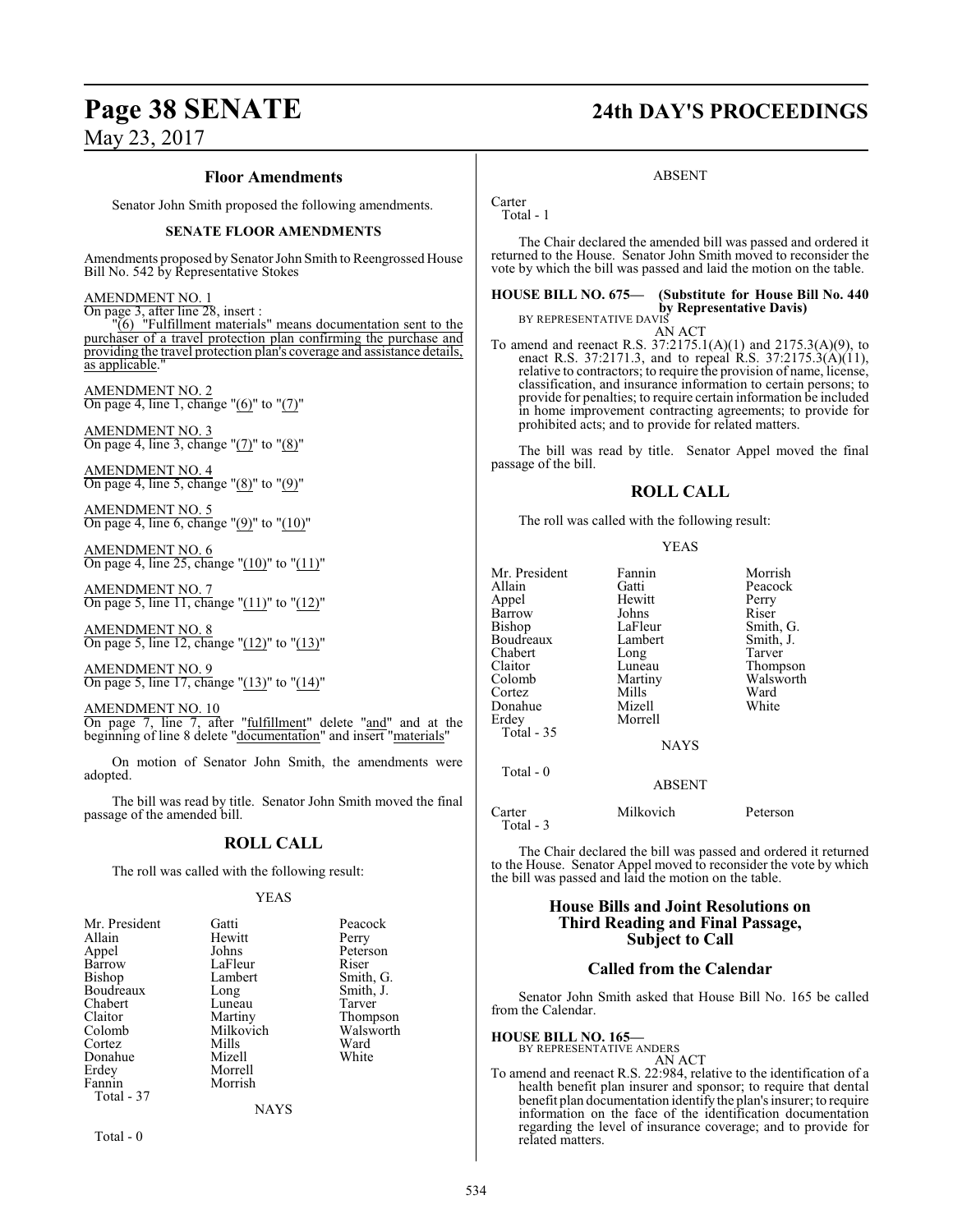# **24th DAY'S PROCEEDINGS Page 39 SENATE** May 23, 2017

The bill was read by title. Senator John Smith moved the final passage of the bill.

### **ROLL CALL**

The roll was called with the following result:

YEAS

| Mr. President | Gatti       | Peacock   |
|---------------|-------------|-----------|
| Allain        | Hewitt      | Perry     |
| Appel         | Johns       | Peterson  |
| Barrow        | LaFleur     | Riser     |
| Bishop        | Lambert     | Smith, G. |
| Boudreaux     | Long        | Smith, J. |
| Chabert       | Luneau      | Tarver    |
| Claitor       | Martiny     | Thompson  |
| Colomb        | Milkovich   | Walsworth |
| Cortez        | Mills       | Ward      |
| Donahue       | Mizell      | White     |
| Erdey         | Morrell     |           |
| Fannin        | Morrish     |           |
| Total - 37    |             |           |
|               | <b>NAYS</b> |           |

Total - 0

ABSENT

Carter Total - 1

The Chair declared the bill was passed and ordered it returned to the House. Senator John Smith moved to reconsider the vote by which the bill was passed and laid the motion on the table.

#### **Rules Suspended**

Senator Hewitt asked for and obtained a suspension of the rules to revert to the Morning Hour.

#### **Message from the House**

#### **ASKING CONCURRENCE IN HOUSE BILLS AND JOINT RESOLUTIONS**

May 23, 2017

To the Honorable President and Members of the Senate:

I am directed to inform your honorable body that the House of Representatives has finally passed and asks your concurrence in the following House Bills and Joint Resolutions:

HB No. 323

Respectfully submitted, ALFRED W. SPEER Clerk of the House of Representatives

#### **House Bills and Joint Resolutions on First Reading**

#### **HOUSE BILL NO. 323—**

BY REPRESENTATIVE FRANKLIN AN ACT

To amend and reenact R.S. 4:732(A) through (E)(introductory paragraph) and (G) and  $739(A)(1)$  and  $(2)(e)$  and  $(F)$  and to enact R.S. 4:707(J), 732(H) and (I), and 739(A)(2)(f), relative to charitable gaming; to authorize the conducting of progressive mega jackpot bingo; to provide with respect to jackpots for progressive bingo and progressive mega jackpot bingo games; to provide for exceptions to amount of prizes awarded during a bingo session; to provide for applicability; to provide relative to the net profit charitable organizations and distributors receive

from progressive bingo and progressive mega jackpot bingo games; to provide with respect to Electronic Bingo Card Dabber Devices; to allow those devices to provide for networking of charitable gaming organizations; to provide relative to the sales of progressive mega jackpot bingo; to provide for player tracking; to provide relative to regulatory authority; and to provide for related matters.

The bill was read by title and placed on the Calendar for a second reading.

#### **Reports of Committees**

The following reports of committees were received and read:

#### **REPORT OF COMMITTEE ON**

## **FINANCE**

Senator Eric LaFleur, Chairman on behalf of the Committee on Finance, submitted the following report:

#### May 23, 2017

To the President and Members of the Senate:

I am directed by your Committee on Finance to submit the following report:

#### **SENATE BILL NO. 187—**

BY SENATOR HEWITT AN ACT

To enact R.S. 39:2(13.1), (33.1), (36.1), (36.2), (37.1), (37.2), (37.3), (40.1), and 87.7 and to repeal R.S. 39:2(38) and (39), relative to the budget process; to provide for the development of evidenced-based budgeting practices thatwill enable data-driven budget decisions in selected policy areas; to require the Legislative Fiscal Office to inventory programs, costs, and outcomes and determine benefit-cost ratios; to provide the Joint Legislative Committee on the Budget with data to enable the prioritization of funding; to require the Joint Legislative Committee on the Budget to make certain recommendations; to provide for certain terms and definitions; and to provide for related matters.

Reported with amendments.

#### **SENATE BILL NO. 209—**

BY SENATOR WALSWORTH AND REPRESENTATIVE BROADWATER AN ACT

To enact R.S. 17:3165.3 and 3168(7), and to repeal Subpart A-3 of Part III of Chapter 1 of Title 17 of the Louisiana Revised Statutes of 1950, comprised of R.S. 17:187.1 through 187.5, R.S. 17:2929 and 3137, relative to articulation and transfer of credits; to provide relative to the provision, eligibility, and costs of dual enrollment courses; to provide relative to the responsibilities ofthe State Board of Elementary and Secondary Education, the Board of Regents, public postsecondary education management boards and local education agencies; to provide for reporting; and to provide for related matters.

Reported with amendments.

Respectfully submitted, ERIC LAFLEUR Chairman